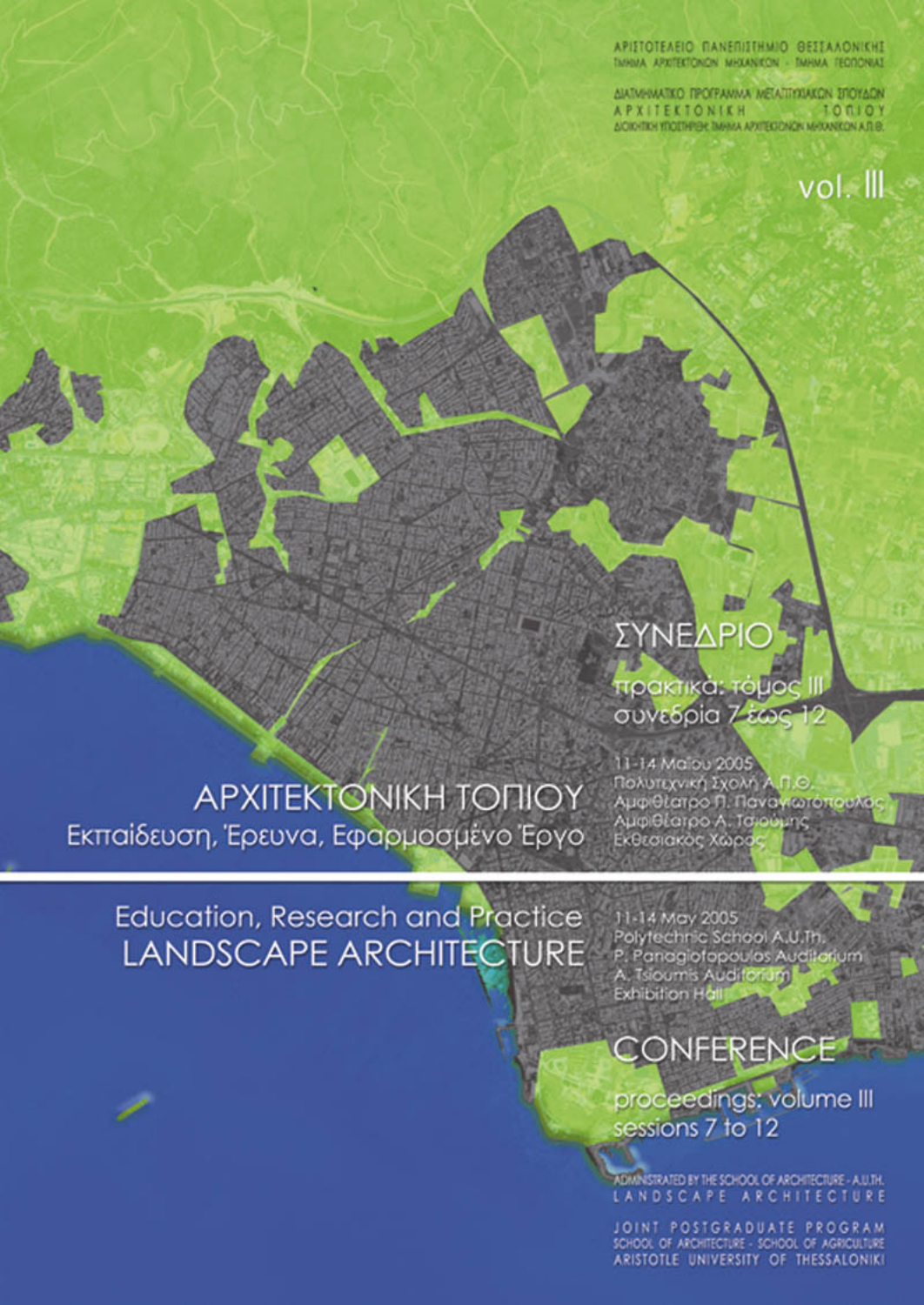Editor: M. ANANIADOU-TZIMOPOULOU Co-Editor: I.A. TSALIKIDIS

© Aristotle University of Thessaloniki Ziti Publications, Thessaloniki 2006

ISBN set: 960-431-986-8 ISBN τ.III: 960-431-988-4

To παρόν έργο πνευματικής ιδιοκτησίας προστατεύεται κατά τις διατάξεις του Ελληνικού νόμου (Ν.2121/1993 όπως έχει τροποποιηθεί και ισχύει σήμερα) και τις διεθνείς συμ-Βάσεις περί πνευματικής ιδιοκτησίας. Απαγορεύεται απολύτως η άνευ γραπτής άδειας του εκδότη κατά οποιοδήποτε τρόπο ή μέσο αντιγραφή, φωτοανατύπωση και εν γένει ανατιαραγωγή, εκμίσθωση ή δανεισμός, μετάφραση, διασκευή, αναμετάδοση στο κοινό σε οποιαδήποτε μορφή (ηλεκτρονική, μηχανική ή άλλη) και η εν γένει εκμετάλλευση του συνόλου ή μέρους του έργου.

Cover Design/Graphics: M.Tzimopoulou/M. Daniil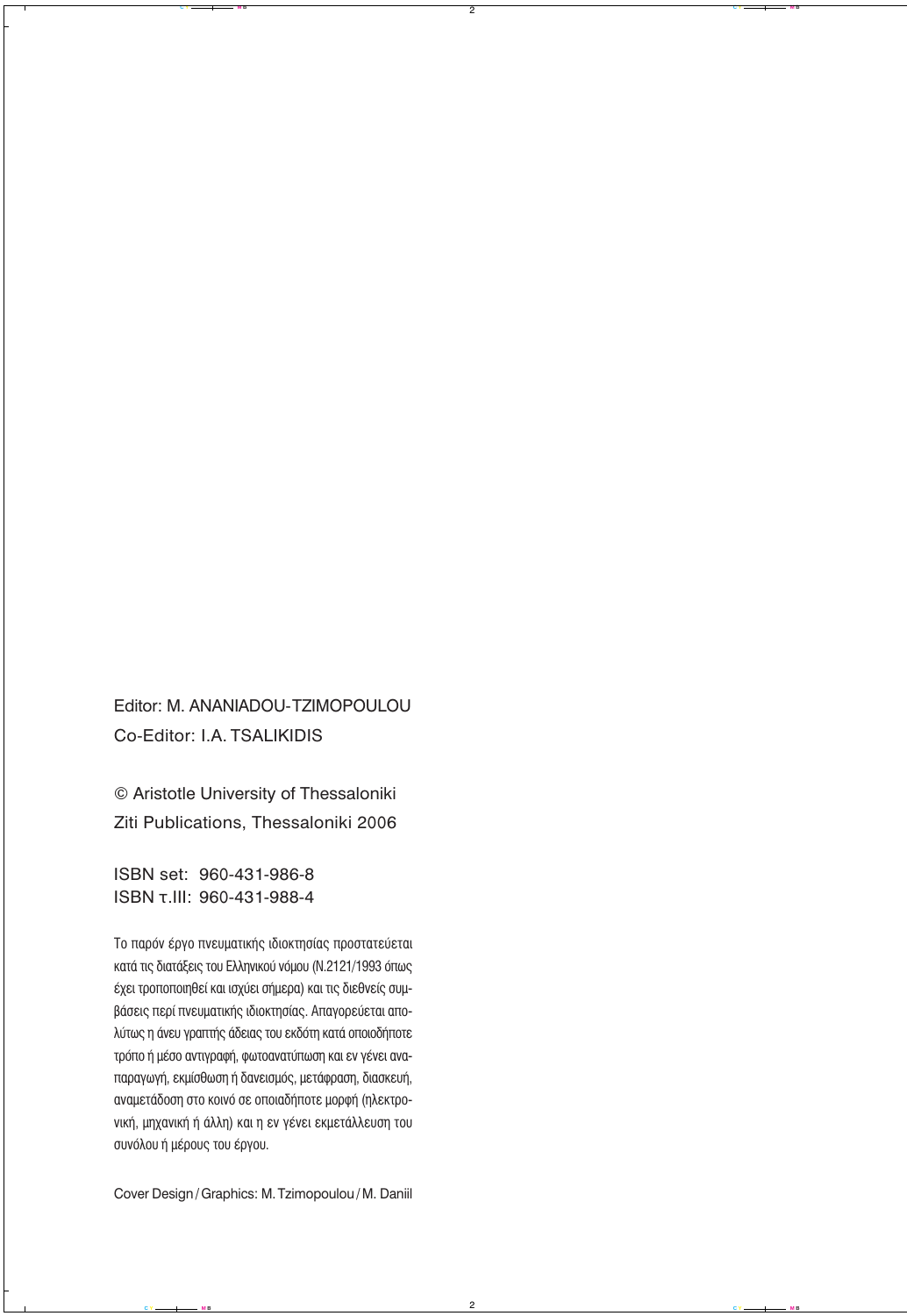ΠΕΡΙΕΧΟΜΕΝΑ

**CONTENTS**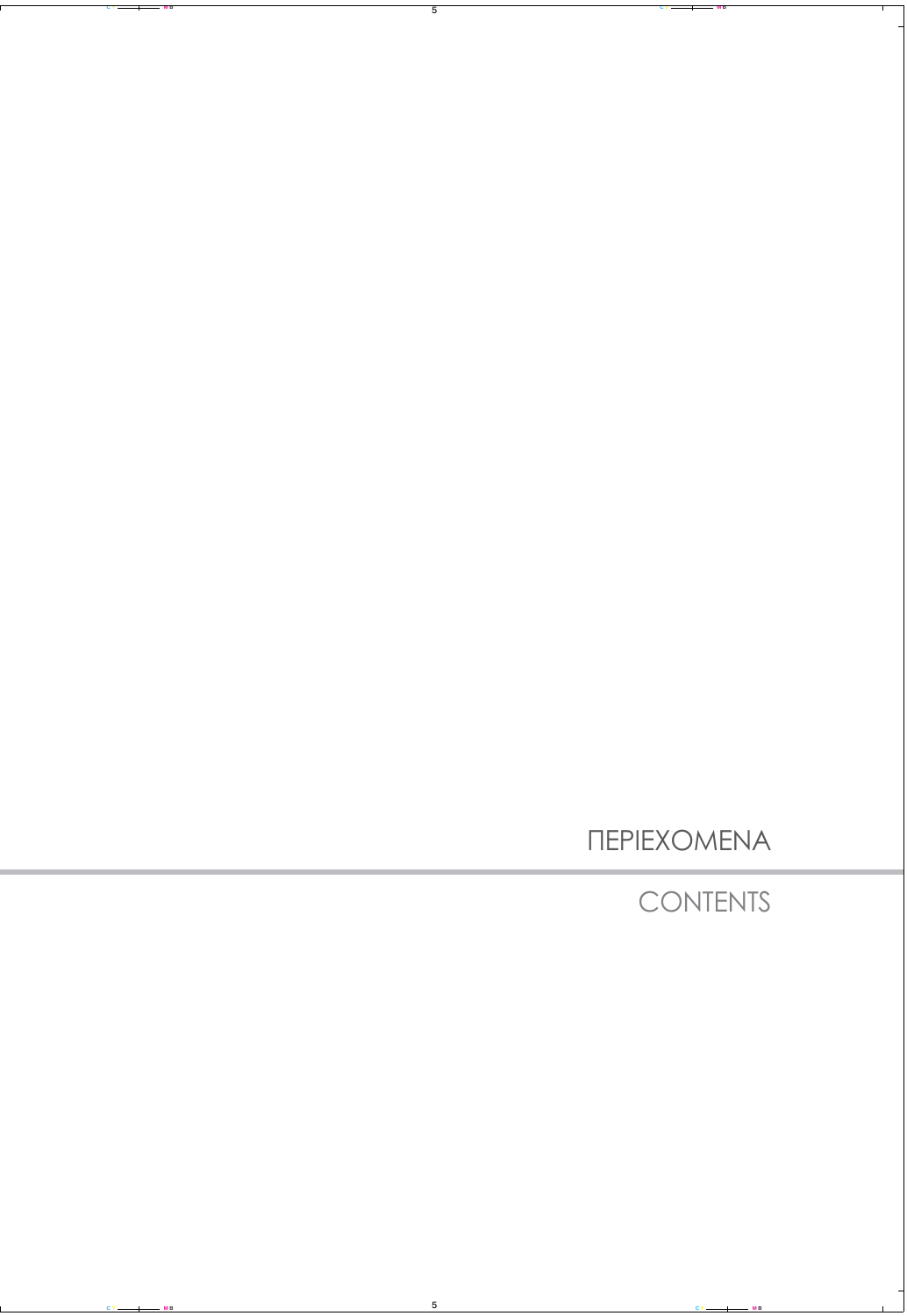# **Tόμος Ι**

## **Volume I**

**Πρόγραμμα Συνεδρίου Conference Programme**

## **Περιλήψεις**

**Abstracts**

# **Tόμος ΙΙ**

**Volume II**

| Συνεδρία 1 Εναρκτήρια τελετή<br><b>Session 1 Opening Ceremony</b>                                                                                |
|--------------------------------------------------------------------------------------------------------------------------------------------------|
| Συνεδρία 2 Πανεπιστημιακή Εκπαίδευση και Έρευνα Ι<br>Session 2 Landscape Architecture Education and Research I                                   |
| Συνεδρία 3 Πανεπιστημιακή Εκπαίδευση και Έρευνα ΙΙ<br>Session 3 Landscape Architecture Education and Research II                                 |
| Συνεδρία 4 Ερευνητικές Προσεγγίσεις στο Τοπίο Ι<br>Session 4 Landscape Reseach Approaches I                                                      |
| Συνεδρία 5 Ερευνητικές Προσεγγίσεις στο Τοπίο ΙΙ<br>Session 5 Landscape Reseach Approaches II                                                    |
| Συνεδρία 6 Ερευνητικές Προσεγγίσεις στο Αστικό Τοπίο<br>Session 6 Urban Landscape Approaches                                                     |
| Τιμητική Για τους πρωτοπόρους<br>εκδήλωση της Αρχιτεκτονικής Τοπίου στην Ελλάδα<br>Ceremony For the pioneers in Landscape Architecture in Greece |

# **Τόμος ΙΙΙ**

**Volume III**

| Συνεδρία 7 Πολιτισμικά Τοπία. Προστασία, Διαχείριση και Σχεδιασμός |  |
|--------------------------------------------------------------------|--|
| Session 7 Cultural Landscapes. Protection, Design and Management   |  |
| Συνεδρία 8 Τοπίο και Θεσμοί                                        |  |

**Session 8** Landscape and Institutional Framework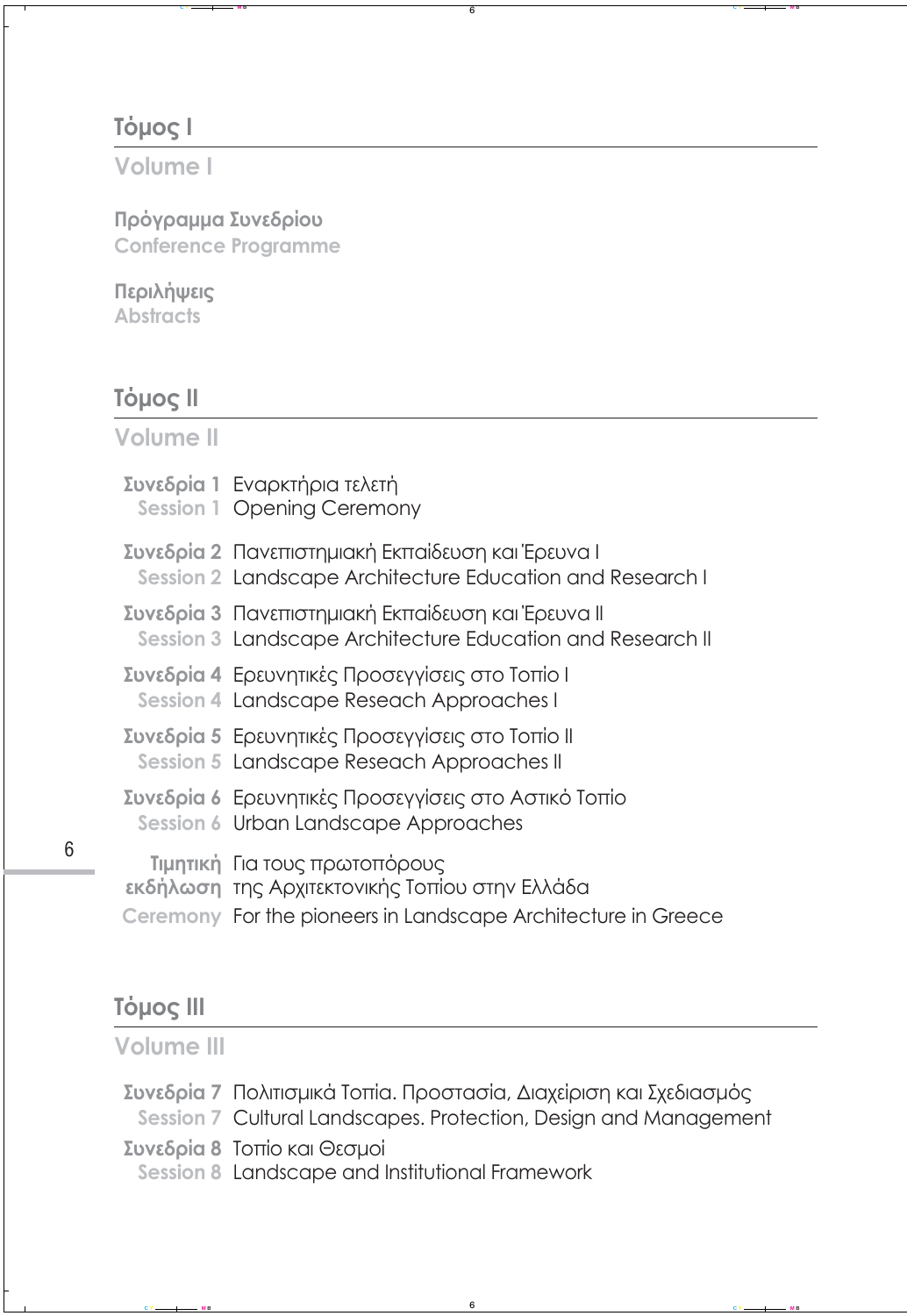Διαχείριση και Αποκατάσταση

- **Συνεδρία 9** Φυσικού και Ανθρωπογενούς Τοπίου
- **Session 9** Νatural and Manmade Landscapes. Reclamation and Management
- **Συνεδρία 10** Αξιολόγηση και Ανάδειξη του Φυσικού και Αγροτικού Τοπίου **Session 10** Natural and Rural Landscapes. Εvaluation and Enhancement
- **Συνεδρία 11** Αστικό Τοπίο. Εφαρμοσμένη Έρευνα
- **Session 11** Urban Lanscapes. Research Applications
	- Aστικοί Yπαίθριοι Χώροι
- **Συνεδρία 12** Ειδικά Θέματα Εφαρμοσμένης έρευνας Ι
- **Session 12** Urban Open Spaces Research Applications. Special Issues I

# **Tόμος ΙV**

| <b>Volume IV</b> |                                                                                                                                                         |
|------------------|---------------------------------------------------------------------------------------------------------------------------------------------------------|
|                  | Αστικοί υπαίθριοι Χώροι<br>Συνεδρία 13 Ειδικά Θέματα Εφαρμοσμένης έρευνας ΙΙ<br>Session 13 Urban Open Spaces - Research Applications. Special Issues II |
|                  | Συνεδρία 14 Υδάτινα Τοπία. Διαχείριση και Σχεδιασμός<br>Session 14 Waterscapes. Management and Design                                                   |
|                  | Συνεδρία 15 Σχεδιασμός Τοπίου. Εφαρμοσμένο Έργο Ι<br>Session 15 Landscape Design. Projects I                                                            |
|                  | Συνεδρία 16 Σχεδιασμός Τοπίου. Εφαρμοσμένο Έργο II<br>Session 16 Landscape Design. Projects II                                                          |
|                  | Συνεδρία 17 Σχεδιασμός Τοπίου. Εφαρμοσμένο Έργο III<br>Session 17 Landscape Design. Projects III                                                        |
| <b>Posters</b>   |                                                                                                                                                         |

# **Τόμος V**

**Volume V**

**Έκθεση έργου μεταπτυχιακού Αρχιτεκτονικής Τοπίου Εxhibition MLA projects and post graduate studies works**

**Έκθεση Jacques Simon ΕΡΓΑ ΜΟΝΙΜΑ ΚΑΙ ΕΦΗΜΕΡΑ Εxhibition Jacques Simon TRAVAUX DURABLES ET EPHÉMERES**

**Ευρετήριο Συγγραφέων Authors index**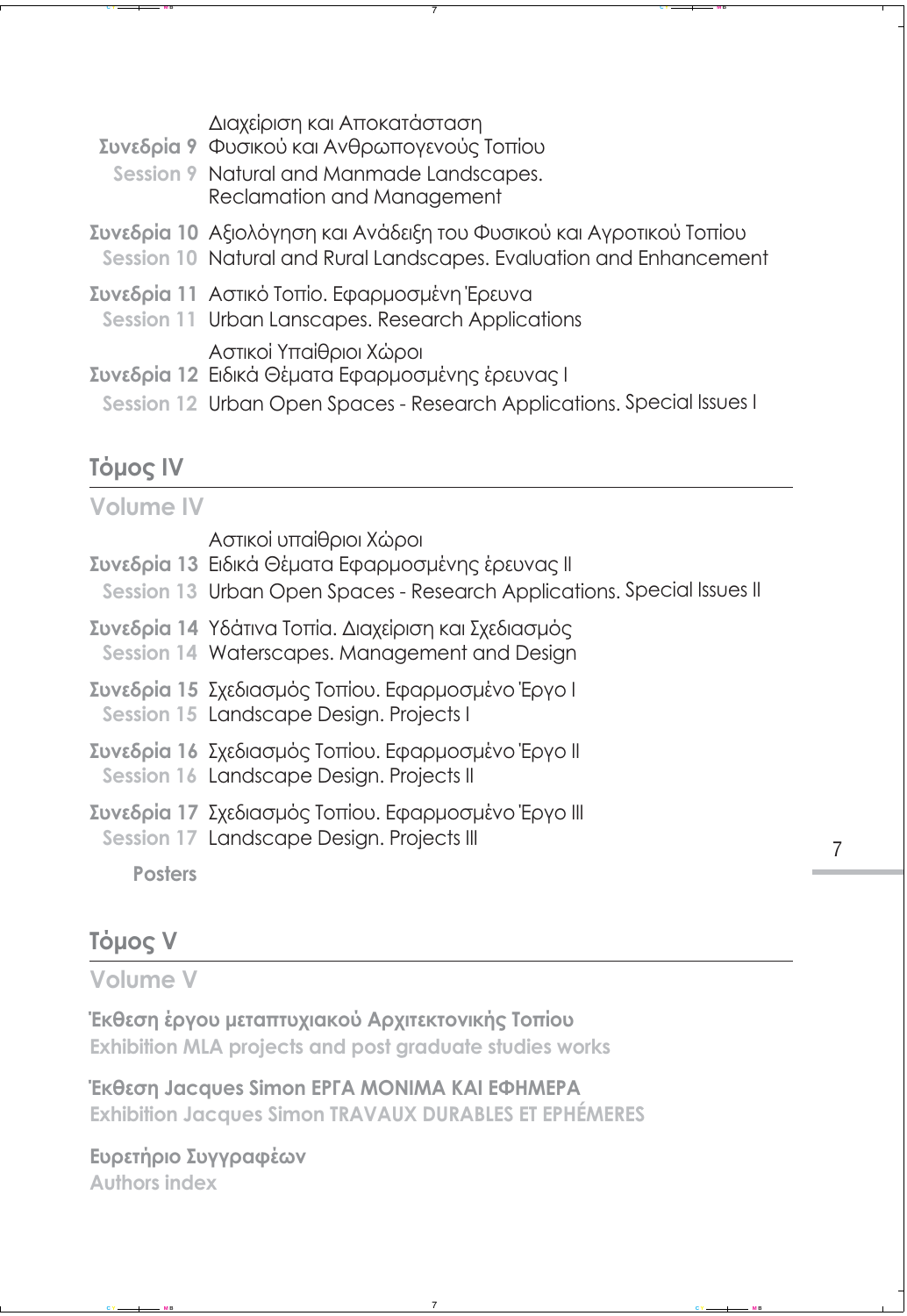# Περιεχόμενα τόμου ΙΙΙ

# Contents of volume III

| Συνεδρία 7 Πολιτισμικά Τοπία. Προστασία, Διαχείριση και Σχεδιασμός<br>Session 7 Cultural Landscapes. Protection, Design and Management                                                                                                                                 |
|------------------------------------------------------------------------------------------------------------------------------------------------------------------------------------------------------------------------------------------------------------------------|
| Ο "Αθηναϊκός Περίπατος" και το ιστορικό τοπίο των Αθηνών, Α. ΠΑΠΑΓΕΩΡΓΙΟΥ ΒΕΝΕΤΑΣ 13<br>The "Athenian Walk" and the historic site of Athens, A. PAPAGEORGIOU - VENETAS                                                                                                 |
| Το αστικό και περιαστικό τοπίο της Θεσσαλονίκης κατά τους 10° και 14° μ.Χ. αιώνες<br>The urban and suburban landscape of Thessalonica in the 10 <sup>th</sup> and 14 <sup>th</sup> centuries A.D.<br>N. TH. GEORGIADIS                                                 |
| The somnabulistes, T. PAPADOPOULOU                                                                                                                                                                                                                                     |
| Αρχιτεκτονική τοπίου και αρχαιολογικοί χώροι: Αναζητώντας ένα θεωρητικό πλαίσιο για τον<br>αρχιτεκτονικό σχεδιασμό αρχαιολογικών τοπίων, Ν. ΟΝΗΣΙΦΟΡΙΔΟΥ ΒΙΟΛΑΡΗ 43<br>Landscape design and archaeological sites: A theoritical framework,<br>N. ONISIFORIDOU VIOLARIS |
| Τάσεις στη διαχείριση πολιτισμικών - αρχαιολογικών τοπίων στη λεκάνη της Μεσογείου:<br>Movements in managing cultural - archaeological landscape in the Mediterranean basin:<br>the example of Central Crete, M. KOZIRAKI, I. TSALIKIDIS                               |
|                                                                                                                                                                                                                                                                        |

# **Συνεδρία 8** Τοπίο και Θεσμοί<br>Session 8 Landscape and Institutional Framework

| Land and Landscape. Legal and institutional framework, S. MELA, I. STEFANOU  |
|------------------------------------------------------------------------------|
| The Landsape as visual experience and its protection systems, Y. Papayiannis |
| Legal limitations of the expansion of small towns, K. GOGOS                  |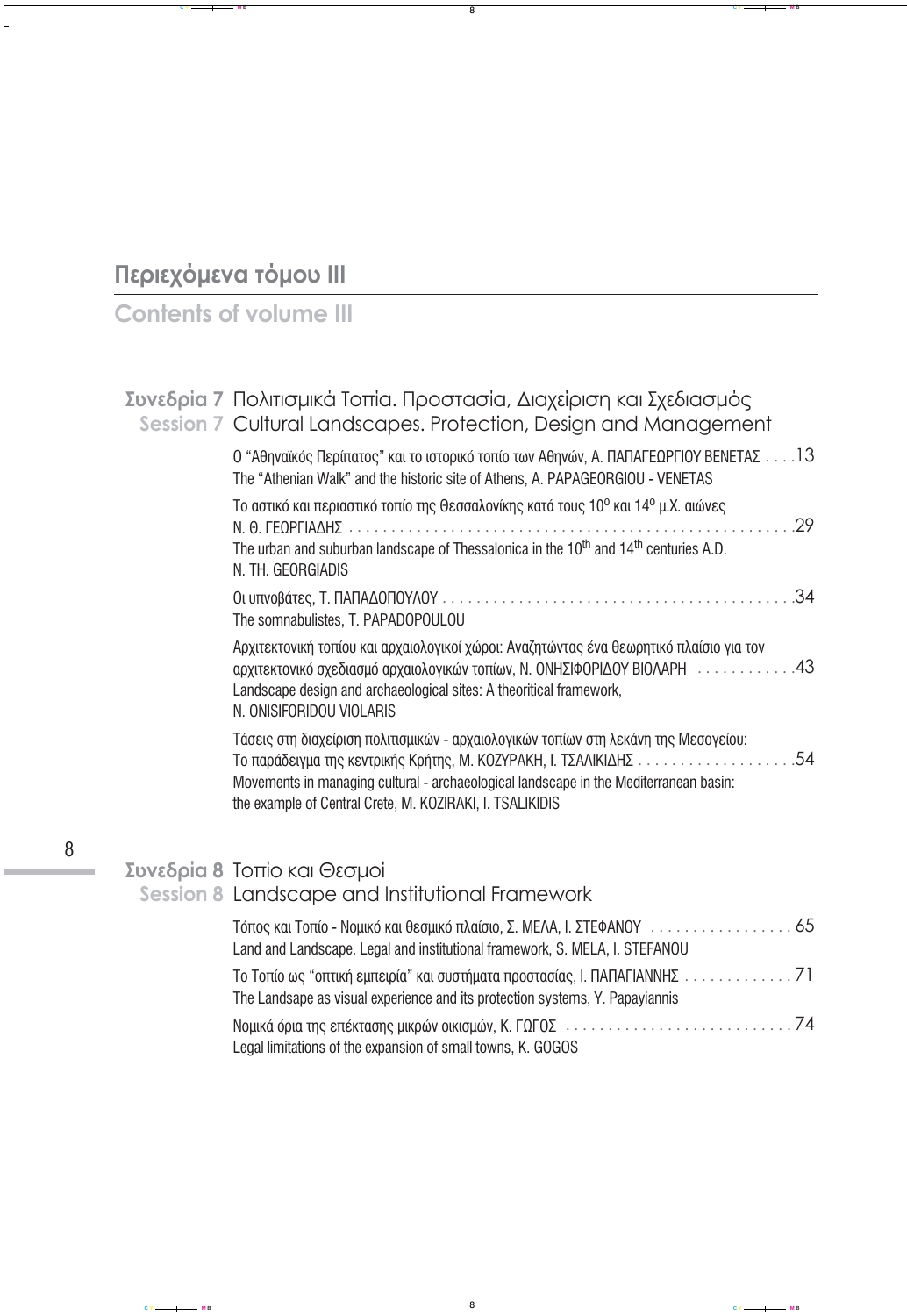## Διαχείριση και Αποκατάσταση **Συνεδρία 9** Φυσικού και Ανθρωπογενούς Τοπίου **Session 9** Νatural and Manmade Landscapes. Reclamation and Management Συμμετοχική διαδικασία σχεδιασμού δικτύων πρασίνου ∞. ∫∞¡Δ∞ƒΔ∑∏™, ¡. ÃπøΔ∂§§∏, ª. ∫√ÀΔ™π∫√À . . . . . . . . . . . . . . . . . . . . . . . . . . . . . . . . .79 Participative planning process of greenways A. KANTARTZIS, N. CHIOTELLI, M. KOUTSIKOU Επιπτώσεις στην αισθητική του τοπίου από τη διάνοιξη επιφανειακών ορυχείων λιγνίτη Προβλήματα και δυνατότητες παρέμβασης, Φ. ΠΑΥΛΟΥΔΑΚΗΣ, Κ. ΣΙΔΗΡΟΠΟΥΛΟΣ . . . . . . . . . . 89 Αναδασώσεις και Τοπίο στην Ελλάδα, ∞. Ã∞Δ∑∏™Δ∞£∏™, π. π™¶π∫√À¢∏™, £. Ã∞Δ∑∏™Δ∞£∏™ . . . . . . . . . . . . . . . . . . . . . . . . . . . .100 Reforestations and landscape in Greece, **A. HATZISTATHIS, I. ISPIKOUDIS, TH. HATZISTATHIS** Αποκατάσταση του τοπίου σε ένα μεταλλευτικό χώρο με έμφαση στο μεταλλείο λευκόλιθου Γερακινής Χαλκιδικής, Ι. ΙΣΠΙΚΟΥΔΗΣ, Θ. ΧΑΤΖΗΣΤΑΘΗΣ, Α. ΚΟΠΟΥΚΗ - ΠΑΠΑΘΑΝΑΣΙΟΥ, . . .107 Landscape restoration of a mining site with emphasis to grecian magnesite mine in Gerakini of Chalkidiki, I. ISPIKOUDIS, TH. HATZISTATHIS, A. KOPOUKI - PAPATHANASIOU

## **Συνεδρία 10** Αξιολόγηση και Ανάδειξη του Φυσικού και Αγροτικού Τοπίου **Session 10** Natural and Rural Landscapes. Εvaluation and Enhancement

| Natural aesthetic resources management, N. ELEFTHERIADIS                                                                                                                            |
|-------------------------------------------------------------------------------------------------------------------------------------------------------------------------------------|
| Τα οικοσυστήματα των ορίων των αγρών. Αξίες, αλλοιώσεις, διαχείριση<br>The ecosystems of the field boundaries. Values, alterations and management<br>S. TSIOURIS, S. KALPAKIS       |
| Επιπτώσεις του τουρισμού στο τοπίο (φυσικό και δομημένο), Π. ΑΡΑΒΑΝΤΙΝΟΥ 133<br>Effects of tourism in the landscape (natural and structured), P. ARAVANTINOU                        |
| Ο ρόλος του αγροτουρισμού στην προστασία και ανάδειξη του ελληνικού τοπίου<br>The role of agrotourism in the protection and designation of the Hellenic landscape,<br>M. XIROGIANNI |
| The Mitis, the Mitos and the Etymon of landscape, S. Zafiropoulos                                                                                                                   |
| Διαχείριση επισκεπτών και ανάπτυξη συστήματος ερμηνείας περιβάλλοντος<br>Visitor management plan for the palm grove at Vai, M. KATSAKIORI, E. VRETZAKI                              |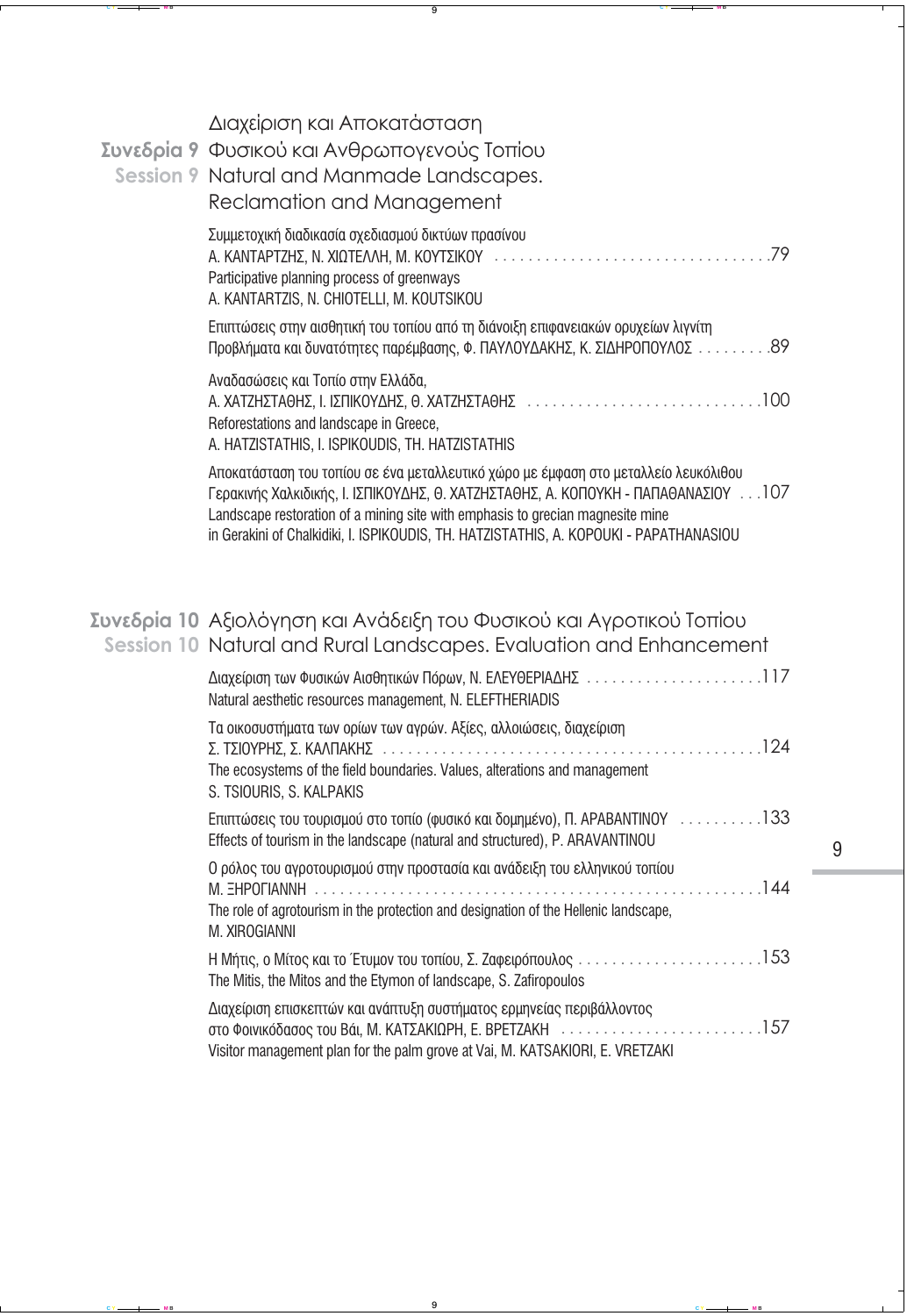# Συνεδρία 11 Αστικό Τοπίο. Εφαρμοσμένη Έρευνα<br>Session 11 Urban Lanscapes. Research Applications

| Αρχιτεκτονική τοπίου - Εναρμόνιση του ανθρωπογενούς με το φυσικό περιβάλλον - Εξελίξεις<br>στον ελλαδικό χώρο, προβλέψεις, ζητούμενα και προοπτικές                                                                                                                              |
|----------------------------------------------------------------------------------------------------------------------------------------------------------------------------------------------------------------------------------------------------------------------------------|
| Landscape architecture: Harmonization of manmade and natural environments.<br>Evolution in the Hellenic space, provisions, questions and perspectives<br>E. STAMATIOU, E. MAVROMATI, TH. PETOUSI                                                                                 |
| Αρχιτεκτονική τοπίου: Δυνατότητες παρέμβασης του δημόσιου τομέα<br>Landscape architecture: Intervening capabilities of the Public Sector in free urban spaces<br>M. K. SEGKOUNI                                                                                                  |
| Ζώνες πρασίνου στα αστικά κέντρα - Σύνδεση χώρων πρασίνου με τον αστικό ιστό<br>Green zones in urban centers. Linking Green Spaces to the urban network, M. LIONATOU                                                                                                             |
| Η συμβολή των χώρων πρασίνου στην αειφόρο αστική ανάπτυξη.<br>Μελέτη: η περίπτωση της πόλης της Άρτας, Α. ΚΑΝΤΑΡΤΖΗΣ, Ν. ΠΕΤΡΟΠΟΥΛΟΣ193<br>The role of green open areas in sustainable urban development.<br>Case study: The city of Arta, Greece, A. KANTARTZIS, N. PETROPOULOS |
| Embedded places, K. TSOUKALA                                                                                                                                                                                                                                                     |

# Αστικοί Υπαίθριοι Χώροι

 $10$ 

|  | Συνεδρία 12 Ειδικά Θέματα Εφαρμοσμένης έρευνας Ι<br>Session 12 Urban Open Spaces - Research Applications<br>Special Issues I                                                                                                                                                                |  |
|--|---------------------------------------------------------------------------------------------------------------------------------------------------------------------------------------------------------------------------------------------------------------------------------------------|--|
|  | Το πράσινο στο Δήμο Θεσσαλονίκης. Μια καινούργια πρόταση για την αύξησή του<br>The green at Municipality of Thessaloniki. A new effort for increasing it<br>CH. APOSTOLIDIS, E. MATZIRIS                                                                                                    |  |
|  | Μετατροπή των δωμάτων υφιστάμενων κτιρίων σε κήπους: Πλεονεκτήματα, μειονεκτήματα<br>και δυσκολίες εφαρμογής, Κ. ΑΞΑΡΛΗ, Ε. ΔΕΣΠΟΤΙΔΟΥ 223<br>Transformation of existing roof tops into gardens: Advantages - disavantages<br>and applications difficulties, K. AXARLI, H. DESPOTIDOU       |  |
|  | Εφαρμογή εναλλακτικής πρότασης σχεδιασμού υπαίθριου εκπαιδευτικού περιβάλλοντος<br>Implementation of an alternative proposal for redevelopment of school grounds, K. TAMOUTSELI                                                                                                             |  |
|  | Χώροι παιχνιδιού στην πόλη (παιδικές χαρές) (α) Ασφάλεια και παιδαγωγική ποιότητα<br>(β) προδιαγραφές, σχεδιασμός, διαχείριση, Ε. ΚΑΡΥΩΤΗ, Ο. ΚΑΡΑΓΙΑΝΝΗ 245<br>Playgrounds: (a) Safety and educational quality, (b) Design, standards and developmental value<br>E. KARIOTI, O. KARAGIANNI |  |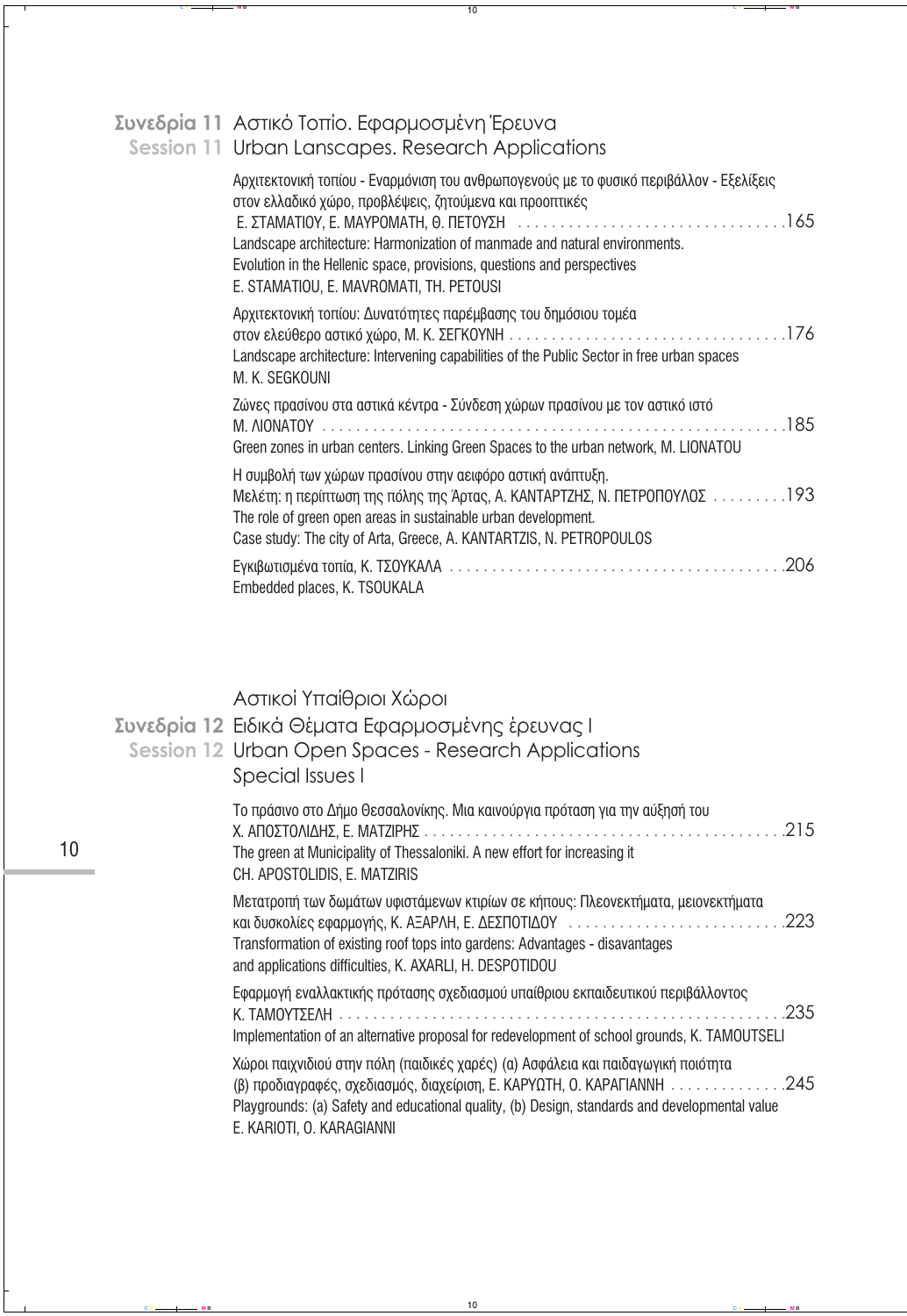| Επίδραση των αστικών εδαφών στη βλάστηση. Η περίπτωση τριών αστικών πάρκων<br>The impact of urban soils on vegetation. The case of three urban parks in Thessaloniki,<br>E. MATZIRIS                                          |  |
|-------------------------------------------------------------------------------------------------------------------------------------------------------------------------------------------------------------------------------|--|
| Άρδευση αστικού πράσινου: Εφαρμογή της μεθόδοου "Landscape coefficient" σε πάρκα<br>Urban landscape irrigaiton: Application of the land coeffiecient method at parks<br>and gardens of Thessaloniki, Greece, A. ELEFTHERIADIS |  |

| Ευρετήριο<br>Συγγραφέων<br>τόμος III<br>volume III<br>Authors'<br>index | 274 |
|-------------------------------------------------------------------------|-----|
|                                                                         |     |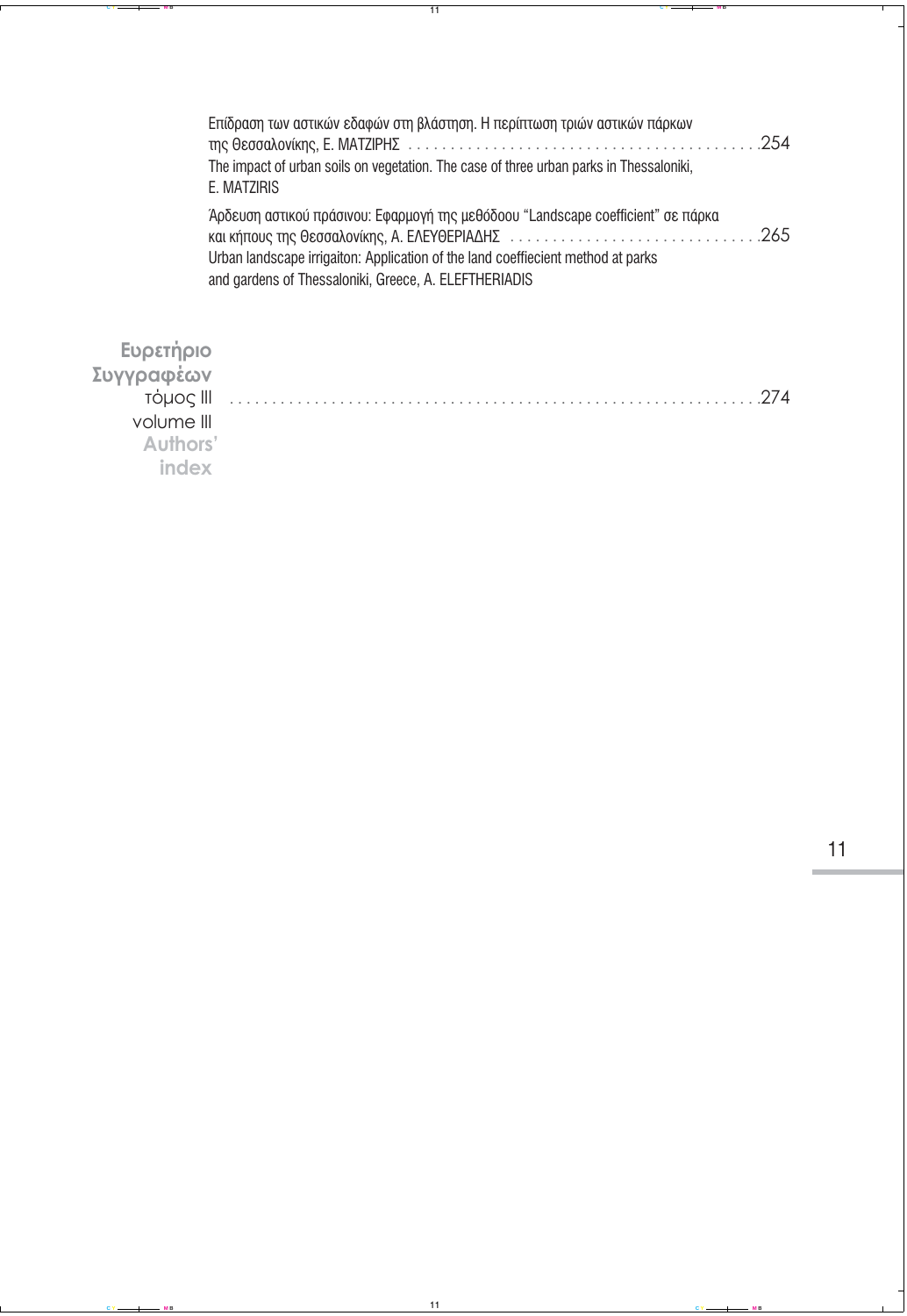## **Συνεδρία 7** Προεδρείο: K. Mωραΐτης, Κ. Ταμουτσέλη ΠΟΛΙΤΙΣΜΙΚΑ ΤΟΠΙΑ ΠΡΟΣΤΑΣΙΑ, ΔΙΑΧΕΙΡΙΣΗ ΚΑΙ ΣΧΕΔΙΑΣΜΟΣ  $\mathbf{r}$

Chairpersons: Κ. Μoraitis, K. Tamoutseli LANDSCAPE ARCHITECTURE. EDUCATION AND RESEARCH I **Session 7**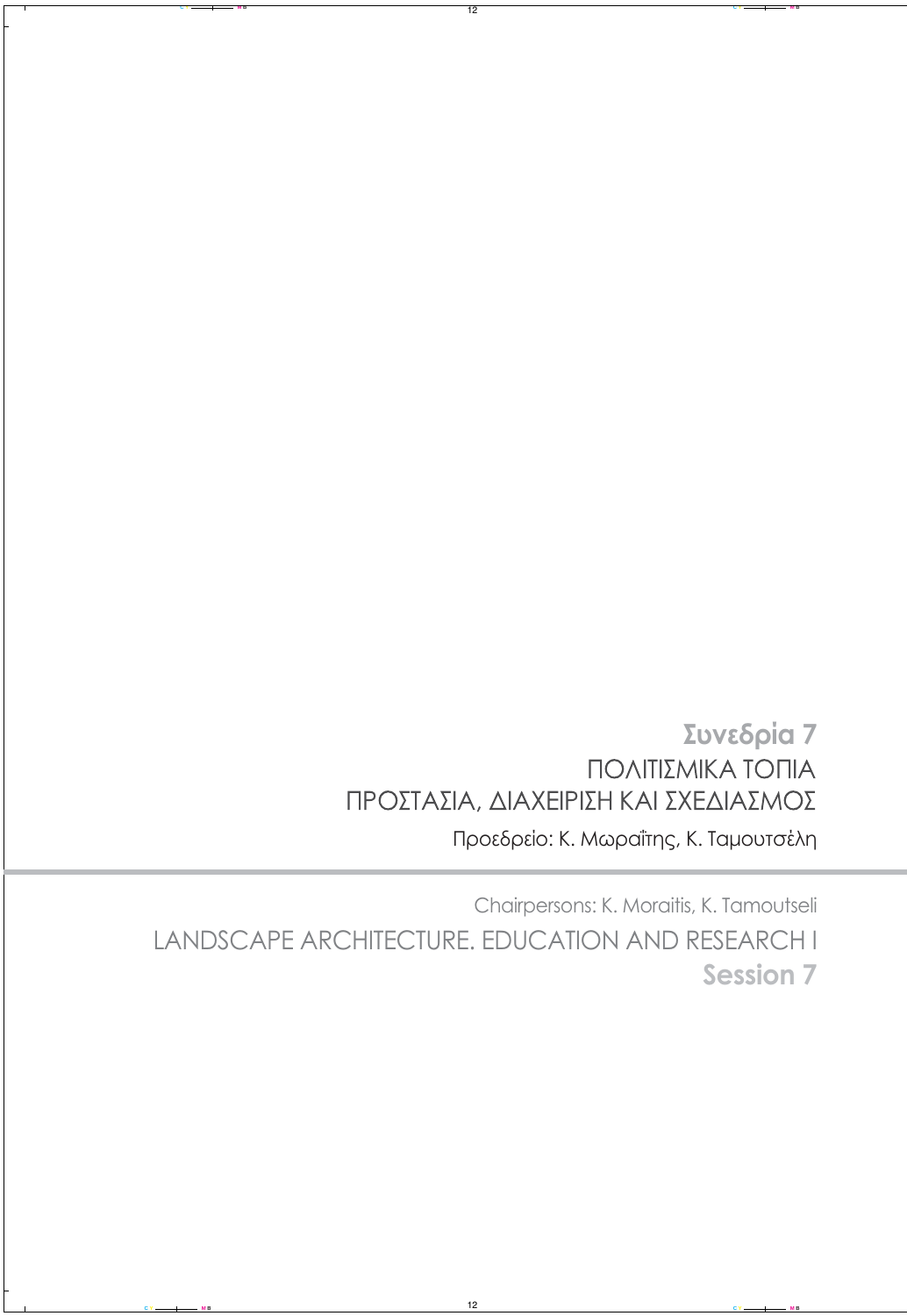### THE "ATHENIAN WAI K" 0 "ΑΘΗΝΑΪΚΟΣ ΠΕΡΙΠΑΤΟΣ" AND THE HISTORIC SITE OF ATHENS KAI TO ΙΣΤΟΡΙΚΟ ΤΟΠΙΟ ΤΩΝ ΑΘΗΝΩΝ Alexander Papageorgiou Venetas Αλέξανδρος Παπαγεωργίου Βενετάς Professor Emeritus, Collège d'Europe, Bruges, Titurel strasse 5, Oμότιμος Καθηγητής, Collège d'Europe, Bruges, 81925 Munchen Titurel strasse 5, 81925 Munchen

Κάθε χώρος, ιερός στον άνθρωπο, του αποκαλύπτεται σταδιακά. Η συμβολική του ακτινοβολία επιδρά υποβλητικά και υπαινικτικά. Το θρησκευτικό μήνυμα, η λάμψη της τέχνης, το δίδαγμα της ιστορικής μνήμης βρίσκουν ιδιαίτερους διαύλους για να μας προσεγγίσουν. Οι αξίες δεν χαρίζονται, κερδίζονται με μόχθο πνευματικό. Κάθε επίσκεψη χώρου ιερού, μία μύηση και ένα προσκύνημα.

Η Ακρόπολη της Αθήνας δεσπόζει στο χώρο της πόλης. Δεν είναι όμως αμέσως προσβάσιμη για τον πολίτη, και αυτό, όπως στα αρχαία χρόνια, έτσι και σήμερα. Πρώτη έρχεται η αγγελία της παρουσίας της, η οπτική διασύνδεση, η προοπτική θέασή της από χαμηλά, από την πόλη. Δεύτερη, η προσπέλαση της πεζή από τα ανατολικά ή τα δυτικά: για τον περιπατητή που βαδίζει από το κέντρο της πόλης προς τον ιερό βράχο, μια κίνηση ελαφρά ανηφορική που προσφέρει μια συνεχώς εναλλασσόμενη αλληλουχία οπτικών εντυπώσεων για το δεκτικό επισκέπτη-προσκυνητή, μια εικαστική εξοικείωση και μια πνευματική προετοιμασία. Τρίτη ακολουθεί η τελική ανάβαση, η προσέγγιση εκ του πλησίον, η σύντομη πορεία από τον αυχένα μεταξύ του λόφου του Μουσείου, της Πνύκας και της Ακροπόλεως μέχρι τα Προπύλαια. Τέλος, από το κομβικό σημείο των Προπυλαίων, η διπλή αποκάλυψη: ανατολικά, ο ιερός χώρος, ο ανθρωπογενής, το πλάτωμα της Ακροπόλεως με τα μνημεία και τις μνήμες του, δυτικά, το πανόραμα του αττικού τοπίου με το μακρινό λαμπύρισμα της θάλασσας.

Αν η οπτική διασύνδεση από απόσταση αποτελεί μια καθαρά αντιληπτική λειτουργία που σηματοδοτεί την ύπαρξη του μνημείου, η τελική στάση στα Προπύλαια της Ακροπόλεως επιτρέπει την απ' ευθείας αντιπαράθεση με τα μνημεία αλλά και τη γενική επισκόπηση του αττικού χώρου. Από τη μεριά τους οι ενδιάμεσες φάσεις προσέγγισης του μνημείου, η προσπέλαση από την πόλη πεζή και η τελική ανάβαση συγκροτούν τον κατ' εξοχήν πολιτιστικό περίπατο, μια πορεία-ανάταση ενθουσιαστική και καθαρτήρια για κάθε φίλο της πόλης αυτής.

Κατά τα έτη 2000-2002, με την αρχή του νέου αιώνα, ολοκληρώθηκε, σε σχετικά σύντομο χρονικό διάστημα για την ιδιότυπη φύση του έργου, η δημιουργία του νέου Αθηναϊκού Περιπάτου, με τη μετατροπή των οδών Αποστόλου Παύλου και Διονυσίου Αρεοπαγίτου σε ενιαίο πεζοδρομημένο δημόσιο χώρο με ιδιαίτερη πολιτιστική σημασία.

Ένας υψηλόφρων σχεδιασμός, όραμα φωτισμένων πολεοδόμων και άλλων πνευματικών ανθρώπων φίλων της πόλης, γίνεται επί τέλους μετά από διαβουλεύσεις, προτάσεις και αντιπροτάσεις κατά το διάβα ενός ολόκληρου αιώνα, πραγματικότητα. Η βελτίωση της εικόνας της πόλης στο ιστορικό της κέντρο είναι προφανής: Ο Αθηναϊκός Περίπατος αποτελεί, μετά από σειρά δεκαετιών που είδαν την υποβάθμιση του κλίματος ζωής μέσα στην πόλη, το πρώτο αποφασιστικό βήμα για την αποκατάσταση -την οπτική, τη λειτουργική, την ιστορική- του αστικού πυρήνα της Αθήνας. Ο «Αθηναϊκός Περίπατος» είναι «κτήμα εσαεί» για την πόλη.

Βαθμιαία ο αθηναίος πολίτης συνειδητοποιεί την ύπαρξη του νέου αυτού κοσμήματος της δημόσιας ζωής του. Το κέλυφος, ο χώρος ζωής του προσφέρθηκε. Έπεται η δύσκολη φάση της σταδιακής εναρμόνισης των ανθρώπων με το νέο χώρο, η σωστή «οικειοποίησή» του από τους επισκέπτες, η άσκηση νέων -αλλά στην ουσία πανάρχαιων- τρόπων συμπεριφοράς και διακίνησης των πολιτών σε μια άμεση βίωση, πεζή, του ιστορικού χώρου.

Ο σύγχρονος άνθρωπος και κυρίως ο αστός είναι εξοικειωμένος με ανέσεις -μεταξύ άλλων και μηχανοκίνητης μεταφοράς- που τον καθιστούν νωθρό. Συγχρόνως πάσχει από την επιβάρυνση των συνθηκών ζωής μέσα στην πόλη: από την ασύστολη κυκλοφορία, την αφόρητη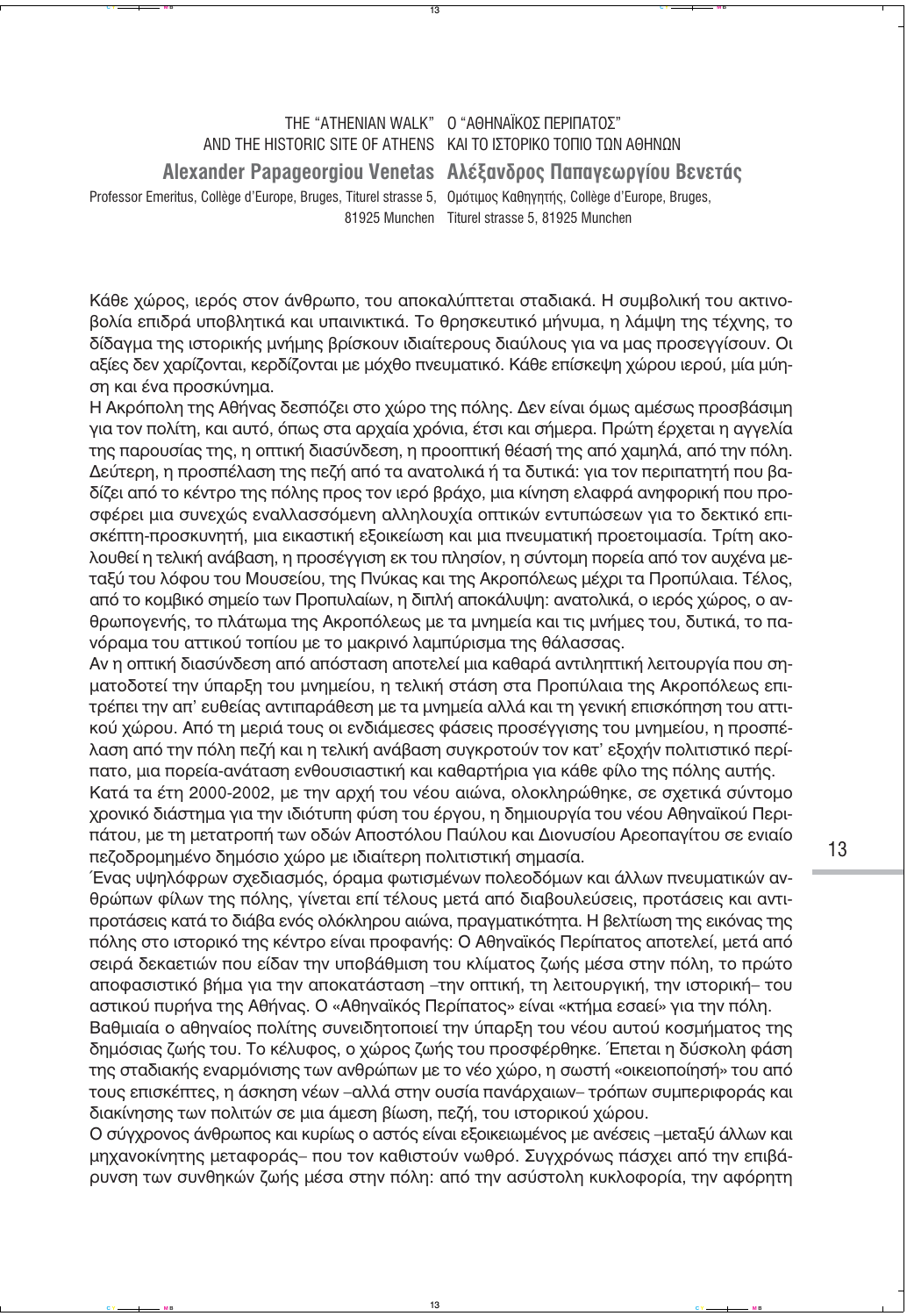τιυκνότητα κατάληψης των δημόσιων χώρων, το οπτικό και ακουστικό σφυροκόπημα των αισθήσεων, τη διαφήμιση και την άσκοπη υπέρ- αλλά και παραπληροφόρηση. Νοσταλγεί όλο και περισσότερο χώρους αυτοσυγκέντρωσης, αυτάρκειας και «επιστροφής στις ρίζες».

Διευθετήσεις, όπως η διαμόρφωση του Αθηναϊκού Περιπάτου, ανταποκρίνονται στις μύχιες αυτές ανάγκες του πολίτη. Χρέος της Πολιτείας είναι η ενημέρωσή του για τη φύση και τη σημασία του έργου, για τους τρόπους εποικοδομητικής χρήσης του, για την ομορφιά που φέρνει ως βίωμα στην καθημερινή του ύπαρξη.

Η δημιουργία του Αθηναϊκού Περιπάτου υπηρετεί ποικίλους στόχους –στόχους που η προσέγγισή τους βελτιώνει την ποιότητα ζωής στην πόλη, αλλά που κυρίως τονίζει την πολιτιστική της ταυτότητα.

Έτσι:

- − Προσφέρει μια νέα μνημειακή πεζή πρόσβαση προς την Ακρόπολη από την πόλη.
- Δημιουργεί ένα νέο –τον πιο εκτεταμένο– δημόσιο χώρο στο κέντρο της πόλης.
- − Αποτελεί το πρώτο τολμηρό βήμα για την οπτική και λειτουργική ενοποίηση των αρχαιολογικών χώρων της Αθήνας.
- Συμβάλλει σε μια ανέλπιστη αποκατάσταση του ιστορικού τοπίου της Ακροπόλεως και των λόφων του Μουσείου, της Πνύκας, των Νυμφών και του Αρείου Πάγου, δημιουργώντας ένα μικρόκοσμο απρόσβλητου αττικού τοπίου, φορτισμένου με ιστορικές μνήμες στην καρδιά της μεγαλούπολης.

Η αισθητική και συμβολική ακτινοβολία ενός μνημειακού συνόλου δεν εκπέμπεται μόνο από την τελείωση της μορφής του. Η ένταξή του στο φυσικό αλλά και στον ανθρωπογενή χώρο συμβάλλει εξίσου αποφασιστικά στην καταλυτική του παρουσία. Το μνημείο περιβάλλεται, αλλά κυρίως φέρεται, από το ανεπανάληπτο «πνεύμα του τόπου» (genius loci). Κτίσματα και περιβάλλων χώρος βιώνονται ως αδιαίρετη ενότητα.

Υπό τις συνθήκες αυτές η επισήμανση του μνημείου από μακριά, η βαθμιαία πρόσβαση προς αυτό, η συνεχώς εναλλασσόμενη προοπτική του εικόνα από διάφορα σημεία στάσης κατά τη διαδρομή της πεζή προσέγγισής του, η τελική έκπληξη –δέος και θαυμασμός– κατά την εκ του συστάδην αποκάλυψη του, αποτελούν βιώματα καθοριστικά και ισότιμα με την αποτίμηση των λεπτομερειών της αρχιτεκτονικής του ευρυθμίας.

Ο βράχος της αθηναϊκής Ακροπόλεως, αν και δεν είναι ο ψηλότερος λόφος μέσα στην πόλη, τη στεφανώνει. Το ιδιόμορφο επίμηκες σχήμα του με το πλάτωμα, όπου εδράζονται τα μνημεία, η άμεση δεσπόζουσα θέση του, ο απόμακρος αλλά και οικείος χαρακτήρας του μνημειακού χώρου, στην καρδιά αλλά συγχρόνως υπεράνω της πόλης, τον συνδέουν οργανικά με αυτήν. Η Ακρόπολη είναι το διάδημα, το στέμμα της Αθήνας.

Ένας μνημειακός χώρος μέσα στην πόλη και συνχρόνως έξω από την τύρβη της, πώς προσεγγίζεται; Παλιά μιλούσαν για περιήγηση στην Ακρόπολη, για στοχαστική δηλαδή περιδιάβαση στους γύρω ιστορικούς λόφους, στις πλαγιές και στο πλάτωμά της. Αργότερα, στοχαστές αθηναιολάτρες (Renan, Buschor, Πικιώνης) τόνισαν το χαρακτήρα του πνευματικού προσκυνήματος και ταύτισαν την επίσκεψη του χώρου αυτού με μια άσκηση αυτογνωσίας, πεισματική. Περιήγηση –ελεύθεροι μοναχικοί περίπατοι και η πορεία– προσκύνημα είναι υπό τις σημερινές συνθήκες ζωής στη μεγαλούπολη σχεδόν ανέφικτες, οι ώρες περισυλλογής και μόνωσης σπάνιες. Πώς μπορούμε να αντιληφθούμε και να βιώσουμε σήμερα το πλησίασμα της Ακροπόλεως, πώς να επιτύχουμε τη μετάβαση από το χώρο του σύγχρονου καθημερινού βίου στο χώρο της ζωντανής –γιατί απτής– ιστορίας;

Η προσέγγιση σήμερα, για να δώσει χαρά και να εξυψώσει, πρέπει να γίνει αγχιβασία, εγχείρημα πολυδιάστατο που το αναφέρει με αυτήν την εκφραστική λέξη ο Ηράκλειτος. «Αγχιβασία», να έρθουμε δηλαδή «άγχι», να πλησιάσουμε «βαίνοντες», δηλαδή πεζοπορούντες, προς το μνημείο, ερχόμενοι από το κέντρο της σύγχρονης πόλης. Η λέξη αυτή φέρει πολλά νοήματα: το πλησίασμα το φυσικό (το αγκάλιασμα με την επί τόπου παρουσία μας), το πλησίασμα το διανοητικό (την εξοικείωσή μας με την ιστορία), το πλησίασμα το υπαρξιακό (την αναγνώριση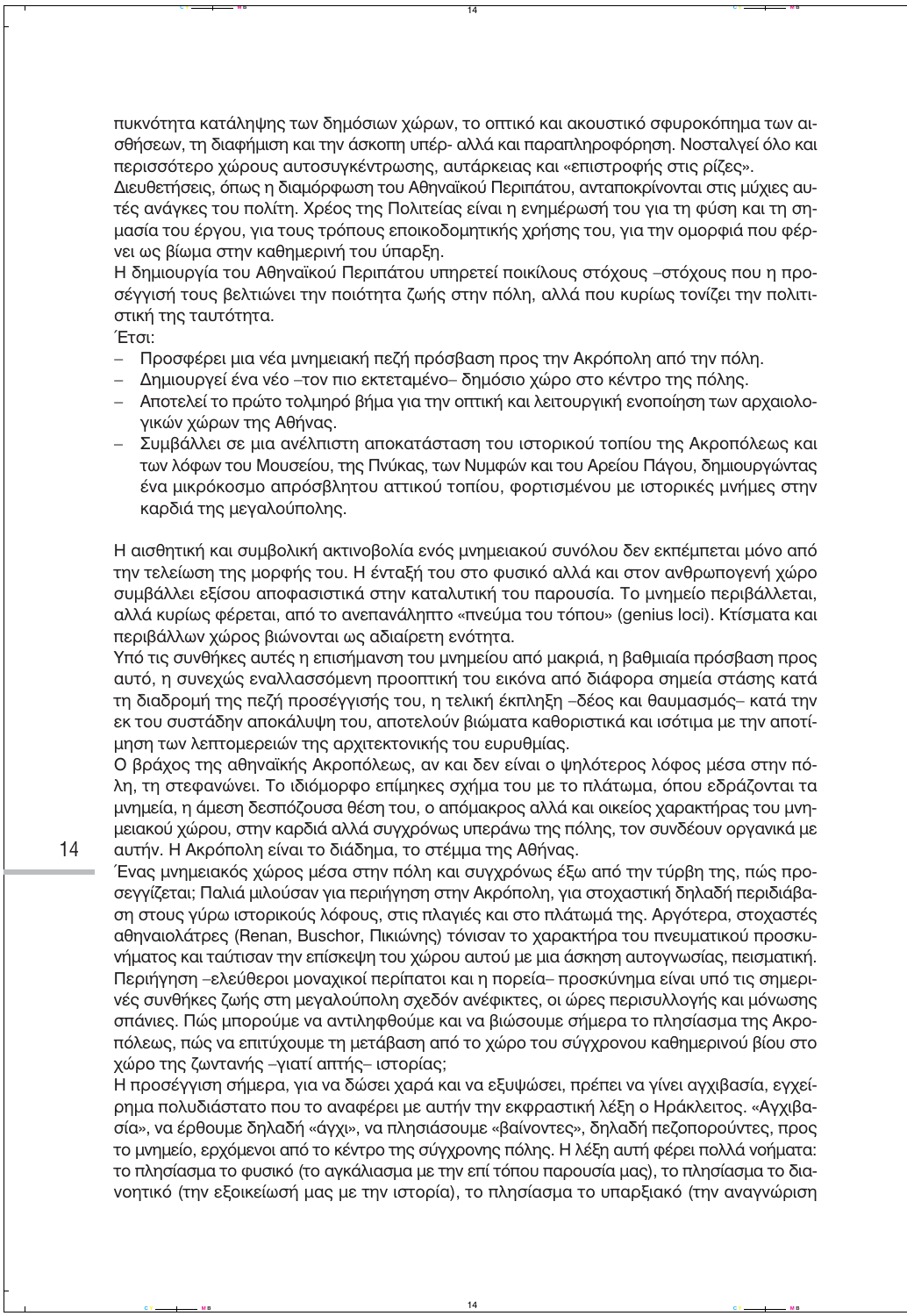της συνέχειας ενός κόσμου δικού μας). Πλησιάζοντας συνειδητά, μετέχουμε του «πνεύματος του τόπου», γινόμαστε δεκτικοί για τη συνάντηση με το Μνημείο.

Για τη χάραξη της πορείας αυτής της προσέγγισης στο χώρο και τη δημιουργία του νέου Αθηναϊκού Περιπάτου προσφέρονταν δύο λύσεις: αφ' ενός η διατήρηση της βασικής διαδρομής του παλαιού «εξοχικού βουλεβαρίου» (δηλ. του άξονα των οδών Διονυσίου Αρεοπαγίτου – Αποστόλου Παύλου) αφ' ετέρου η αποκατάσταση των αρχαίων προσβάσεων από την Ανορά (στα δυτικά) και το Ολυμπιείο (στα ανατολικά) προς την Ακρόπολη. Και οι δύο επιλονές παρουσιάζουν προτερήματα αλλά και μειονεκτήματα.

Η παλαιά (αλλά και η νέα) χάραξη του «εξοχικού βουλεβαρίου» έχει τον κάπως εμφατικό χαρακτήρα μιας πομπικής οδού, με έντονη αξονικότητα και σχετική ακαμψία. Η διατήρησή της εξασφαλίζει μια άνετη διακίνηση μεγάλου αριθμού επισκεπτών, πεζή, προς το Ωδείον του Ηρώδου του Αττικού (θερινές παραστάσεις) αλλά και προς αυτήν την ίδια την Ακρόπολη. Με τη λύση αυτήν αποφεύγονται νέες διαμορφώσεις μέσα στον καθαυτό αρχαιολογικό χώρο της βόρειας και νότιας κλιτύος της Ακροπόλεως και διευκολύνονται -ενδεχομένως στο απώτερον μέλλον- γενικευμένες αρχαιολογικές ανασκαφές στην αναμορφωμένη έκταση του υφιστάμενου άξονα Διονυσίου Αρεοπαγίτου-Αποστόλου Παύλου. Η πορεία αυτή είναι ωστόσο ελάχιστα εγγεγραμμένη στο ανάγλυφο του χώρου, αποτελεί τομή στο τοπίο και δεν ακολουθεί τις αρχαίες προσβάσεις. Η εναλλακτική επιλογή θα ήταν η συνδυασμένη αναβίωση των αρχαίων προσβάσεων, δηλαδή η αποκατάσταση σε όλο τους το μήκος των οδών των Παναθηναίων (από το Δίπυλο προς την Αγορά και μέχρι τα Προπύλαια της Ακροπόλεως), του αρχαίου Περιπάτου (κυκλοτερής οδός γύρω από το Βράχο της Ακροπόλεως στη βάση του), αλλά και της κλιμακωτής οδού από το Διονυσιακό θέατρο προς το Ασκληπιείο και, τέλος, τα Προπύλαια (στη νότια κλιτύ). Η λύση αυτή θα προωθούσε σημαντικά την αρχαιολογική έρευνα, θα διευκρίνιζε θέματα της αρχαίας τοπογραφίας και θα ήταν απόλυτα ενταγμένη στο ιστορικό τοπίο. Εξάλλου, θα ήταν και η ιστορικά πιστότερη και αυθεντικότερη επιλογή. Τελικά, η σημαντικότατη δαπάνη, οι απαιτούμενες πολύχρονες ανασκαφές αλλά ίσως και κά-



Το ιστορικό κέντρο των Αθηνών. Με χρώμα κυανούν η περιοχή του Αθηναϊκού περιπάτου, συνολικού μήκους 1.700μ.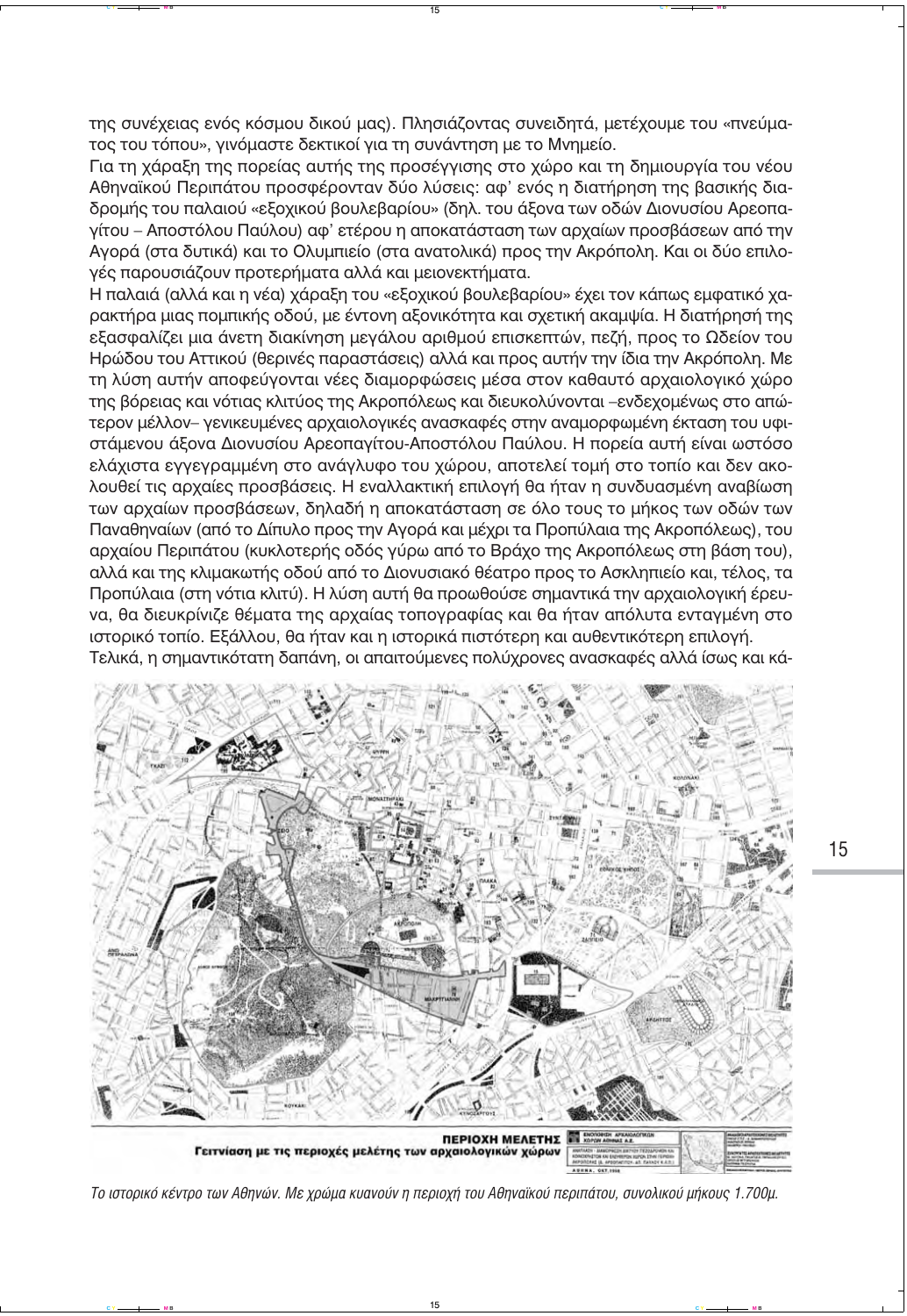ποιος δισταγμός μπροστά στη ριζική αναμόρφωση του αρχαιολογικού χώρου που θα προϋπέθετε η αναβίωση των αρχαίων προσβάσεων, οδήγησε στη διατήρηση της υφιστάμενης χάραξης της πορείας προς την Ακρόπολη. Αναβλήθηκε ωστόσο το σημαντικό έργο της ανασκαφής του υπεδάφους του Αθηναϊκού Περιπάτου (συνολικής έκτασης πέντε εκταρίων!) για τους ίδιους προφανείς λόγους, για τους οποίους εκτελέσθηκε και το έργο του Δ. Πικιώνη πριν από πενήντα χρόνια χωρίς να προηγηθούν γενικευμένες ανασκαφές: Έλλειψη συντονισμού του σχεδιασμού και «εσπευσμένη» εκτέλεση των έργων.

Η διατήρηση αναλλοίωτης της χάραξης του Αθηναϊκού Περιπάτου (με μικρές επί μέρους μόνον αλλαγές) επέτρεψε εν τέλει την ταχύτατη εκτέλεση του έργου στο διάστημα μόνο δύο ετών, προσφέρει τον πρώτο περίπατο μεγάλου εύρους και μήκους σε ήρεμο περιβάλλον στο κέντρο της πόλης σε μεγάλο αριθμό επισκεπτών και δεν αποτελεί εμπόδιο για τη μελλοντική αποκατάσταση και των ιστορικών αρχαίων προσβάσεων (οδός Παναθηναίων, περίπατος, νότια πρόσβαση από το Διονυσιακό θέατρο). Η συμπληρωματική και παράλληλη ενδεχόμενη ύπαρξη στο μέλλον των δύο πορειών (της ευρείας και αξονικής του Αθηναϊκού Περιπάτου Και της περισσότερο «ευρηματικής» των αρχαίων προσβάσεων) θα αποτελέσει μάλιστα κάποτε ιδεώδη λύση εναλλακτικών προσεγγίσεων, διαφόρου χαρακτήρα, προς την Ακρόπολη.

Ο πεζοδρομημένος άξονας έχει γραμμικό χαρακτήρα (ευθύγραμμο και τεθλασμένο), με τρεις αποκλίσεις στην πορεία του (στη θέση Μακρυγιάννη, στην αρχή της τελικής ανάβασης προς την Ακρόπολη και στον κήπο του Θησείου). Το ολικό του μήκος φθάνει τα 1700 μ. και το πλάτος του κυμαίνεται από 14 έως 30 μ. Με τις διάφορες παράπλευρες διαπλατύνσεις του η ολική του επιφάνεια φθάνει τα 50.000 μ<sup>2</sup> και υπερβαίνει έτσι την επιφάνεια της μεγαλύτερης πλατείας της πόλης, της πλατείας Συντάγματος, που ανέρχεται (άνω και κάτω πλατεία με τις

παράπλευρες οδούς) σε 40.000  $\mu^2$ .

Ο Αθηναϊκός Περίπατος, ως δίαυλος πορείας από το κέντρο της πόλης προς την Ακρόπολη έχει μορφολογηθεί κατά τρόπο συμβατό και προς το αστικό περιβάλλον και προς το ιστορικό τοπίο των λόφων που διασχίζει: οι επιστρώσεις των επιφανειών είναι λιτές τόσο στην επιλογή των υλικών (κυβόλιθοι γνευσίου, μεγάλες ορθογώνιες πλάκες υπόλευκου μαρμάρου, αμμοχάλικο ενισχυμένο με τσιμέντο) όσο και στην ενιαία και ομοιόμορφη εμφάνισή τους (αποφυγή μορφολογικών εφευρημάτων και ποικιλμάτων). Ως έδρανα ανάπαυσης διαμορφώθηκαν τοιχίσκοι, μεμονωμένοι μεγάλιθοι αλλά και χαμηλά στηθαία από σκυρόδεμα. Είναι φανερή η προσπάθεια να ενταχθούν όσο το δυνατό λιγότερα στοιχεία βιομηχανικώς προκατασκευασμένα στον ιστορικό

χώρο. Μοναδική εξαίρεση αποτελούν οι καλαίσθητοι και άκρως αυστηροί στύλοι

> του δημόσιου φωτισμού, ύψους 5 μ. καθώς και τα αναπόφευκτα σιδηρά κιγκλιδώματα των παρακείμενων αρχαιολογικών χώρων που σχεδιάσθηκαν με ιδιαίτερη διακριτικότητα.



Ο Αθηναϊκός περίπατος και η απόληξη των οδών που συγκλίνουν προς αυτόν.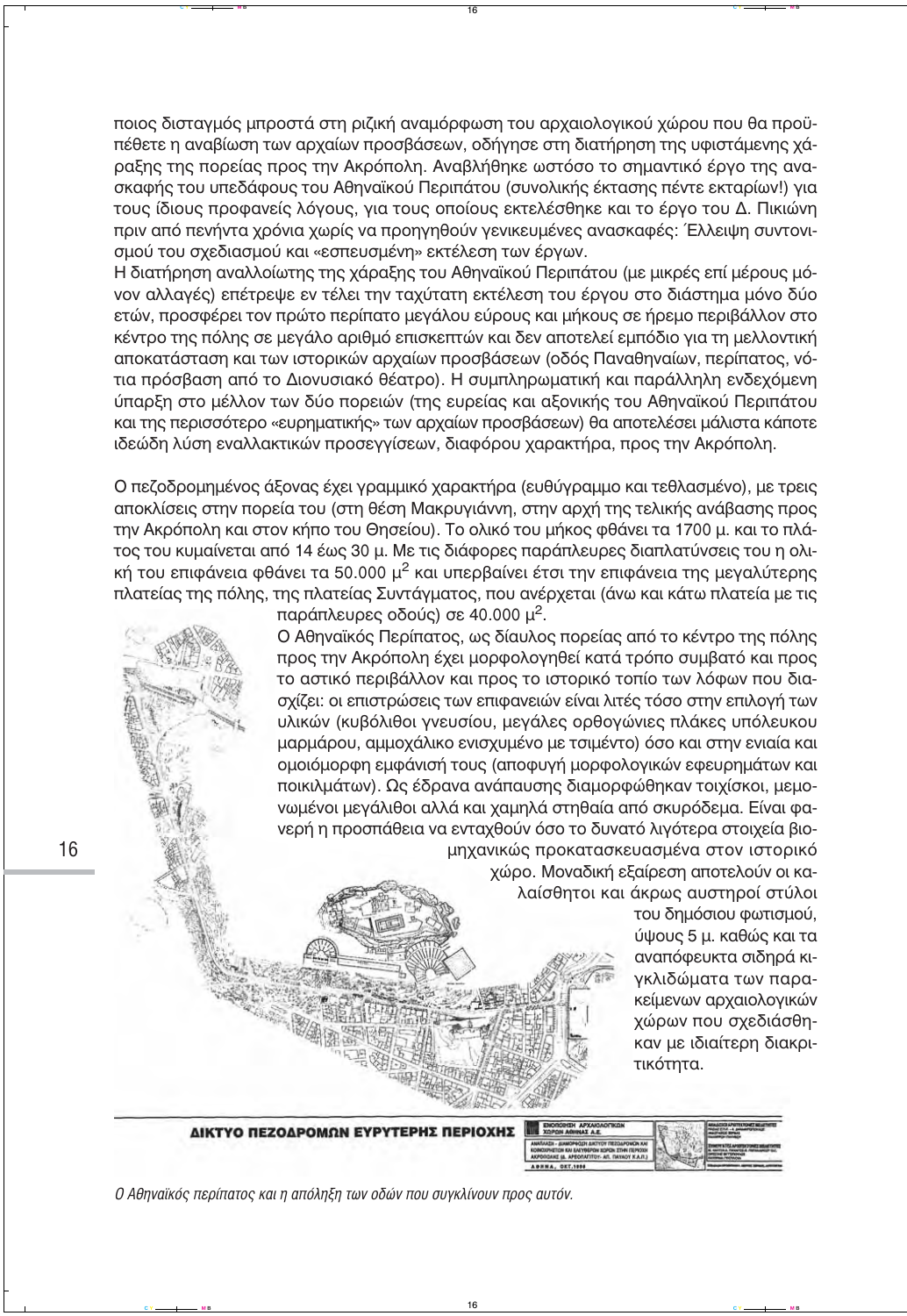Η διαμόρφωση του νέου περιπάτου ακολούθησε εξ αρχής την πορεία των προϋφιστάμενων οδικών αξόνων και ως εκ τούτου δεν είχε περιθώρια «ευρηματικών» χωρικών λύσεων που θα KIVδύνευαν να είναι εξεζητημένες ή αυθαίρετες. Έτσι, το έργο συντάσσεται μεν, με την υφή των υλικών του, προς την παλαιότερη διαμόρφωση των τελικών προσβάσεων προς τα Προπύλαια της Ακροπόλεως και το λόφο του Μουσείου (έργα Πικιώνη 1954-1957), δεν επαναλαμβάνει <u>όμως ούτε την ελευθερία των οδεύσεων αλλά και ούτε την ποικιλία των ανεπανάληπτων μορ-</u> Φολογικών λύσεων του μεγάλου δημιουργού, πράγμα που θα αποτελούσε άτοπη φαλκίδευσή τους. Η νέα διαμόρφωση είναι διακριτική, σεμνή και αυτόνομη. Οι αρχιτέκτονες που ανέλαβαν το δύσκολο αυτό έργο (Δημήτρης Διαμαντόπουλος και συνεργάτες) χαρακτηρίζουν τη λύση τους με ευστοχία «μινιμαλιστική», δηλαδή λύση των λιτών και απέριττων επιλογών.

Ως δημόσιος χώρος εντός αλλά συγχρόνως στην περιφέρεια του κέντρου της πόλης, εντεταγμένος μέσα σε ένα μοναδικό ιστορικό τοπίο που προσφέρει ανάπαυση, περισυλλογή και ανάταση, ο Αθηναϊκός Περίπατος είναι βέβαια κατ' αρχήν ένας άξονας πεζή πρόσβασης προς την Ακρόπολη, τον Άρειο Πάγο, την Πνύκα, και το λόφο του Μουσείου. Συγχρόνως, προσφέρεται και ως απλός περίπατος και ως χώρος πολιτιστικών εκδηλώσεων (εκθέσεις, καλλιτεχνικά θεάματα κλπ.) που θα πρέπει να επιλέγονται ωστόσο με φειδώ και περίσκεψη, για να μην μεταβληθεί ο νέος περίπατος σε τόπο ασυμβίβαστων λειτουργιών που θα τον υποβαθμίσουν. Ο χαρακτήρας του πεζοδρόμου πρέπει όχι μόνο να διατηρηθεί πάση θυσία αλλά να εξασφαλισθεί με τα κατάλληλα διοικητικά μέτρα. Και τα μέτρα αυτά δεν θα πρέπει να περιορισθούν στην αστυνόμευση του χώρου και στην κατάλληλη διαπαιδαγώγηση του κοινού. Στο πρόβλημα της μηχανοκίνητης προσέγγισης και στάθμευσης λεωφορείων αλλά και ιδιωτικών αυτοκινήτων πρέπει να δοθεί οριστική και βιώσιμη λύση. Μέχρι σήμερα το θέμα αυτό έχει αντιμετωπισθεί ατελώς με ημίμετρα και ο χαρακτήρας του «άβατου» του ιστορικού χώρου για τα μηχανοκίνητα μέσα δεν έχει ακόμη εξασφαλισθεί λυσιτελώς. Εάν τελικώς η παρουσία «ελαφρού» μέσου συγκοινωνίας θεωρηθεί αναγκαία, η χρήση μόνιππων ή ηλεκτρικών μικρών λεωφορείων θα είναι πολύ προτιμότερη από την εγκατάσταση τροχιόδρομου.

Η μορφολογική λιτότητα και η απλή χάραξη της διαμόρφωσης δεν σημαίνει κατά κανένα τρόπον και την έλλειψη συγκεκριμένων σχεδιαστικών προθέσεων των μελετητών. Με μεγάλη οξυδέρκεια επεσήμαναν την ανάγκη εξεύρεσης επί μέρους, κατά χώραν, λύσεων, έτσι ώστε ο δίαυλος της πρόσβασης να διασυνδεθεί προς τα παρακείμενα μνημεία και ανασκαφικούς χώρους, προκαλώντας έτσι το ενδιαφέρον του επισκέπτη.

Η όδευση στο χώρο μπορεί να έχει κατ' αρχήν το χαρακτήρα απλής επίσκεψης των ιστορικών λόφων. Κυρίως όμως αποτελεί πρόσβαση προς την Ακρόπολη, το μνημείο του Φιλοπάππου και την Πνύκα. Ένα κομβικό σημείο διαρθρώνει τις διάφορες δυνατές πορείες: πρόκειται για το σημείο διασταύρωσης (στο διάσελο των λόφων κοντά στο κέντρο «Διόνυσος») του Αθηναϊκού Περιπάτου με τους άξονες προσέγγισης προς την Ακρόπολη και το λόφο του Φιλοπάππου που διαμόρφωσε ο Δημήτρης Πικιώνης προ πενήντα ετών.

Οι επιλογές περιδιάβασης είναι ποικίλες, σε μήκος αλλά και σε θεματικό περιεχόμενο. Οι απλοί περίπατοι πρώτα:

Aπό το Ολυμπιείο στα ανατολικά μέχρι την πλατεία Θησείου στα δυτικά (ή και αντίστροφα) όλο το μήκος του Αθηναϊκού Περιπάτου, 1700 μ., διάρκεια με άνετη βάδιση μισή ώρα.

Το μισό τμήμα - ανατολικό ή δυτικό- της διαδρομής του Αθηναϊκού Περιπάτου, ξεκινώντας πεζή από το Ολυμπιείο ή το Θησείο και καταλήγοντας κοντά στο κέντρο «Διόνυσος», από όπου μπορεί να επιστρέψει κανείς στο κέντρο της πόλης με αυτοκίνητο. Ή φθάνοντας στο «Διόνυσο» με αυτοκίνητο και επιστρέφοντας πεζή στο κέντρο της πόλης από τον Αθηναϊκό Περίπατο είτε προς τα ανατολικά (Ολυμπιείο) είτε τα δυτικά (Θησείο). Μήκος περίπου 800 μ., διάρκεια ένα τέταρτο της ώρας.

Aλλά και οι περίπατοι-πρόσβαση προς τα μνημεία: οι περίπατοι δηλαδή στο νέο άξονα όπως τους περιγράψαμε ήδη, συνδυαζόμενοι με τις τελικές αναβάσεις προς τα μνημεία από τους πεζοδρόμους του Πικιώνη: συνολικό μήκος διαδρομής από το Ολυμπιείο ή το Θησείο μέχρι τα Пροπύλαια της Ακροπόλεως 1100μ., διάρκεια πορείας με πολύ άνετη βάδιση 25 λεπτά, συ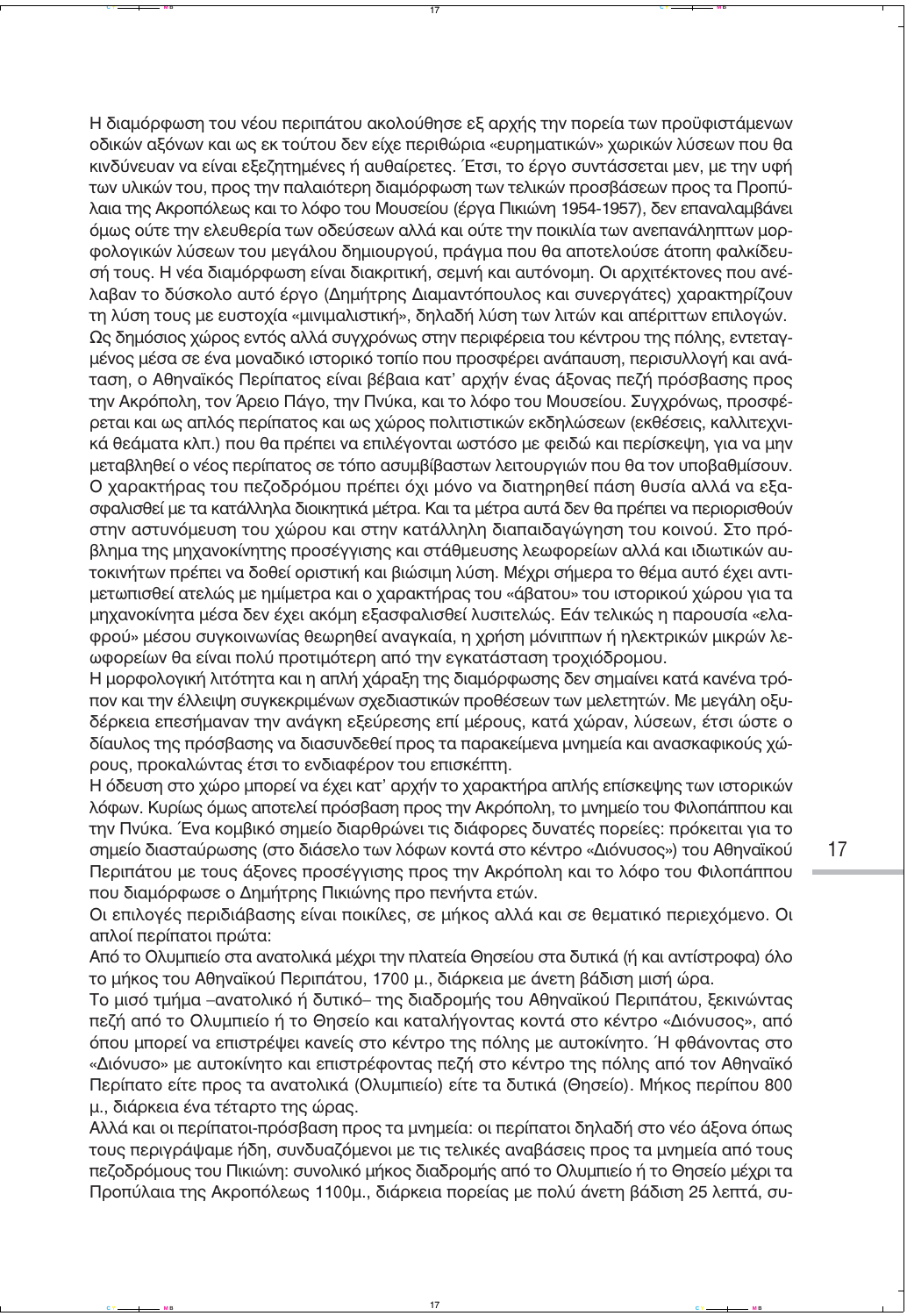**Τμήμα του Αθηναϊκού περιπάτου,** ··<br><sup>·</sup> ανατολικώς της Πνύκας, δια*στρωμένο με ειδικό αμμοχάλικο.* 



*Η αρχή ÙÔ˘ ∞ıËÓ·˚ÎÔ‡*   $\pi$ εριπάτου *στην συνάντησή του*  $\mu$ ε την *§ÂˆÊfiÚÔ ∞Ì·Ï›·˜.*



*Ο Αθηναϊκός ÂÚ›·ÙÔ˜ ÌÂٷ͇*   $A$ ιονυσιακού  $\theta$ *εάτρου και Ωδείου Ηρώδου ÙÔ˘ ∞ÙÙÈÎÔ‡.*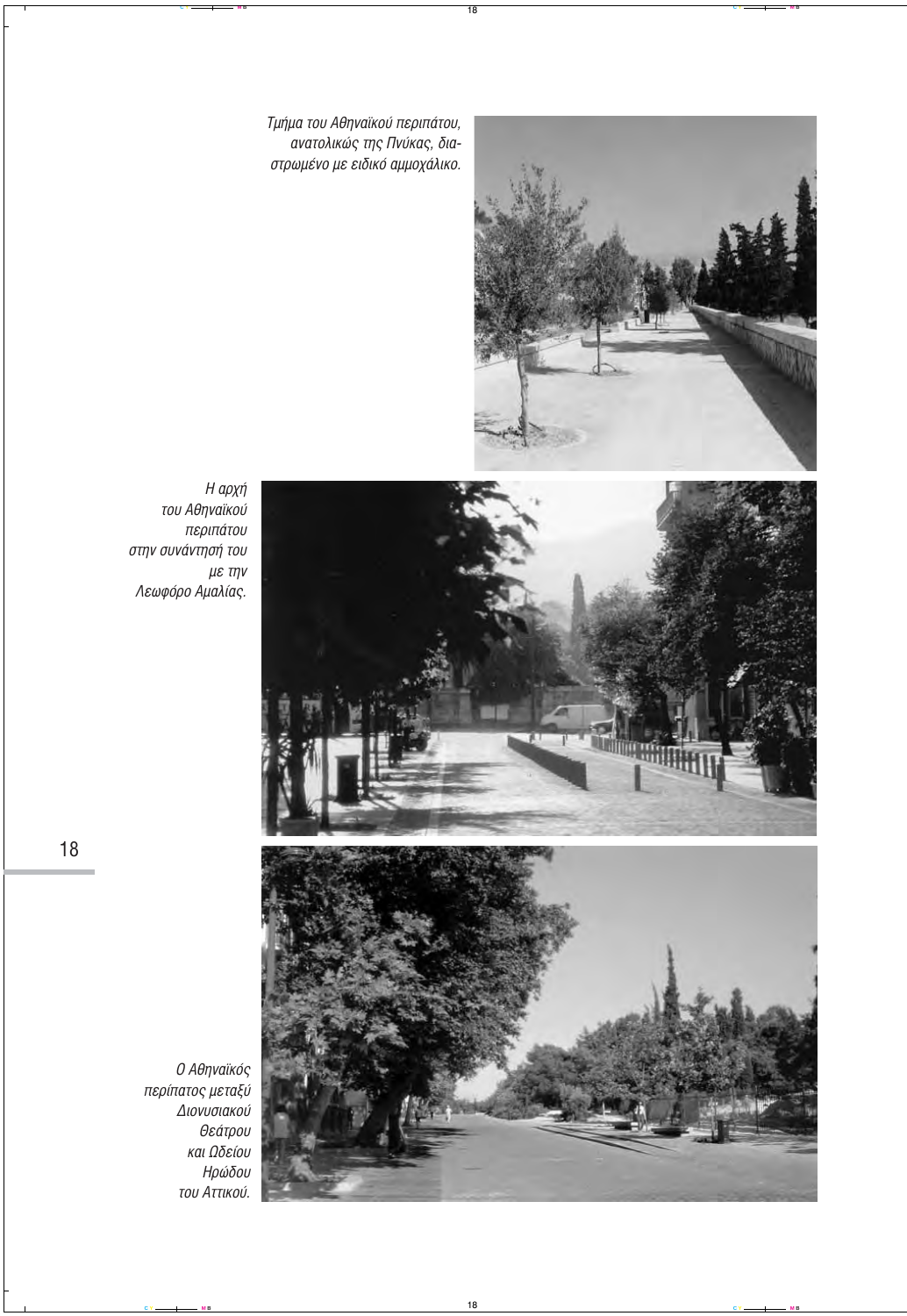νολικό μήκος διαδρομής από το Ολυμπιείο ή το Θησείο προς το ταράτσωμα θέας του Φιλοπάππου 1300 μ., διάρκεια πορείας 30 λεπτά της ώρας.

Το αξιοσημείωτο κατά τις διαδρομές αυτές δεν είναι μόνο οι ποικίλες και θεαματικότατες προοπτικές θέες προς την Ακρόπολη, τον Άρειο Πάνο, το χώρο της αρχαίας Ανοράς και το μνημείο του Φιλοπάππου που προσφέρονται στον περιπατητή. Ανεπανάληπτο βίωμα αποτελεί το γεγονός ότι για ένα σημαντικό διάστημα 500 περίπου μέτρων στο κέντρο της διαδρομής επί του Αθηναϊκού Περιπάτου (από την είσοδο προς το Ηρώδειο μέχρι τη διασταύρωση της οδού Αινινήτου κάτω από την Πνύκα) ο επισκέπτης περιβάλλεται αποκλειστικά από το κατάφυτο ιστορικό τοπίο και, προσεγγίζοντας προς το διάσελο μεταξύ των λόφων («νησίδες Πικιώνη») και προς τα μνημεία, στο οπτικό του πεδίο δεν εμφανίζεται κανένα τμήμα της σύνχρονης πόλης. Μέσα στο κέντρο μιας μητρόπολης 4.000.000 κατοίκων βρισκόμαστε ουσιαστικά απομονωμένοι οπτικά από το σύγχρονο περιβάλλον και αιωρούμαστε σε έναν άχρονο χώρο. Το επίτευγμα είναι σπάνιο, πρόσκληση για περισυλλογή, για πνευματική επιστροφή στις πηγές. Αλλά ας παρακολουθήσουμε την πορεία στον Αθηναϊκό Περίπατο, ξεκινώντας αλληλοδιαδόχως από τα δύο άκρα του και καταλήγοντας στο κομβικό σημείο πριν από την τελική ανάβαση («νησίδες Πικιώνη»).

Βρισκόμαστε βορείως του Ολυμπιείου, στην Πύλη του Αδριανού. Μια ευρεία υπόγεια διάβαση σε μικρό βάθος αμέσως κάτω από το οδόστρωμα της λεωφόρου (τεχνικά εύκολα εφικτή) θα εξασφαλίσει στο προσεχές μέλλον –ας το ελπίσουμε– την απ' ευθείας πρόσβαση των περιπατητών από το ανατολικό τμήμα του αρχαιολογικού πάρκου (Ολυμπιείο - παριλίσιοι χώροι) προς το κεντρικό τμήμα (Ακρόπολη και ιστορικοί λόφοι). Σήμερα ο Αθηναϊκός Περίπατος αρχίζει αμήχανα από τη διασταύρωσή του με την πολύβοη λεωφόρο Αμαλίας που δέχεται καθ' όλο το εικοσιτετράωρο το μεγαλύτερο κυκλοφοριακό φόρτο στο κέντρο της πόλης.

Η ευρεία διαπλάτυνση που δημιουργεί μια «κεφαλή» στην αρχή της πορείας είναι διαστρωμένη με μεγάλες ορθογώνιες πλάκες μαρμάρου και θα έπρεπε να τονισθεί ως σημείο εισόδου προς τον ιστορικό χώρο με δύο συστάδες μεγάλων δένδρων –πλατάνων ή αργυρόφυλλων λευκών– που θα σχημάτιζαν σε λίγα χρόνια μια εντυπωσιακή «πύλη» στην αρχή της πορείας. Αντ' αυτού, έχουμε μια αμήχανη λύση (του Δήμου; βεβαίως δεν οφείλεται στους μελετητές του έργου...) ενός εκτεταμένου παρτεριού με διακοσμητικούς ανθοτάπητες και μια δύσμορφη και εκτός κλίμακος προτομή της αείμνηστης Μελίνας Μερκούρη. Κακή υπηρεσία και στη μνήμη της αλλά και στη διαμόρφωση του χώρου που αδικείται. Ας ελπίσουμε σε μια διορθωτική αλλαγή στο προσεχές μέλλον.

Το πρώτο σύντομο και οριζόντιο επίπεδο τμήμα της διαδρομής μήκους 150 μ. από την Πύλη του Αδριανού μέχρι τη γωνία της λεγόμενης «οικίας Μακρυγιάννη» περιβάλλεται και από τις δύο πλευρές από σειρά πολυωρόφων σύγχρονων πολυκατοικιών χωρίς ιδιαίτερο αρχιτεκτονικό ενδιαφέρον. Στο τμήμα αυτό που δεν οδηγεί μόνο προς την Ακρόπολη και τους ιστορικούς λόφους αλλά και προς το ιστορικό κτήριο του παλαιού στρατιωτικού νοσοκομείου (αρχιτέκτων W. von Weiler, 1834) και μελλοντικά και προς το σχεδιαζόμενο νέο Μουσείο Ακροπόλεως, δόθηκε ο μεταβατικός χαρακτήρας αστικού βουλεβάρτου με αμφίπλευρη ρυθμική παράταξη δενδροστοιχιών πλατάνων και διαμόρφωση ευρέων πλακόστρωτων πεζοδρόμων περιπάτου που συνοδεύουν πλευρικά την κεντρική ζώνη (πλάτους 6μ.) που είναι διαστρωμένη με κυβόλιθους γνευσίου και μπορεί να δεχθεί μελλοντικά (είθε να αποφευχθεί!) και «ελαφρό» μέσο μηχανοκίνητης δημόσιας συγκοινωνίας.

Η αίσθηση του χώρου αλλάζει ριζικά στη διασταύρωση με την οδό Μακρυγιάννη. Το οπτικό πεδίο διευρύνεται και αντί ενός κλειστού διαύλου μεταξύ κτηρίων επί «προσώπου οδού», μας προσφέρεται μια ελεύθερη θέαση της νότιας κλιτύος της Ακροπόλεως. Ο μισός ορίζοντας (180°) προς τα δυτικά ανοίγεται μπροστά μας. Προς τα αριστερά, ο χώρος είναι σήμερα ακόμη αδιαμόρφωτος. Σε πρώτο επίπεδο, το ωραίο κτήριο του παλαιού στρατιωτικού νοσοκομείου εμφανίζεται άψογα συντηρημένο και μπροστά του η λεγόμενη «μικρή οικία Μακρυγιάννη». Τα κτήρια αυτά με την εύρυθμη και εράσμια αρχιτεκτονική τους μορφή παρακολουθούν την πορεία μας προς τα δυτικά και θα δημιουργούν στο μέλλον ένα ευπρόσδεκτο «παραπέτασμα» μπροστά από τον όγκο του νέου Μουσείου Ακροπόλεως, όταν και εφ' όσον κτισθεί στη θέση Μακρυγιάννη.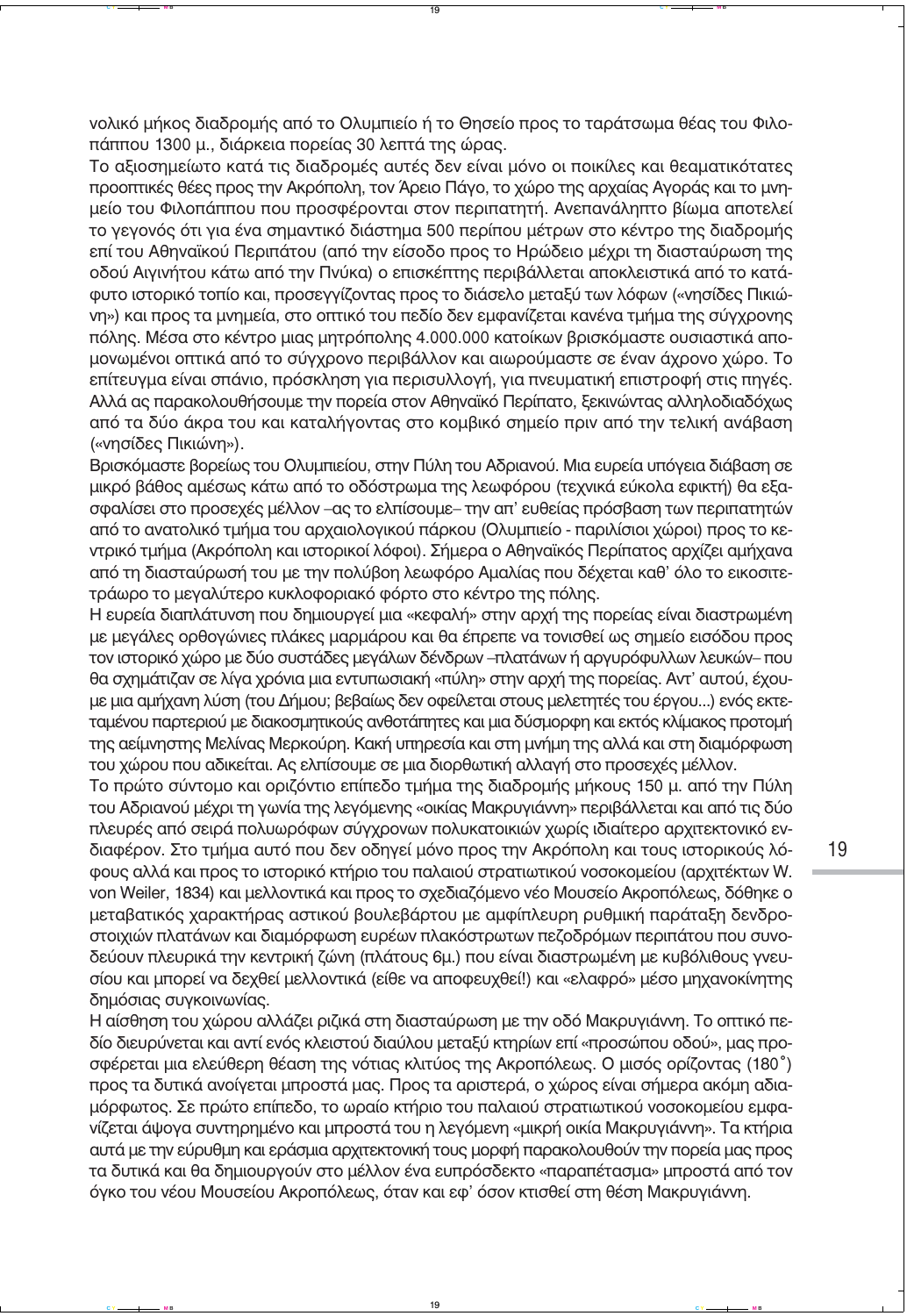Προς τα δεξιά, πρόσφατες απαλλοτριώσεις έχουν επιτρέψει τη διαμόρφωση ενός μικρού προκηπίου με το άναλμα του στρατηγού Μακρυγιάννη και κυρίως διευκολύνουν τη διαμόρφωση νέας εισόδου προς το χώρο του Διονυσιακού θεάτρου από τα ανατολικά. Η νέα είσοδος είναι διατετανμένη μετωπικά και η πορεία μας προς το θέατρο είναι πλέον παράλληλη (και όχι κάθετη όπως παλαιότερα) προς την κυρία κατεύθυνση του Αθηναϊκού Περιπάτου.

Εδώ, από τη νοτιοανατολική γωνία της νότιας κλιτύος της Ακροπόλεως ανοίγεται μια μεγαλοπρεπής θέα προς τα μνημεία; στο πρώτο επίπεδο το κοίλον του θεάτρου του Διονύσου και από πίσω του τα απότομα Κιμώνεια τείχη της Ακροπόλεως με το χορηγικό μνημείο του Θρασύλλου, ψηλά. Ο θριγκός του Παρθενώνα διαγράφεται στο βάθος, προαγγελία και υπόσχεση για το δεκτικό και ενημερωμένο επισκέπτη. Ο μεγάλος ναός δεν είναι ορατός ως τρισδιάστατο μόρφωμα στην ουσιαστική του υπόσταση από εδώ κάτω και μόνο η στέψη του, ως εικαστική νύξη, μας υποβάλλει την παρουσία του.

Στο μέσο, στον άξονα της πορείας μας, ο νέος περίπατος εκτυλίσσεται ομαλά με ένα σημαντικό μέσο εύρος περίπου 20 μ., με ελαφρά ανηφορική κλίση που δεν επιτρέπει την απ' ευθείας όραση του τέρματος της διαδρομής στα δυτικά. Το τέρμα αυτό, τη διασταύρωση του περιπάτου με τους δρόμους του Πικιώνη προς την Ακρόπολη και το λόφο του Φιλοπάππου, το ανακαλύπτουμε αργότερα μετά από πορεία 350 περίπου μέτρων στο ύψος της εισόδου του Ηρωδείου.

Το σημαντικό σε μήκος τμήμα αυτό της διαδρομής παρακολουθεί, σε μια απόσταση 150 μ., από τα νότια τείχη της Ακροπόλεως, το ανάπτυγμα του ιερού βράχου. Αριστερά, πλευρικά της πορείας, έχουμε την παράταξη των προσόψεων, επί μετώπου οδού, τριώροφων κατοικιών που αποτελούν τη βόρεια πλευρά των παρακειμένων οικοδομικών τετραγώνων. Το σχετικά χαμηλό ύψος των κτισμάτων, η σεμνή και λιτή τους μορφολόγηση και κυρίως η ύπαρξη μιας προϋφιστάμενης δενδροστοιχίας πλατάνων, ικανού ύψους, που παρακολουθεί την οικοδομική γραμμή και εξωραΐζει τα κτίσματα συντείνουν στη δημιουργία ενός ευπρόσδεκτου ουδέτερου μετώπου που στρέφει αποκλειστικά την προσοχή μας προς τα μνημεία προς βορράν, στην νότια κλιτύ.

Εδώ αναπτύσσεται, σε μέση απόσταση, η αλληλουχία των σημαντικών μνημείων: Διονυσιακό θέατρο, Ασκληπιείο, Στοά του Ευμενούς, Ωδείο Ηρώδου του Αττικού, ενώ στο πρώτο επίπεδο ενοποιεί την οπτική εντύπωση ο πυκνός πευκώνας του αρχαιολογικού χώρου. Στο βάθος τα απότομα τείχη της Ακροπόλεως σχηματίζουν ένα ήρεμο επιβλητικό φόντο σε μήκος 300 μ.

Ήδη εδώ, στην αρχή της πορείας, βρισκόμαστε αντιμέτωποι με ένα πρόβλημα που έχει παραμείνει άλυτο μέχρι σήμερα, παρ' όλες τις διακηρύξεις περί «ενοποιήσεως» και «προσβασιμότητος» των αρχαιολογικών χώρων. Πρόκειται για την αυστηρή περίφραξη του καθ' εαυτού χώρου ανασκαφών από την Αρχαιολογική Υπηρεσία που, αντί να εγκαταλείπεται βαθμιαία με την εξασφάλιση του κατάλληλου φωτισμού και τη φύλαξη και αστυνόμευση των ιστορικών χώρων, εντείνεται παράλληλα προς τα έργα της σκοπούμενης «ενοποιήσεως» και εξωραϊσμού. Πρόκειται για ένα αληθινό οξύμωρο που αποδεικνύει με εύγλωττο τρόπο τη συνύπαρξη αντιθέτων θεωριών –αλλά και πρακτικής– διαμόρφωσης του ιστορικού-αρχαιολογικού τοπίου, που ποτέ μέχρι σήμερα δεν αντιμετωπίσθηκαν κριτικά από την Πολιτεία, έτσι ώστε να φθάσουμε σε ένα δημιουργικό συμβιβασμό: στην κατά περίπτωση ελεύθερη προσβασιμότητα ή περίφραξη των αρχαιολογικών χώρων. Έτσι και στην περίπτωση του Αθηναϊκού Περιπάτου, ενώ οι μελετητές είχαν προτείνει και τη χάραξη ενός διαγώνιου πεζοδρόμου που θα οδηγούσε από τη θέση Μακρυγιάννη μέσα από τον πευκώνα της νότιας κλιτύος (σε χώρο ακόμη μη ανεσκαμμένο) στο ταράτσωμα προ του Ωδείου του Ηρώδου του Αττικού και θα προϋπέθετε τη μερική μετατόπιση της περίφραξης προς τα βόρεια, η λύση δεν έγινε δεκτή από την πλευρά της Πολιτείας. Έτσι, εμποδίζεται σημαντικά η διαπλοκή της πορείας του Περιπάτου με τη βίωση του παρακείμενου αρχαιολογικού χώρου. Το παλαιό σχήμα εμπεδώνεται και πάλι ως κανόνας απόλυτος: τα μνημεία και τα ευρήματα μέσα, το φιλοθεάμον κοινό απ' έξω. Πρόσβαση με εισιτήριο. Παράλληλα προς το νέο Περίπατο βρίσκουμε και το νέο κιγκλίδωμα, σιδερένιο, ψηλό, κομψό αλλά και αποτρεπτικό.

Στη μέση της απόστασης, μεταξύ κτηρίου Weiler και της εισόδου προς το Ωδείο του Ηρώδου, ο δρόμος διχάζεται σε δύο παράλληλες πορείες, η χάραξη των οποίων τοπικά διαγράφεται με ένα απαλό τόξο προς τα δεξιά. Στο ανώτερο επίπεδο δεξιά (προς τα βόρεια) δημιουργείται ένα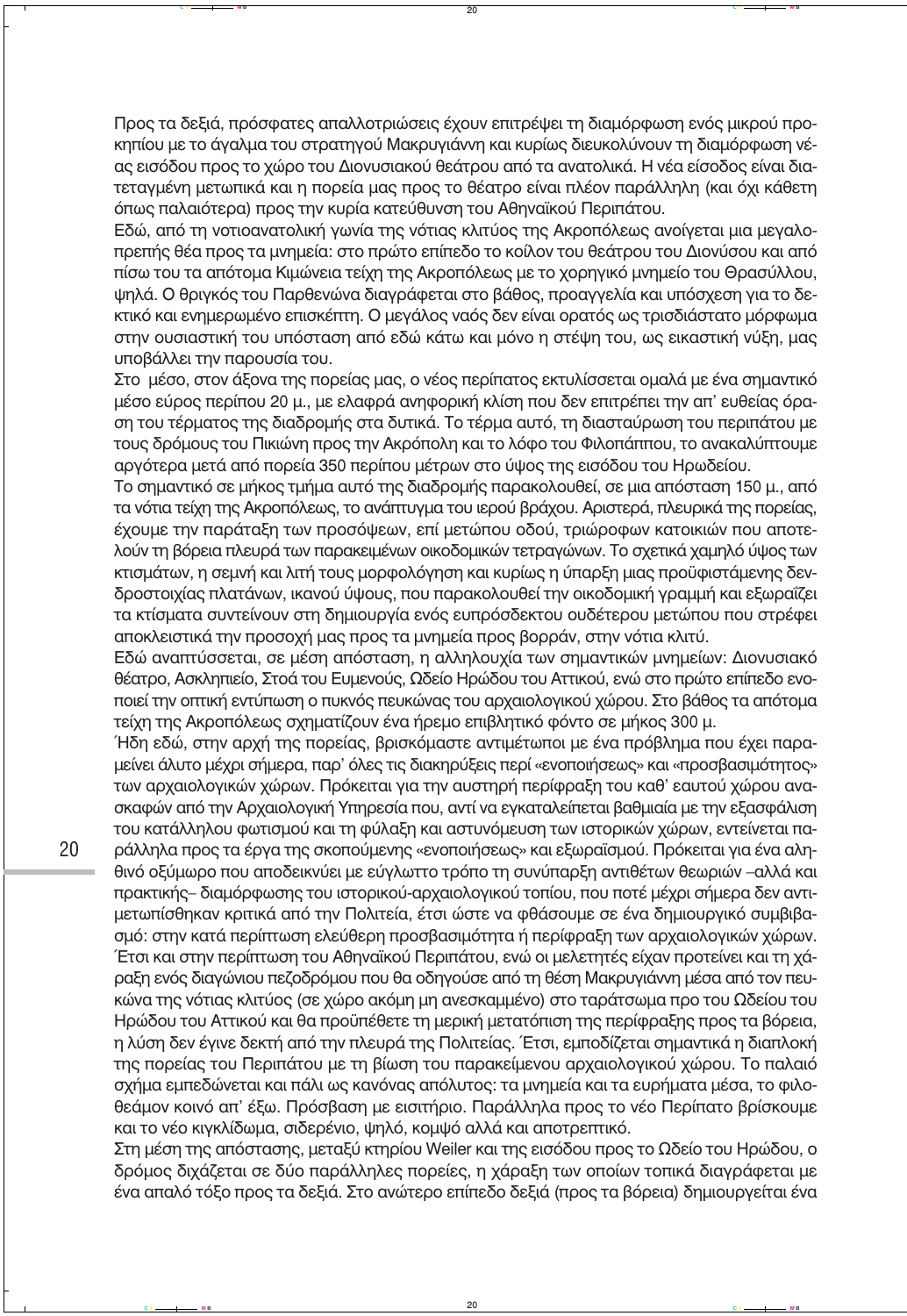

Προοπτικό σχέδιο του πεζοδρομημένου τμήματος της πρώην οδού Αποστόλου Παύλου. μεταξύ Πνυκός (δεξιά) και της ανασκαφής Doerpfeld (αριστερά) εις την αρχαία συνοικία της Μελέτης.

Η περιοχή προ του Ηρωδείου. Σκαρίφημα προσχεδίου: Α. Παπαγεωργίου-Βενετάς.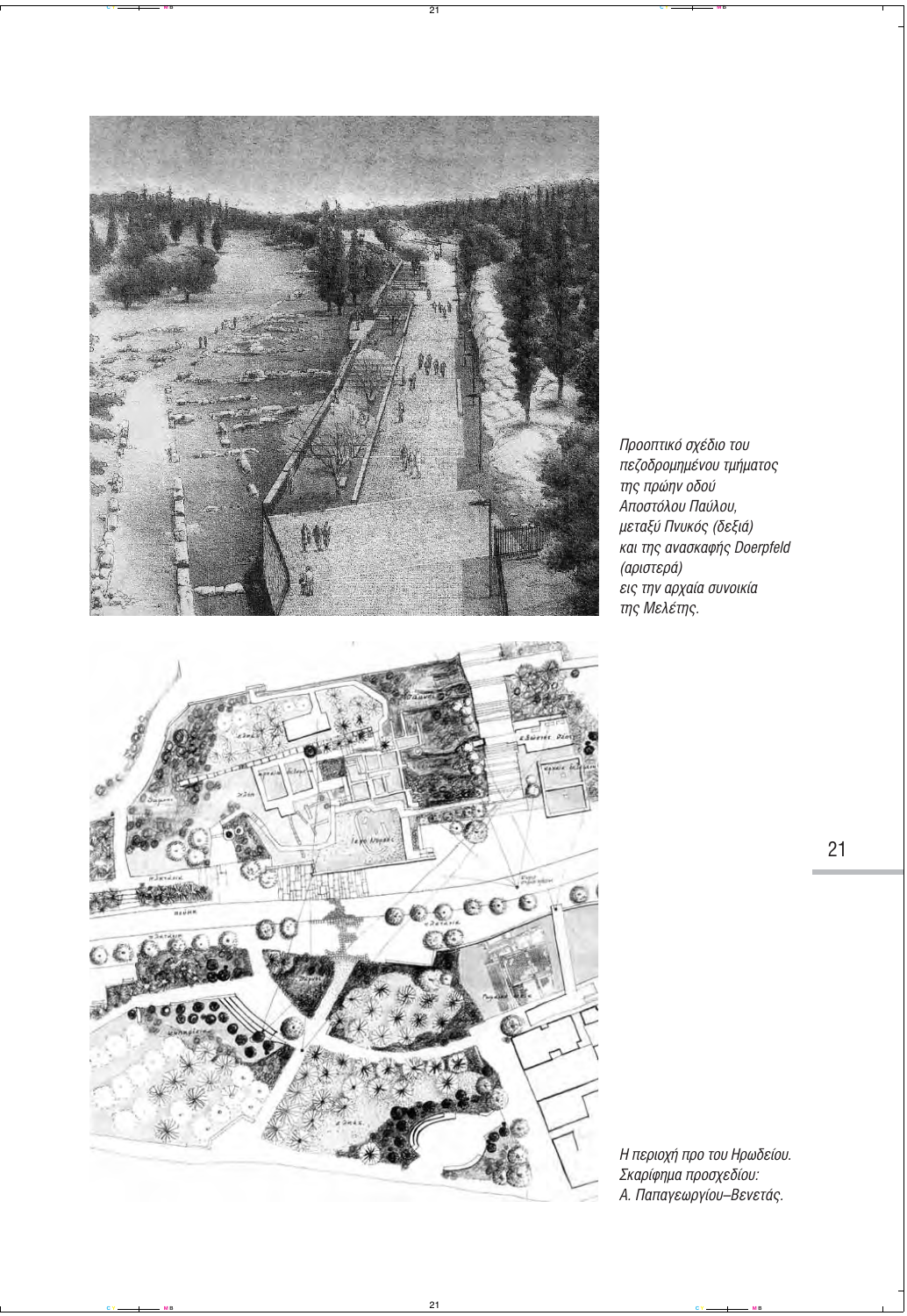

Η περιοχή προ του Ηρωδείου. Προοπτικό σχέδιο από δυσμάς προς ανατολάς.  $\Delta$ εξιά ο αρχαιολογικός χώρος της ρωμαϊκής οικίας ο οποίος τελικά δεν ενετάχθη στην διαμόρφωση.



Η αρχική πρόταση των μελετητών για την διαμόρφωση της Πλατείας *Θησείου* σε δύο επίπεδα με ταράτσωμα θέας και υπόστεγου. Λύση που δυστυχώς δεν πραγματοποιήθηκε.

22

ευρύ μονοπάτι (2μ. πλάτους) χωματόστρωτο με αναβαθμούς από παλαιά μαρμάρινα ρείθρα. Το μονοπάτι αυτό, στην παρυφή του αρχαιολογικού χώρου, σκιάζεται από τα πεύκα και δίνει την αίσθηση περιδιάβασης σε φυσικό τοπίο. Παράλληλα, προς τα νότια, παρακολουθεί το μονοπάτι σε περίπου σταθερή απόσταση λίγων μέτρων η κυρία λιθόστρωτη οδός που σε αυτό το σημείο κάμπτεται και αυτή ελαφριά σε μήκος 100 περίπου μ., ενώ συγχρόνως η στάθμη της ανέρχεται απαλά περί το 1,5 μ. Ένας απλός, χθαμαλός και ελαφρά καμπύλος τοίχος αντιστήριξης από πελεκημένο σκυρόδεμα υψώνεται στην αριστερή (νότια) πλευρά της κύριας όδευσης. Η καμπυλότητα που δόθηκε στη χάραξη της πορείας δεν είναι αυθαίρετη. Αποσκοπεί στη δημιουργία ενός αρκετά ευρέος ελευθέρου χώρου, στον οποίο επρόκειτο να αποκαλυφθούν τα γνωστά από την ανασκαφή του 1955 ερείπια της λεγόμενης μεγάλης αρχαίας οικίας «Πρόκλου». Οι μελετητές του έργου είχαν προτείνει μάλιστα και την απαλλοτρίωση μιας ιδιοκτησίας του γειτονικού προς τα νότια οικοδομικού τετραγώνου, έτσι ώστε να δημιουργηθεί ένας άνετος αρχαιολογι-Κός τομέας, άμεσα εμπλεκόμενος με την πορεία του Αθηναϊκού Περιπάτου και ορατός εκ του σύνεγγυς από τους περιπατητές. Στόχος της λύσης αυτής ήταν αφ' ενός η αναίρεση της αυστηρής ευθύγραμμης και μονότονης χάραξης της πορείας, αφ' ετέρου η διδακτική αλλά και εικαστικά ελκυστική παρουσία των αρχαίων καταλοίπων στη νότια παρυφή του Περιπάτου.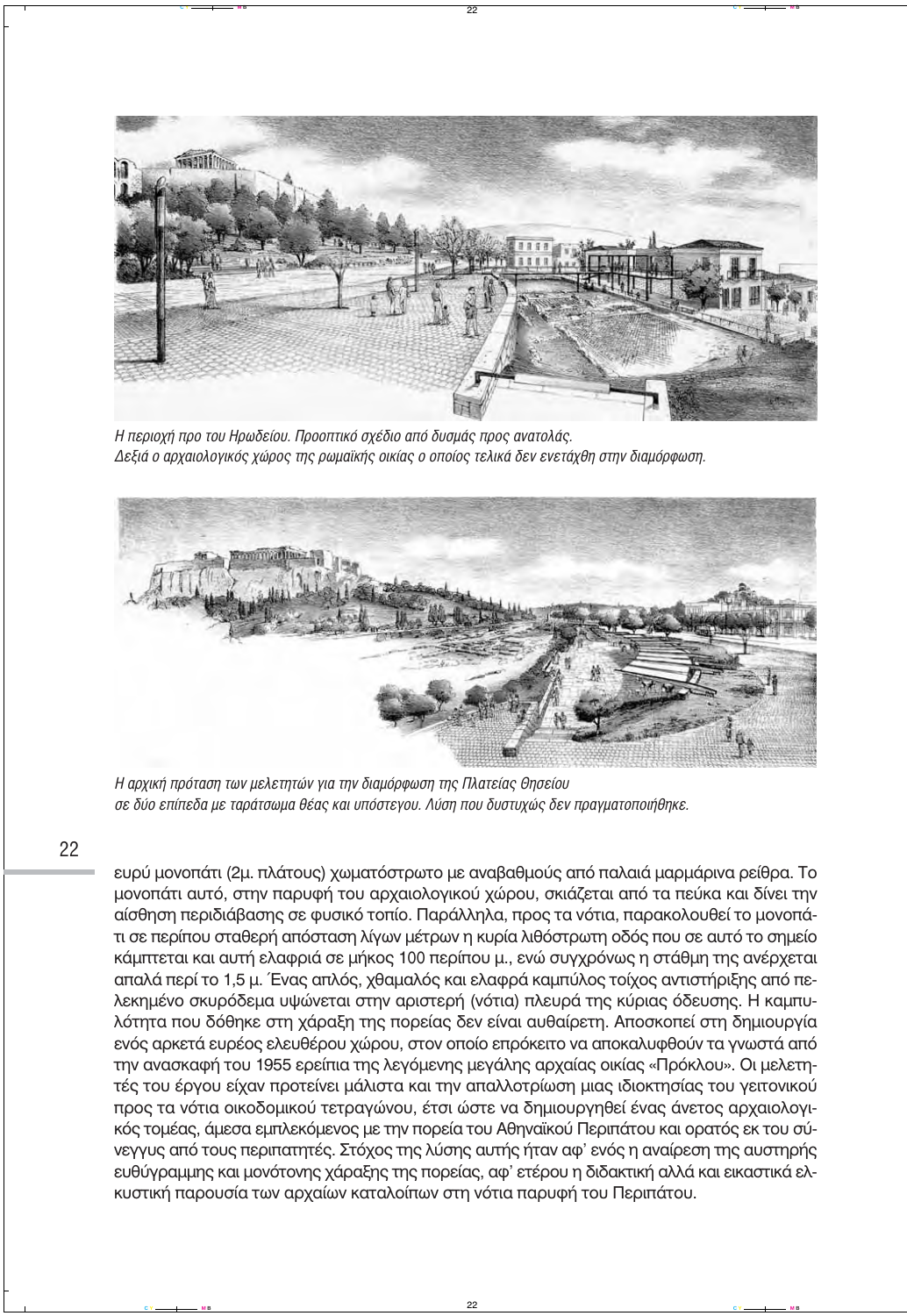Η σκοπούμενη απαλλοτρίωση αλλά και η αποκάλυψη των αρχαιοτήτων δεν πραγματοποιήθηκε –άγνωστο για ποιους λόγους– και στο σημείο αυτό της πορείας έχουμε σήμερα την παρουσία ενός χωμάτινου πλατώματος που αμήχανα και αδικαιολόγητα παρεισφρύει στη σύνθεση. Απόλυτη ανάγκη τα έργα να ολοκληρωθούν εδώ στο αμέσως προσεχές μέλλον.

Ήδη πλησιάζουμε προς την είσοδο του Ηρωδείου. Προς τα δεξιά της πορείας ανοίνεται η περιοχή του Ιερού της Νύμφης και πριν από αυτό και κάθετα προς τον Περίπατο η άνετη μνημειακή κλιμακωτή οδός, πλάτους 6-8μ., που οδηνεί προς το άνω πλάτωμα μπροστά από το Ωδείο του Ηρώδου του Αττικού. Με μενάλη αίσθηση σεβασμού για την προϋπάρχουσα τμηματική διαμόρφωση του ιστορικού τοπίου στη θέση αυτή, οι μελετητές του νέου πεζοδρόμου διατήρησαν αναλλοίωτα τόσο το έργο του Δημήτρη Πικιώνη (κλιμακωτή οδός προσπέλασης προς το Ωδείο, 1957) όσο και τη διαμόρφωση της κλιτύος μπροστά απ' αυτό (έργο των αρχιτε-Κτόνων Χ. Λεμπέση και Α. Παπαγεωργίου-Βενετά, 1960), όπου βρίσκονται τα ερείπια του Ιερού της Νύμφης, αρχαίων κατοικιών και των μεγάλων δεξαμενών συλλογής των όμβριων υδάτων του κοίλου του Ωδείου. Ο χώρος αυτός διαπλέκεται άμεσα προς το νέο Αθηναϊκό Περίπατο και η διαμόρφωσή του επιτρέπει την επίσκεψη των αρχαίων καταλοίπων από κοντά και την ανάβαση προς την είσοδο του Ηρωδείου μέσω μιας γραφικής τεθλασμένης πορείας. Επί σαράντα έτη ο χώρος, παρ' όλη την αρχικά πολύ επιμελημένη διαμόρφωσή του, έχει παραμείνει εγκαταλελειμμένος και σε αχρησία, αν και προσβάσιμος. Χαρακτηριστικό δείγμα της έλλειψης καθοδήγησης και προσανατολισμού των επισκεπτών. Και όμως έχουμε εδώ το μόνο παράδειγμα διασύνδεσης της πορείας προς την Ακρόπολη, με έναν αρχαιολογικό τομέα αμέσως επισκέψιμο με μικρή τοπική απόκλιση της περιήγησης και άμεση επάνοδο στον κυρίως Περίπατο. Ανάλογες λύσεις προς αυτήν επεδίωξαν αρχικά και οι αρχιτέκτονες του νέου Περιπάτου, όχι

μόνο στην περιοχή της οικίας «Πρόκλου» αλλά και νοτίως του Περιπάτου και ακριβώς κατά-Vτη προς το Ιερόν της Νύμφης (όπου πρότειναν την επέκταση του μικρού υφιστάμενου χώρου ανασκαφών και τη δημιουργία ελαφριάς εξέδρας και πεζογέφυρας πάνω από τις αρχαιότητες) χωρίς όμως να εισακουσθούν.

Μεταξύ της εισόδου προς το Ηρώδειο και των λεγόμενων «νησίδων Πικιώνη», και αριστερά (νότια) του Περιπάτου αναπτύσσεται ο επιμήκης, τριγωνικού σχήματος, ελεύθερος χώρος, όπου βρισκόταν μέχρι το 1964 η οικία Παρθένη. Ο χώρος αυτός είχε φυτευθεί πρόχειρα, χωρίς κηποτεχνικό σχέδιο, με πυκνά διατεταγμένες αγριελιές (μικρός ελαιώνας), οι οποίες με ελάχιστη ύδρευση επέζησαν και αναπτύχθηκαν μέσα σε σαράντα χρόνια σε ένα πυκνό αλσύλλιο. Η ελαφρά κατωφερική αυτή επιφάνεια αξιοποιήθηκε με τρόπο ιδεώδη κατά τη διαμόρφωση του νέου Περιπάτου και αποτελεί σήμερα ένα σημαντικό σημείο της όλης σύνθεσης. Η θέση είναι ιδιαίτερα κρίσιμη, διότι διασταυρώνονται εδώ δύο ρεύματα επισκεπτών: αφ' ενός οι επισκέπτες επί της πορείας του Περιπάτου, αφ' ετέρου οι ομάδες των επισκεπτών της Ακροπόλεως που μεταφέρονται με τουριστικά λεωφορεία μέχρι του πλατώματος στάθμευσης του περιπτέρου «Διόνυσος» και από εκεί προχωρούν πεζή και κάθετα προς τον Περίπατο (διασχίζοντάς τον) προς τη λιθόστρωτη ατραπό που οδηγεί προς τα Προπύλαια. Η ατραπός αυτή διαμορφώθηκε δέκα χρόνια μετά την ολοκλήρωση των έργων Πικιώνη, σε μια προσπάθεια συντόμευσης της πρόσβασης προς την Ακρόπολη. Η σοφά μελετημένη ανάβαση του Πικιώνη από τον άνετο λιθόστρωτο ανηφορικό δρόμο, με σταδιακή οπτική αποκάλυψη της Ακροπόλεως, παραμελήθηκε και σήμερα ελάχιστα χρησιμοποιείται. Σημείον και αυτό των καιρών! Η διασταύρωση αυτή των δύο κινήσεων σε ένα σημείο του Περιπάτου έπρεπε να διευθετηθεί κατά το δυνατόν. Μία λύση, επιδεικτική και άτεχνη, θα ήταν η δημιουργία ενός μεγάλου πλατώματος, μιας «στάσης» στον άξονα του Περιπάτου ως ξεκίνημα για την ανάβαση προς την Ακρόπολη. Αυτό ευτυχώς αποφεύχθηκε και οι μελετητές του έργου με περισσή σοφία προσπάθησαν και πέτυχαν να μετατρέψουν το αλσύλλιο (μικρό ελαιώνα) στη θέση της Οικίας Παρθένη σε ένα διακριτικό «προεισαγωγικό χώρο», όπου διασταυρώνονται ποικίλες πορείες λιθόστρωτων ατραπών που οδηγούν, μέσα από σκιασμένο περιβάλλον, τους επισκέπτες από τη θέση «Διόνυσος» προς την αρχή της ανάβασης προς την Ακρόπολη. Το αλσύλλιο γίνεται έτσι χώρος συγκέντρωσης και ανάπαυσης με λίθινα καθιστικά και μικρά πλα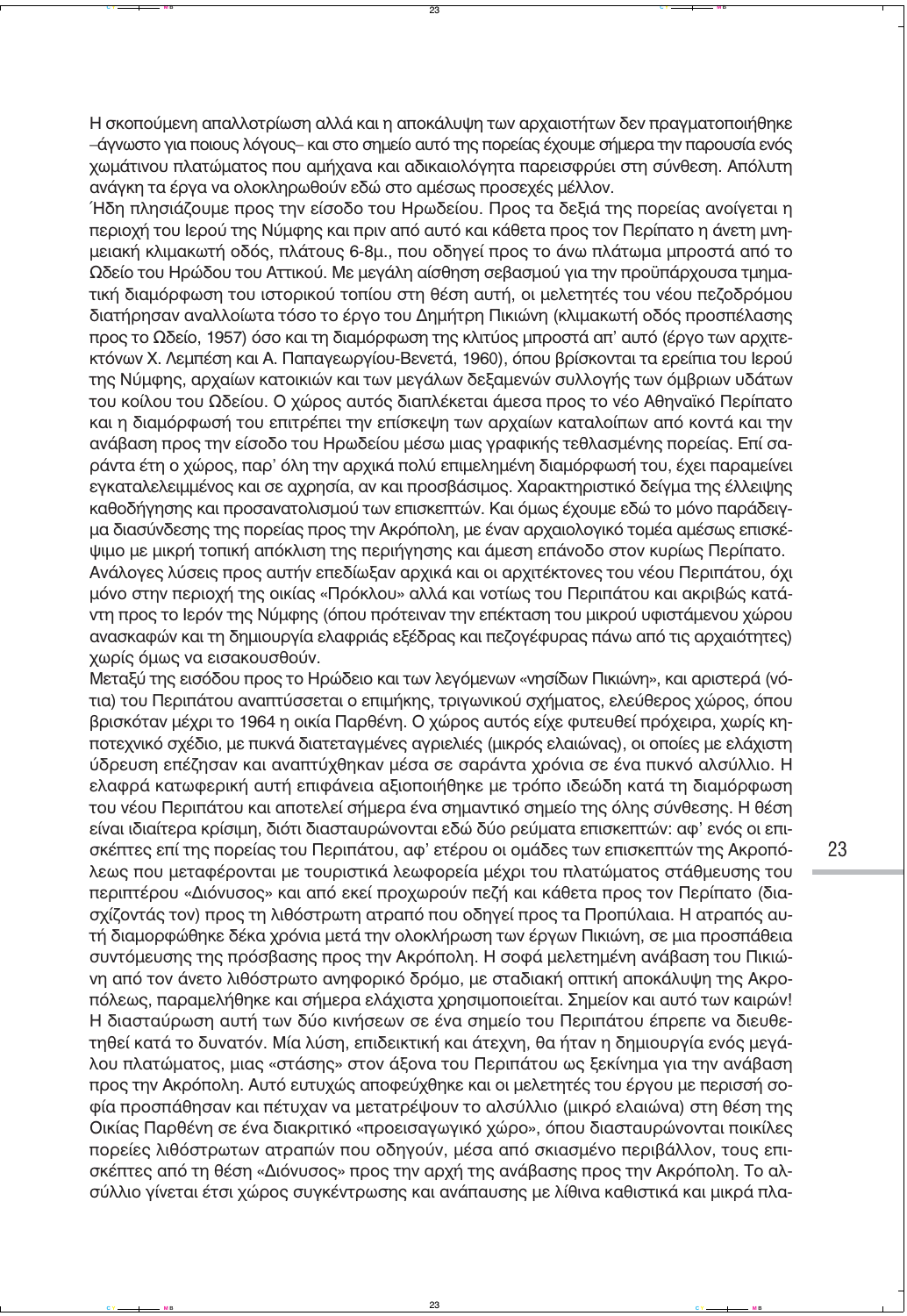τώματα κάτω από τα δέντρα, που ανακόπτει και διοχετεύει τη μαζική πρόσβαση των επισκεπτών.

Πλησιάζουμε τώρα στο τέρμα της ευθύγραμμης πορείας του άξονα της πρώην οδού Διονυσίου Αρεοπανίτου που βρίσκεται περίπου στο μέσο της όλης διαδρομής μεταξύ Ολυμπιείου και πλατείας Θησείου. Το κομβικό αυτό σημείο συμβολής πέντε σημαντικών πορειών (οδοί Poβέρτου Γκάλλι, πρώην Αρεοπαγίτου, πρώην Αποστόλου Παύλου, ανάβαση προς την Ακρόπολη, ανάβαση προς το λόφο του Φιλοπάππου) βρίσκεται ακριβώς στο διάσελο μεταξύ των λόφων της Ακροπόλεως, της Πνύκας και του Μουσείου (Φιλοπάππου) και είχε τονισθεί από τον Δημήτρη Πικιώνη με τη διαμόρφωση τριών μικρών κυκλοφοριακών νησίδων που με τρόπο υποτυπώδη ρύθμιζαν την πορεία των αυτοκινήτων στη διασταύρωση, κυρίως όμως είχαν σκοπό να τονίσουν το ρόλο στρατηγικής εποπτείας ολόκληρου σχεδόν του ιστορικού χώρου που αποδίδεται στο σημείο αυτό. Οι νησίδες ποικίλθηκαν από τον Πικιώνη με πλήθος μαρμάρινα μέλη και λίθινες διαστρώσεις που, ενώ δεν απαιτούνταν καθόλου για το λειτουργικό ρόλο τους ως νησίδων κυκλοφορίας, τόνιζαν το σημαντικό χαρακτήρα του τόπου ως κομβικού σημείου. Το χαρακτήρα αυτόν αναγνώρισαν σωστά και οι αρχιτέκτονες του Αθηναϊκού Περιπάτου και ενέταξαν στη νέα διαρρύθμιση του χώρου τις νησίδες Πικιώνη, εντελώς αναλλοίωτες, μετατρέποντάς τις από αμφιβόλου σημασίας νησίδες κυκλοφοριακής ρύθμισης σε τοπόσημα που τονίζουν διακριτικά τη στάση στο μέσο της όλης πορείας. Η στάση αυτή στο διάσελο, που προσφέρει όχι μόνο ανεμπόδιστη θέα προς όλες τις κατευθύνσεις, αλλά είναι και αφετηρία για την τελική επιλογή πορείας για την προσέγγιση των μνημείων, αποτελεί πραγματικά στάση περισυλλογής και προσανατολισμού και θα έπρεπε να τονισθεί ακόμη περισσότερο στο μέλλον με τη φύτευση (όχι επί των νησίδων αλλά κοντά σε αυτές) ορισμένων συστάδων υψηλόκορμων δένδρων.

Στο τμήμα του Περιπάτου μεταξύ Ωδείου του Ηρώδου και των «νησίδων Πικιώνη» συναντούμε και δεξιά της πορείας, στη βάση της κλιτύος της Ακροπόλεως, πολύ επιτυχείς επιμέρους μορφολογικές και κηποτεχνικές λύσεις. Έτσι, ένας χαμηλός τοίχος αντιστήριξης έχει διαμορφωθεί από φυσικούς ασβεστόλιθους ακανόνιστου σχήματος και αδρής επιφανείας, χτισμένων «εν ξηρώ» (χωρίς κονίαμα). Ο τοίχος αυτός συντίθεται αρμονικά προς την επιφάνεια του Περιπάτου που σε αυτό το σημείο παρουσιάζει μία εναλλαγή από διαστρώσεις πλακών μαρμάρου και πατητού αμμοχάλικου. Απλοί μαρμάρινοι πάγκοι-έδρανα και μεμονωμένα νεαρά πλατάνια δημιουργούν έναν παράπλευρο χώρο ανάπαυσης για τους περιπατητές.

Σε όλη τη διαδρομή του Αθηναϊκού Περιπάτου το έμπειρο βλέμμα ανακαλύπτει πλήθος τέτοιων επιτυχών λύσεων στις λεπτομέρειες των διαμορφώσεων, που χωρίς να αποβλέπουν σε μία άτοπη και κακώς εννοούμενη «ευρηματικότητα», τονίζουν αντίθετα και αναδεικνύουν δια-Κριτικά τον ήρεμο και μεγαλειώδη χαρακτήρα του ιστορικού τοπίου. Η αναγνώριση και ορθή αποτίμηση των λύσεων αυτών από το συνειδητό περιπατητή αποτελεί μία πρόσθετη θετική εμπειρία της περιδιάβασης.

Η πορεία μας μέχρις εδώ, σε μήκος 800 μ. περίπου, ήταν στην αρχή ελαφρά ανηφορική και μετά σχεδόν σε επίπεδο χώρο. Από το διάσελο (τη θέση νησίδων Πικιώνη) και μετά από σαφή στροφή προς τα δεξιά, η πορεία ευθυγραμμίζεται και πάλι και οδεύει με αρκετά έντονη κατωφερική κλίση προς την πλατεία νότια του Ηφαιστείου (Θησείου), για να συνεχίσει μετά μέχρι την οδό Ερμού. Το δεύτερο αυτό μισό του Αθηναϊκού Περιπάτου θα το διατρέξουμε όμως στην περιγραφή μας κατά την αντίθετη κατεύθυνση, ξεκινώντας από την πλατεία των Αγίων Ασωμάτων και ανηφορίζοντας προς την Ακρόπολη.

Εάν η ανατολική αφετηρία του Αθηναϊκού Περιπάτου στην περιοχή της πύλης του Αδριανού δεν έχει ακόμη λάβει (όπως είδαμε ήδη) την επιθυμητή και τελική της μορφή, η δυτική αφετηρία στον ευρύ χώρο μπροστά στο σταθμό «Θησείο» του ηλεκτρικού σιδηροδρόμου είναι σήμερα ακόμη σχετικά αδιαμόρφωτη. Η κομψή μικρή βυζαντινή εκκλησία των Αγίων Ασωμάτων και μερικές προσόψεις νεοκλασικών οικιών αποτελούν τα μόνα στοιχεία οπτικής αναφοράς στην κατά τα άλλα μάλλον αμήχανη διαμόρφωση της διπλής (ένθεν και κακείθεν της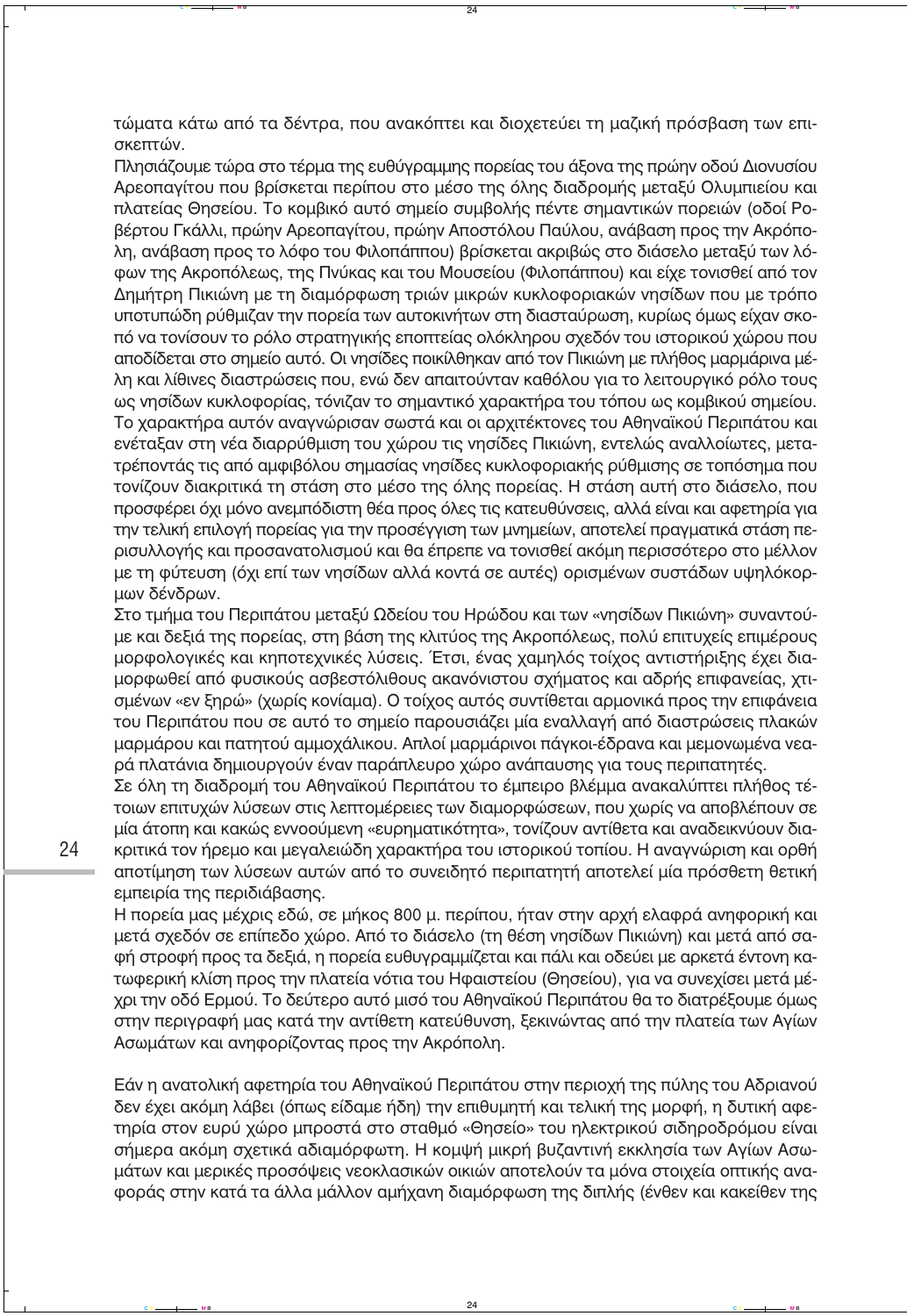οδού Ερμού) πλατείας. Δεδομένου ότι η επιθυμητή διανώνια διασύνδεση των αρχαιολονικών τομέων της Αγοράς και του Κεραμεικού με την αποκάλυψη του μη ανασκαμμένου τμήματος της αρχαίας οδού των Παναθηναίων μεταξύ Πομπηείου και Ποικίλης Στοάς δεν έχει αποφασισθεί μέχρι σήμερα, παραμένει όμως μία από τις μελλοντικές προτεραιότητες της αρχαιολογικής έρευνας στην Αθήνα, η δυτική αφετηρία του Αθηναϊκού Περιπάτου είναι βέβαιον ότι θα αναμορφωθεί ριζικά στο μέλλον. Αυτό που ωστόσο είναι δυνατόν να επιτευχθεί άμεσα είναι η απομάκρυνση της αφετηρίας των λεωφορείων μπροστά στο σταθμό του Θησείου, ο ευπρεπισμός της πλατείας και η ενκατάσταση ενός περιπτέρου με πληροφορίες και οδηγίες για τους επισκέπτες των παρακείμενων αρχαιολογικών χώρων και του Αθηναϊκού Περιπάτου. Στην αρχή της ανηφορικής πορείας μας προς τα νότια, προς την περιοχή του Θησείου (Ηφαιστείου), το οπτικό μας πεδίον καλύπτεται σχεδόν σε όλο του το εύρος από ένα παραπέτασμα υψηλού αστικού πρασίνου. Πρόκειται για το μικρό πάρκο του Θησείου, το δεύτερο σε παλαιότητα αστικό πάρκο της πόλης (μετά τον Εθνικό Κήπο), το οποίο φυτεύθηκε το 1869 και οριστικοποιήθηκε ως προς την τελική του χάραξη το 1890. Το πάρκο έχει ωραίο και ποικίλο φυτικό υλικό και αιωνόβια δένδρα (κυρίως πεύκα και ευκαλύπτους). Σήμερα χωρίζεται σε δύο τμήματα μετά τη χάραξη της νέας απόληξης της πρώην οδού Αποστόλου Παύλου κατά τη δεκαετία του 1960. Η απόληξη αυτή, με διπλή ανάκαμψη (πρώτα προς τα δεξιά και ύστερα προς τα αριστερά), έχει μήκος περίπου 200 μ. (από την πλατεία Αγίων Ασωμάτων μέχρι την αρχή της ευθείας της πρώην οδού Αποστόλου Παύλου) και σημαντικό εύρος περί τα 20 μ. Το ανατολικό, και μεγαλύτερο τμήμα, του πάρκου του Θησείου (έκτασης περίπου 4 εκταρίων) παραμένει περιφραγμένο όχι μόνο προς τον αρχαιολογικό χώρο της Αγοράς αλλά και χωρίς προφανή λόγο και προς τον Αθηναϊκό Περίπατο προς τα δυτικά. Είναι φανερό ότι ως (δημοτικός;) χώρος πρασίνου στο μεταίχμιο μεταξύ του χώρου της αρχαίας Αγοράς και του άξονος του Περιπάτου δεν έγινε δυνατό να ενταχθεί στο σχεδιασμό του νέου μνημειακού δημόσιου χώρου της πρόσβασης προς την Ακρόπολη. Αντίθετα, το δυτικό και μικρότερο τμήμα του πάρκου (έκτασης 1,5 εκταρίων) διαμορφώθηκε με πολύ επιτυχία σε έναν όχι περιφραγμένο, άμεσα προσβάσιμο, μεταβατικό χώρο που εκτονώνει τον περιπατητή από την ένταση της περιήγησης στο κέντρο της πόλης και τον προδιαθέτει για την επίσκεψη του ιστορικού χώρου. Με απόλυτο σεβασμό του υφιστάμενου φυτικού υλικού, οι μελετητές δημιούργησαν ένα «πράσινο προαύλιο» τόσο για τους επισκέπτες του Αθηναϊκού Περιπάτου όσο και για τους κατοίκους της περιοχής.

Στο αρχικό αυτό τμήμα του Περιπάτου, μέχρι το τριγωνικό πλάτωμα νότια του Θησείου, εισάγεται με επιτυχία και ένα νέο στοιχείο στη διαμόρφωση του χώρου. Πρόκειται για μία ευρεία ζώνη (4-5 μ.) του καταστρώματος της οδού που διαστρώνεται με ειδικό αμμοχάλικο (ενισχυμένο με μικρή ποσότητα τσιμέντου) και που παρουσιάζει μία ανθεκτική επιφάνεια με την όψη φυσικού γήινου υποστρώματος. Η λωρίδα αυτή, με αραιούς αναβαθμούς μαρμάρινων κρασπέδων, προσφέρει μια άκρως ευτυχή οπτική μετάβαση από τα σύδενδρα του πάρκου προς τη «σκληρή» επιφάνεια του λιθόστρωτου του κυρίως Περιπάτου και τονίζει τη «φυσικότητα» του ιστορικού τοπίου. Η λύση αυτή έχει ωστόσο και τους κινδύνους της. Εάν δεν εξασφαλισθεί η συνεχής συντήρηση των ευπαθών αυτών επιφανειών (με συμπίεση και μικροεπισκευή της «μαλακής» διάστρωσης), η παραμόρφωση του καταστρώματος του Περιπάτου στο μέλλον είναι αναπόφευκτη.

Κατά τα πρώτα διακόσια μέτρα της ευθείας, ελαφρά ανηφορικής, χάραξης της πορείας (μέχρι της συμβολής της οδού Ηρακλείδων) δημιουργείται μία εισαγωγική διάταξη μετάβασης από το χώρο της πόλης προς την ιστορική περιοχή, αντίστοιχη με εκείνη που έχουμε στο πρώτο μισό της πρώην οδού Διονυσίου Αρεοπαγίτου. Ο περιπατητής έχει δεξιά του (προς τα δυτικά) μία συνέχεια διώροφων προσόψεων νεοκλασικών ιδιωτικών οικιών «επί μετώπου οδού», οι οποίες, άψογα συντηρημένες, αποτελούν την ιδεώδη μετάβαση από το δομημένο τμήμα της πόλης προς τον ευρύ και ελεύθερο ιστορικό χώρο. Προς τα αριστερά (δηλαδή προς τα ανατολικά), αντίθετα, η πορεία του Περιπάτου πλαισιώνεται από το υψηλό πράσινο του πάρκου του Θησείου. Πλησιάζουμε ήδη στο κομβικό σημείο της τριγωνικής πλατείας (διαστάσεων 100 μ. Χ 60 μ.) νο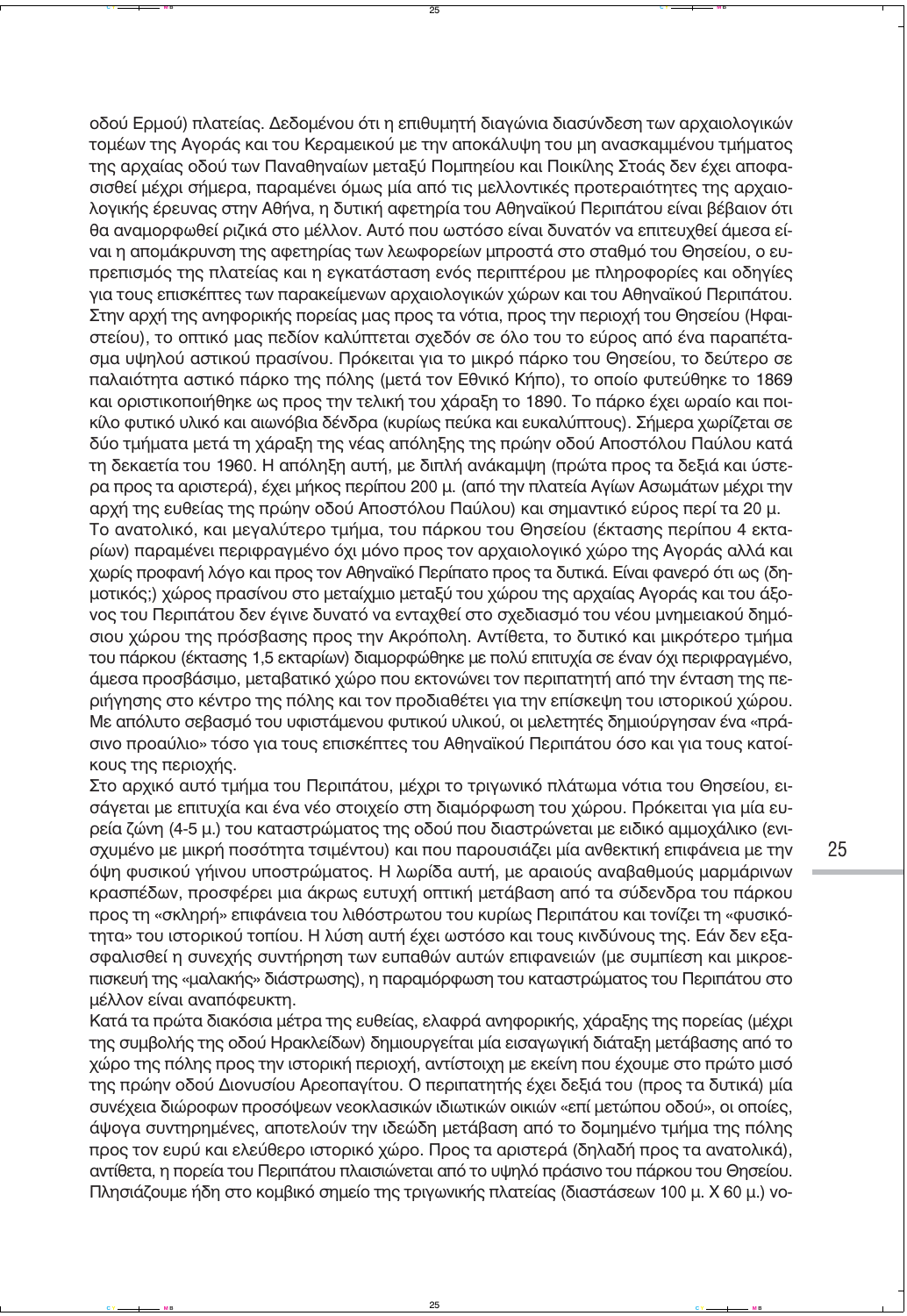τίως του Θησείου, που εκτείνεται ανατολικά του Περιπάτου και δεσπόζει (με υψομετρική διαφορά 5-8 μ.) του χώρου ανασκαφής της αρχαίας Αγοράς. Ο πολυδιάστατος χαρακτήρας του χώρου αυτού τονίζεται και από τη συμβολή (από δυτικά) των τριών οδών, Ηρακλείδων, Νηλέως και Ακάμαντος, που συνκλίνουν και απολήνουν στον Περίπατο στο σημείο αυτό. Στη συμβολή τους δημιουργείται μία δεύτερη ιδιόμορφη πλατεία σε δύο επίπεδα που χωρίζονται από έναν παλαιό ωραίο τοίχο αντιστήριξης ύψους 3-4 μ. από ορθογωνισμένους πωρόλιθους. Η περιοχή αυτή που ορίζεται από ενδιαφέροντα αστικά οικήματα κλασικιστικού ρυθμού με παλαιά καφενεία, εντάχθηκε στην όλη σύνθεση του Περιπάτου ως αστικός χώρος συγκέντρωσης και αναψυχής τόσο των κατοίκων όσο και των περιπατητών.

Εδώ δημιουργείται μία ευπρόσδεκτη αντίθεση αλλά και σύνθεση μεταξύ του δομημένου περιβάλλοντος –ταπεινής κλίμακος– δυτικά της πορείας του Περιπάτου και του αναπεπταμένου ελεύθερου χώρου της τριγωνικής πλατείας ανατολικά. Η αρχική πρόταση των μελετητών προέβλεπε πολύ εύστοχα μία διπλή χρήση του χώρου αυτού: στο ανατολικό άκρο την δημιουργία ενός ταρατσώματος θέασης των αρχαιοτήτων, 2,5 μ. χαμηλότερα από τη στάθμη της πλατείας, με ένα καμπύλο ελαφρύ στέγαστρο και πάγκους ανάπαυσης. Η διάταξη αυτή εξασφάλιζε αφ' ενός την άμεση εποπτεία του αρχαιολογικού χώρου, αφ' ετέρου –λόγω της χαμηλότερης στάθμης του χώρου θέασης– και την απρόσκοπτη θέα της Αγοράς για τους επισκέπτες κατά την πορεία επί του Περιπάτου. Το δυτικό τμήμα της πλατείας αποτελούσε μία διεύρυνση του Περιπάτου με φύτευση μεμονωμένων δένδρων για τη σκίαση του χώρου.

Δυστυχώς το Κεντρικό Αρχαιολογικό Συμβούλιο δεν ενέκρινε τη διάταξη αυτή, η οποία θα προσέφερε μία μεγαλοπρεπή γενική θέα προς την Αγορά και θα εξασφάλιζε, χωρίς να παpαβιασθεί ο χώρος των ανασκαφών, αυτό που τόσο λείπει μέχρι σήμερα: την αντιληπτική ένταξη των καταλοίπων του αρχαίου κόσμου στη ζωή της πόλης.

Η πλατεία νότια του Θησείου διαμορφώθηκε τελικά ως χώρος υπαίθριας παραμονής και ανάπαυσης και κατακλύζεται από τα καθίσματα και τα τραπέζια των γειτονικών καφενείων. Επισκέπτες, περιπατητές και αργόσχολοι χαίρονται το ωραίο περιβάλλον, στρέφοντας ωστόσο –κυριολεκτικώς και μεταφορικώς– τα νώτα τους προς την αρχαία Αγορά και το Θησείο. Η πλατεία φυτεύθηκε με σειρές ελεύθερα ιστάμενων δένδρων, πλακοστρώθηκε και εξοπλίσθηκε με χαμηλό πάγκο-στηθαίο ανατολικά, παραμένει εν τούτοις ένας χώρος ουδέτερος. Το κομβικό αυτό σημείο της πορείας δεν έγινε δυστυχώς και σημείο αναφοράς του Περιπάτου, σημείο λειτουργικά τονισμένο και αξιοποιημένο.

Απέναντι από την πλατεία νότια του Θησείου καταλήγει, επί μετώπου 60μ. περίπου επί του Περιπάτου, μια επιμήκης επικλινής σφήνα του βραχώδους ανάγλυφου της βάσης του λόφου της Πνύκας. Πρόκειται για το γυμνό αλλά εξαιρετικά πλαστικό τοπίο των βράχων της Αγίας Μαρίνας που ανοίγει έναν οπτικό δίαυλο προς το λόφο των Νυμφών και το κομψό κτίσμα του Αστεροσκοπείου (1842) του Θεόφιλου Hansen που τον στεφανώνει.

Συνεχίζοντας την ανηφορική πορεία, έχουμε δεξιά μας τα δύο οικοδομικά τετράγωνα χαμηλών (διωρόφων) οικιών που παρεισφρύουν ως ξένα σώματα στο ιστορικό τοπίο στο κρίσιμο αυτό σημείο της διαδρομής και αποκρύπτουν το άνδηρο της Πνύκας, τον τόπο συνάθροισης της εκκλησίας του δήμου της αρχαίας Αθήνας. Τα οικήματα αυτά άρχισαν ήδη από τα μέσα του 19ου αιώνα να ανεγείρονται στο σημείο αυτό, το καθεστώς της ιδιοκτησίας των ιδιωτών είναι κατοχυρωμένο και η προοπτική απαλλοτρίωσής τους πολύ αμφίβολη. Η ζημία που προκαλεί η παρουσία τους τόσο για την οπτική ενοποίηση του ανασκαφικού χώρου της Αγοράς με τους δυτικά κείμενους ιστορικούς λόφους, όσο και για τον αισθητικό και λειτουργικό χαρακτήρα του Αθηναϊκού Περιπάτου είναι σημαντική.

Μετά από τα δύο αυτά οικοδομικά τετράγωνα, στη γωνία της οδού Αιγηνίτου, η οποία οδηγεί προς το Αστεροσκοπείο, εμφανίζεται δεξιά (δυτικά) της πορείας και επί μετώπου 250 μ. η αναδασωμένη ανατολική κλιτύς του λόφου της Πνύκας που εκτείνεται μέχρι το διάσελο των λόφων στη θέση των «νησίδων Πικιώνη». Η απόληξη του λόφου δίπλα στο κατάστρωμα του Περιπάτου είναι βραχώδης και μάλλον απότομη, δεδομένου ότι η οδός Αποστόλου Παύλου είχε χαραχθεί με σταθερή κλίση, πράγμα που προκάλεσε τομή στο φυσικό ανάγλυφο του λό-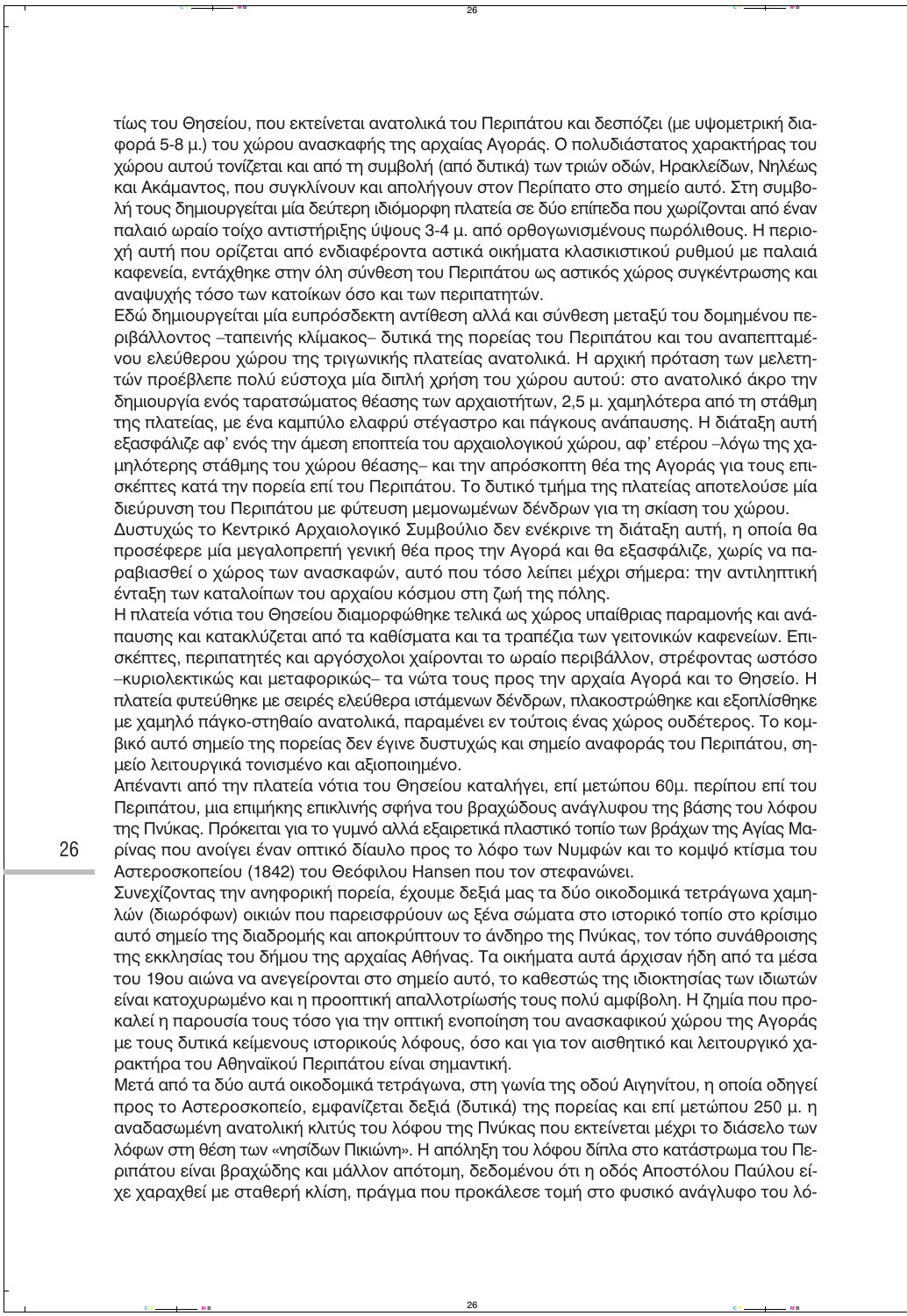φου. Η τομή αυτή που δημιούργησε μία υψομετρική διαφορά 2-5μ., κατά περίπτωση, μεταξύ της επιφάνειας του λόφου και του Περιπάτου είναι σήμερα οδυνηρά αντιληπτή και θα πρέπει να γίνει κάθε προσπάθεια στο μέλλον για να μειωθεί η αίσθηση οπτικού αλλά και λειτουργικού φρανμού που προκαλεί.

Για να επιτευχθεί αυτό θα πρέπει να εκσκαφούν λάκκοι στο μαλακό βράχο (κιμιλιά) και να φυτευθούν θάμνοι που θα εξωραΐσουν την πλαγιά. Αυτό όμως που κυρίως πρέπει να εξασφαλισθεί είναι η μεταφορά του κινκλιδώματος περίφραξης του αρχαιολογικού χώρου αρκετά μέτρα δυτικότερα, έτσι ώστε να καλυφθεί οπτικά από τα δέντρα και να απομακρυνθεί από τον Περίπατο τον οποίο «εγκλωβίζει» σήμερα επιδεικτικά. Απαραίτητη επίσης είναι η διάνοιξη απ' ευθείας εισόδου από τον Περίπατο προς την Πνύκα από τη νωνία της οδού Αινηνίτου, όπου βρίσκονται ορατοί εντυπωσιακοί αρχαίοι αναβαθμοί απηργασμένοι στο βράχο, που αποτελούν την απαρχή της αρχαίας πεζή πρόσβασης από την Αγορά προς τη μεγάλη κλίμακα του αναλήμματος στη βόρεια πλευρά του ανδήρου της Πνύκας.

Αριστερά (ανατολικά) του τελευταίου αυτού τμήματος της ανάβασης εκτείνεται η ανασκαφή Doerpfeld (1892-1897) σε μήκος 200 περίπου μέτρων στο χαμηλότερο σημείο της κοιλάδος μεταξύ Αρείου Πάγου και Πνύκας. Η ανασκαφή αυτή, ιδιαίτερα σημαντική για τις γνώσεις μας για τη διάρθρωση των συνοικιών κατοικίας στην αρχαία (κλασική) Αθήνα, βρισκόταν επί έναν αιώνα σε άθλια κατάσταση εγκατάλειψης. Πρόσφατα έγιναν επί τέλους εργασίες καθαρισμού, συντήρησης και κοπής της τυχαίας φύτευσης, με την προοπτική ο κύριος δρόμος της αρχαίας αυτής συνοικίας της Μελίτης να γίνει προσβάσιμος για τους επισκέπτες, επιτρέποντας μια άμεση εποπτεία και ανάγνωση των κατόψεων των αρχαίων οικιών.

Η ανατολική παρυφή της τομής της οδού Αποστόλου Παύλου προβλεπόταν να διαμορφωθεί σε δύο επίπεδα, με τη διαμόρφωση ενός παράλληλου μονοπατιού και δύο μικρών πλατωμάτων θέασης των αρχαιοτήτων στην κοιλάδα της Μελίτης. Η προσπάθεια των μελετητών αποσκοπούσε εδώ, αφ' ενός στη μείωση της αίσθησης τομής που προκαλεί η χάραξη της οδού Αποστόλου Παύλου στο φυσικό ανάγλυφο, αφ' ετέρου στην άμεση εποπτεία αλλά και προσβασιμότητα των αρχαιοτήτων.

Οι διαμορφώσεις αυτές δεν πραγματοποιήθηκαν και η παλαιά υφιστάμενη κατάσταση διατηρήθηκε αναλλοίωτη. Ως και ο παλαιός τοίχος αντιστήριξης της οδού προς την κοιλάδα, ύψους 3-4 μ., με το ογκώδες συμπαγές του στηθαίο από εμφανή λιθοδομή, ύψους 90 εκ., έμεινε ανέπαφος, ενώ θα ήταν εύκολο τουλάχιστον το στηθαίο αυτό να αποξηλωθεί και να διαμορφωθεί ένα



Λεπτομέρεια μαρμαροστρώσεως των πλευρικών ζωνών του περιπάτου.



Λεπτομέρεια της πλακοστρώσεως σε παράπλευρο μονοπάτι προ του Διονυσιακού Θεάτρου.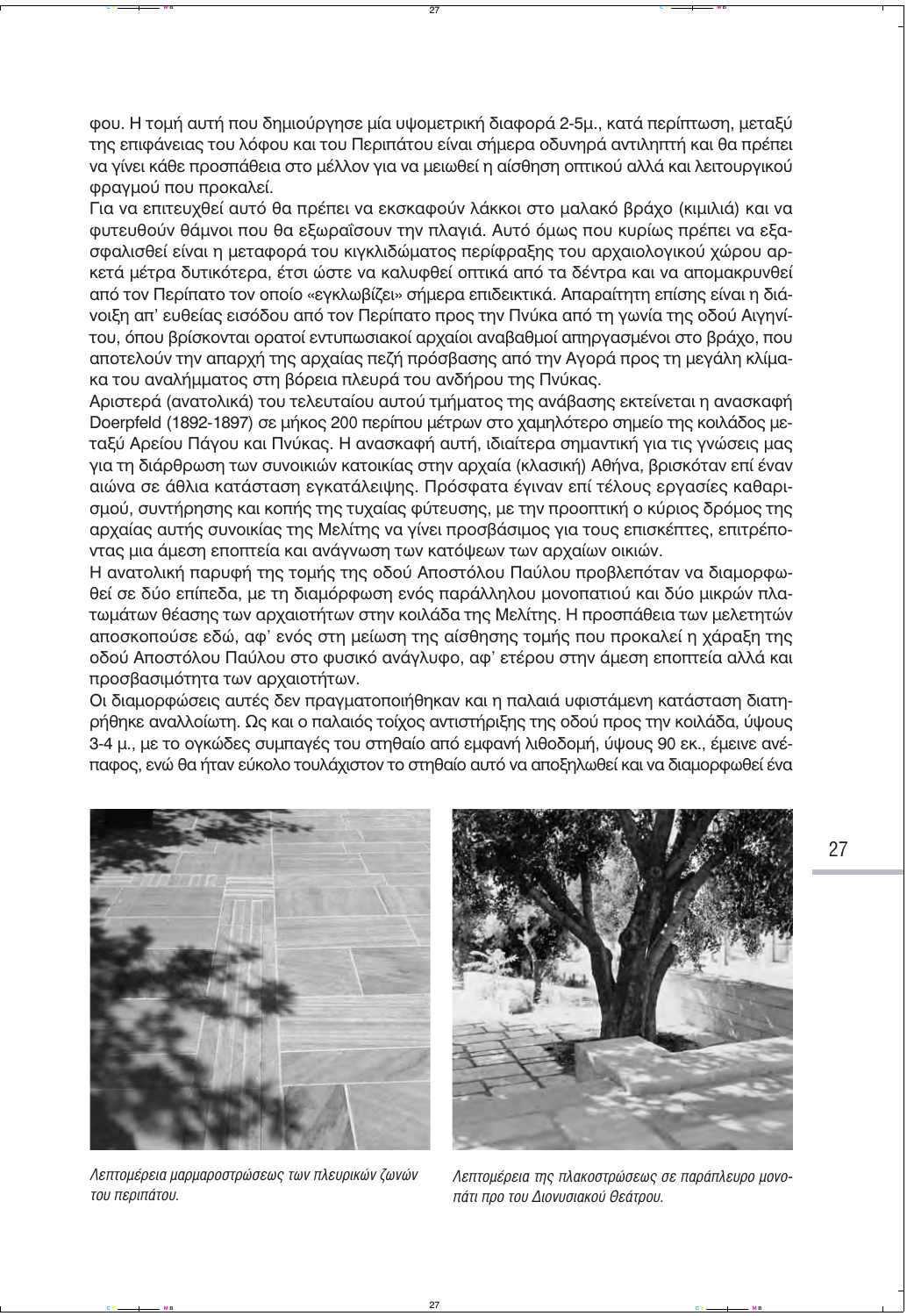συνεχές χαμηλό στηθαίο-πάνκος που θα επέτρεπε μια αμεσότερη επαφή με τις αρχαιότητες. Το τελευταίο αυτό τμήμα της ανάβασης, μήκους 250 μ., έχει μια σταθερή και αρκετά έντονη κλίση 6% και καθώς παραμένει εγκλωβισμένο μεταξύ του σιδηρού κιγκλιδώματος στα δυτικά και του συμπανούς στηθαίου στα ανατολικά, τονίζεται σήμερα ο αυστηρός του χαρακτήρας, ενός διαύλου πεζή προσέγγισης, μιας πομπικής οδού προς τα μνημεία. Ιδιαίτερη σημασία έχει εδώ και η δυνατότητα συνεχούς ενατένισης προς ανατολάς της δυτικής πλευράς της Ακροπόλεως που υψώνεται στο βάθος σε όλη της τη μεναλοπρέπεια.

Την κατάληξη της πορείας (νησίδες Πικιώνη) ανακαλύπτει ο περιπατητής ξαφνικά στο τέλος της ανάβασης μετά μια έντονη στροφή προς τα αριστερά. Εδώ του προσφέρεται εναλλακτικά η δυνατότητα της περαιτέρω εξερεύνησης του ιστορικού τοπίου των λόφων, αλλά και της συνέχισης της πορείας στον Αθηναϊκό Περίπατου προς τα ανατολικά ή και της ανάβασης προς την Ακρόπολη.

Ας διευκρινίσουμε συμπεραίνοντας: Έστω και αν ο κάτοικος της Αθήνας έχει επισκεφθεί την Ακρόπολη, σπανίως μέσα στο διάστημα της πολυπράγμονης ζωής του και ούτε γνωρίζει τα στοιχειώδη της ιστορίας της, η ύπαρξή της του είναι προϋπόθεση ζωής, όπως η ύπαρξη της θάλασσας και των βουνών που τον περιβάλλουν. Υπάρχει ένας δεσμός με τη φύση του τόπου σου, όπως υπάρχει και ένας πόθος επιστροφής στις ρίζες της καταγωγής σου, και αυτός ο νόστος δεν πραγματώνεται μόνο με την απλή γνώση και θέαση του στόχου του, αλλά κυρίως με τη χωρική βίωση του. Και όπως δεν βιώνω τη θάλασσα, εάν δεν αφεθώ στα νερά της, έτσι δεν μπορεί να βιωθεί και το λίκνο της προέλευσης μου, εάν καταστεί αδύνατη η φυσική μου παρουσία στο χώρο του που μόνη αυτή ολοκληρώνει τη μέθεξη.

Είναι βέβαιο ότι οι περιβαλλοντικές συνθήκες πρέπει να βελτιωθούν στην Αθήνα και ότι τα αθηναϊκά μνημεία πρέπει να συντηρηθούν και να αναστυλωθούν με περίσκεψη και ευθυκρισία. Αυτό όμως που κυρίως πρέπει να διατηρηθεί και να διασφαλισθεί είναι η προσβασιμότητα του χώρου της Ακροπόλεως. Διότι τα μνημεία δεν επιζούν μόνο με τη δομική τους συντήρηση και την προστασία του περιβάλλοντός τους, επιζούν κυρίως όσο καιρό οι άνθρωποι είναι εξοικειωμένοι με αυτά και τα φέρουν στη σκέψη τους και στην καρδιά τους. Ο πρόσφατα ολοκληρωμένος Αθηναϊκός Περίπατος είναι καλοδεχούμενος, διότι ανοίγει μια νέα προσέγγιση προς την Ακρόπολη της Αθήνας και προσφέρει μια μνημειακή σύνδεση ανάμεσα στην πόλη και στο πλέον διακεκριμένο τοπόσημό της.

#### **Summary**

The ancient architectural heritage constitutes an essential part of the urban structure of the Athens metropolitan area. It presents itself in a wide range of varied evidence. This includes archaeological excavation sites within the city area, important groups of monuments, both used and no longer used, historic buildings, as well as park-like open spaces where the main features of ancient topography are still recognizable. The cultural-archaeological area of Athens is a 350ha crescent-shaped inner-city zone including from the west to the east: the area around the ancient Academy, the Kerameikos site of the ancient cemetery and the road connecting the Kerameikos to the Academy, the reafforested hills of the Mouseion, the Pnyx and the Areopagus, the excavation sites of the Greek and Roman Agoras, the Acropolis Hill with its monuments, the ancient theatres on its southern slope, the old town (plaka), the Olympieion area, the rebuilt Panathenaic Stadium and Ardetios hill, the first Athens Cemetery, the inner-city parks, the so-called Athens Cultural Area and the reafforested Lycabettus hill. As early as 1833, that is, the liberation year of Athens, the two architects of the plan of the modem city, the Greek Stamatios Kleanthis and his German colleague Eduard Schaubert, put out their vision of the access routes to the Acropolis and the creation of a unified archaeological-cultural park, lucidly and long-sightedly. Ideas inspired by a high morale, apposite and reason-bound propositions, often need a long time to bear fruits. Six generations later, a timespan of about a hundred and seventy years, this vision finally is finally 10 come true. The first step has been made recently with the completion of the new monumental walkway, that is the "Athenian Walk" that leads to the Acropolis and represents the spinal column of the planned archaeological park. The paper elaborates on the background-story of the planning of the Acropolis approaches and presents the newly created "Athenian Walk" as a main feature of the historic site. The name "Athenian Walk" has been proposed with the conviction that this is the historical wa1kway of the city par excellence.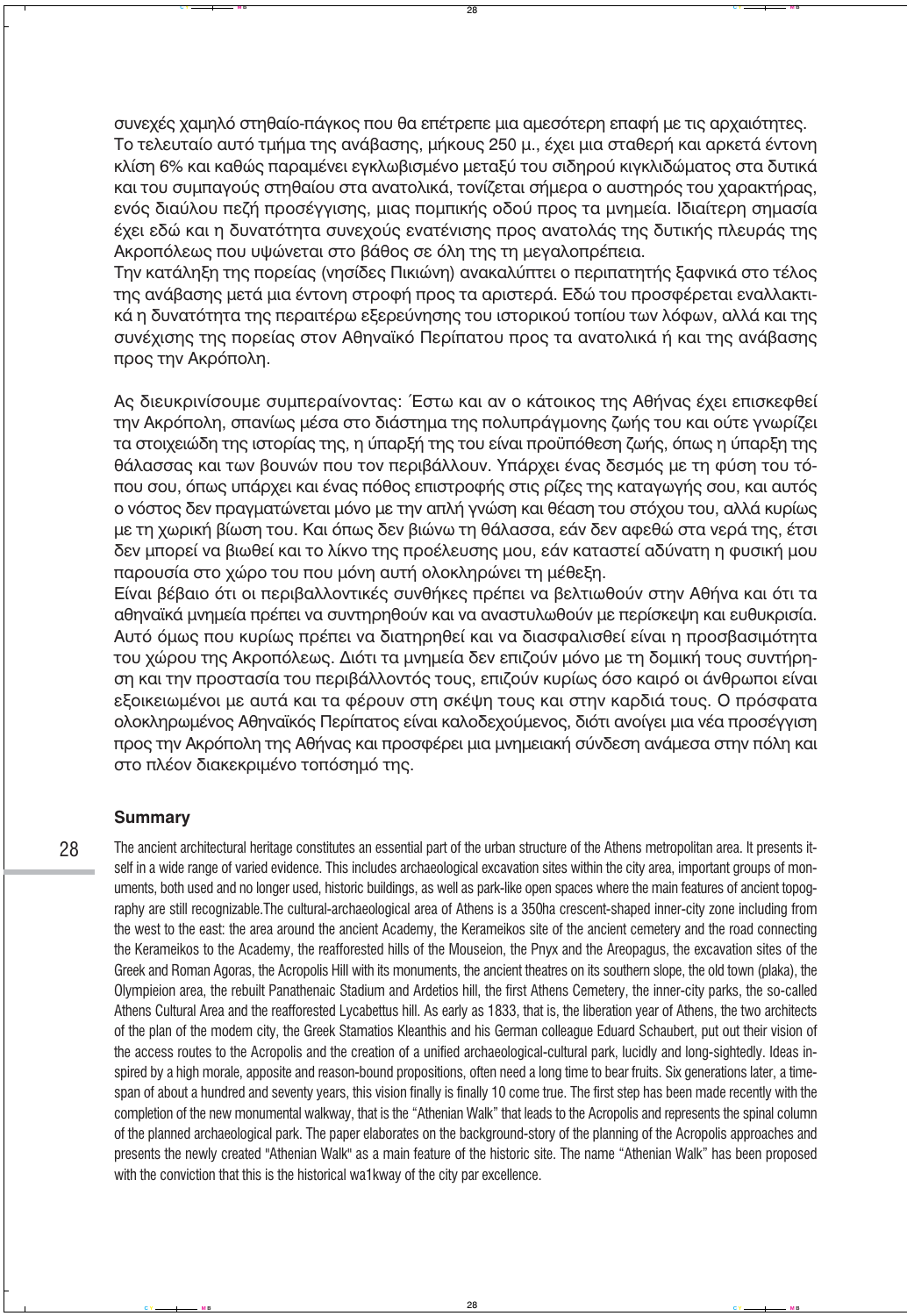#### THE URBAN AND SUBURBAN LANDSCAPE TO ΑΣΤΙΚΟ ΚΑΙ ΠΕΡΙΑΣΤΙΚΟ ΤΟΠΙΟ ΟF THESSALONICA THΣ ΘΕΣΣΑΛΟΝΙΚΗΣ IN THE 10TH AND 14TH CENTURIES AD KATA TOYΣ 10<sup>°</sup> KAI 14<sup>°</sup> μ.Χ. ΑΙΩΝΕΣ

**Nikolaos Th. Georgiadis Nικόλαος Θ. Γεωργιάδης** 

Archaeologist, MA Numismatic Studies, Research Assistant, Aρχαιολόγος, MA Numismatic Studies, Εργαστηριακός συνεργάτης Dept. Landscape Architecture, TEI, Kavala TEI Καβάλας, Σχολή Τεχνολογίας Γεωπονίας, Παράρτημα Δράμας, **Τμήμα Αρχιτεκτονικής Τοπίου** 

### **Eισαγωγή**

Οι πληροφορίες για τις περιβαλλοντικές συνθήκες και μεταβολές αλλά και για τη διαμόρφωση και την εικόνα του τοπίου μίας περιοχής στη διάρκεια των αιώνων μπορούν να προέλθουν από τις απεικονίσεις του σε έργα τέχνης και από τις περιγραφές του σε έργα ιστοριογραφίας και λογοτεχνίας. Όσον αφορά τη βυζαντινή ιστοριογραφία και λογοτεχνία, θα μπορούσαμε να αναφέρουμε τις περιγραφές της Νίκαιας στη Μικρά Ασία από το λόγιο Θεόδωρο Μετοχίτη (Μετοχίτης έκδοση 1872) και της Τραπεζούντας από τον Βησσαρίωνα και τον Ιωάννη Ευγενικό (Λάμπρος 1916, Λαμψίδης 1982, 1984, 1955, Hunger 1987). Με την παρούσα ανακοίνωση μελετάται το αστικό και περιαστικό τοπίο της Θεσσαλονίκης κατά τους 10<sup>ο</sup> και 14<sup>ο</sup> μ.Χ. αιώνες μέσα από τις περιγραφές δύο συγγραφέων, του Ιωάννη Καμινιάτη και του Νικηφόρου Χούμνου, οι οποίοι υμνούν με τα εγκώμιά τους τη δεύτερη πόλη της βυζαντινής αυτοκρατορίας. Γενικά καταστροφές, πυρκαγιές και ερημώσεις αλλάζουν το φυσικό περιβάλλον και παράλληλα μειώνουν τις δασικές και τις γεωργικές εκτάσεις αλλά και το αστικό πράσινο (Τζώρτζη-Ελευθεριάδης 2002). Από τη σύνκριση –ομοιότητες και διαφορές (Νεράντζη-Βαρμάζη 2000)– των περιγραφών του Καμινιάτη και του Χούμνου μπορούμε να οδηγηθούμε σε συμπεράσματα για τις περιβαλλοντικές και οικιστικές αλλαγές και ομοιότητες στο αστικό και περιαστικό τοπίο της Θεσσαλονίκης ανάμεσα στους 10<sup>°</sup> και 14<sup>°</sup> μ.Χ. αιώνες.

Την ειδυλλιακή εικόνα του περιαστικού τοπίου -χωράφια, λόφοι, λίμνες- αλλά και την περιγραφή του αστικού τοπίου -πόλη, ακρόπολη, τείχη- της Θεσσαλονίκης κατά το 10° μ.Χ. αιώνα μας δίνει ο Θεσσαλονικιός κληρικός και συγγραφέας Ιωάννης Καμινιάτης στο έργο του *Εις την άλωσιν της Θεσσαλονίκης.* Όταν το 904 μ.Χ. οι Άραβες κατέλαβαν τη Θεσσαλονίκη, αιχμαλώτισαν χιλιάδες κατοίκους της, ανάμεσα στους οποίους και τον Καμινιάτη που μας πληροφορεί για την άλωση της πόλης. Παράλληλα, περιγράφει τη βυζαντινή Θεσσαλονίκη και την περιοχή της δίνοντας σημαντικές πληροφορίες για το αστικό και περιαστικό τοπίο της κατά το 10<sup>ο</sup> μ.Χ. αιώνα (Καμινιάτης έκδοση 1973).

Μία ανάλογη αλλά πιο γενική όμως περιγραφή της Θεσσαλονίκης –των εκκλησιαστικών και κοσμικών κτισμάτων της πόλης- αλλά και της περιοχής της -παραγωγικές δυνατότητες και αισθητική του τοπίου– μας δίνει το 14<sup>ο</sup> μ.Χ. αιώνα ο λόγιος αλλά και δικαστής στην πόλη Νικηφόρος Χούμνος (1250/5-1327). Με το λόγο του Θεσσαλονικεύσι συμβουλευτικός, τον οποίο έγραψε στην Κωνσταντινούπολη το 1309/1310, εγκωμιάζει τη Θεσσαλονίκη και επαινεί τους κατοίκους της (Boissonade 1830).

### 10<sup>oς</sup> μ.Χ. αιώνας (Ιωάννης Καμινιάτης)

Το 904 μ.Χ. ο Λέων Τριπολίτης, χριστιανός εξωμότης, αν και έπλεε με αραβικό στόλο προς την Προποντίδα και την Κωνσταντινούπολη, αποφάσισε να αλλάξει πορεία και να στραφεί προς το Θερμαϊκό και τη Θεσσαλονίκη. Στις 29 Ιουλίου αυτού του έτους τα 54 μεγάλα πλοία του Λέοντα Τριπολίτη αγκυροβόλησαν μπροστά στη Θεσσαλονίκη, την πολυάνθρωπη, πλούσια και εμπορική πόλη της Μακεδονίας. Το θαλάσσιο τείχος ήταν σε χαμηλό ύψος και η πρόχειρη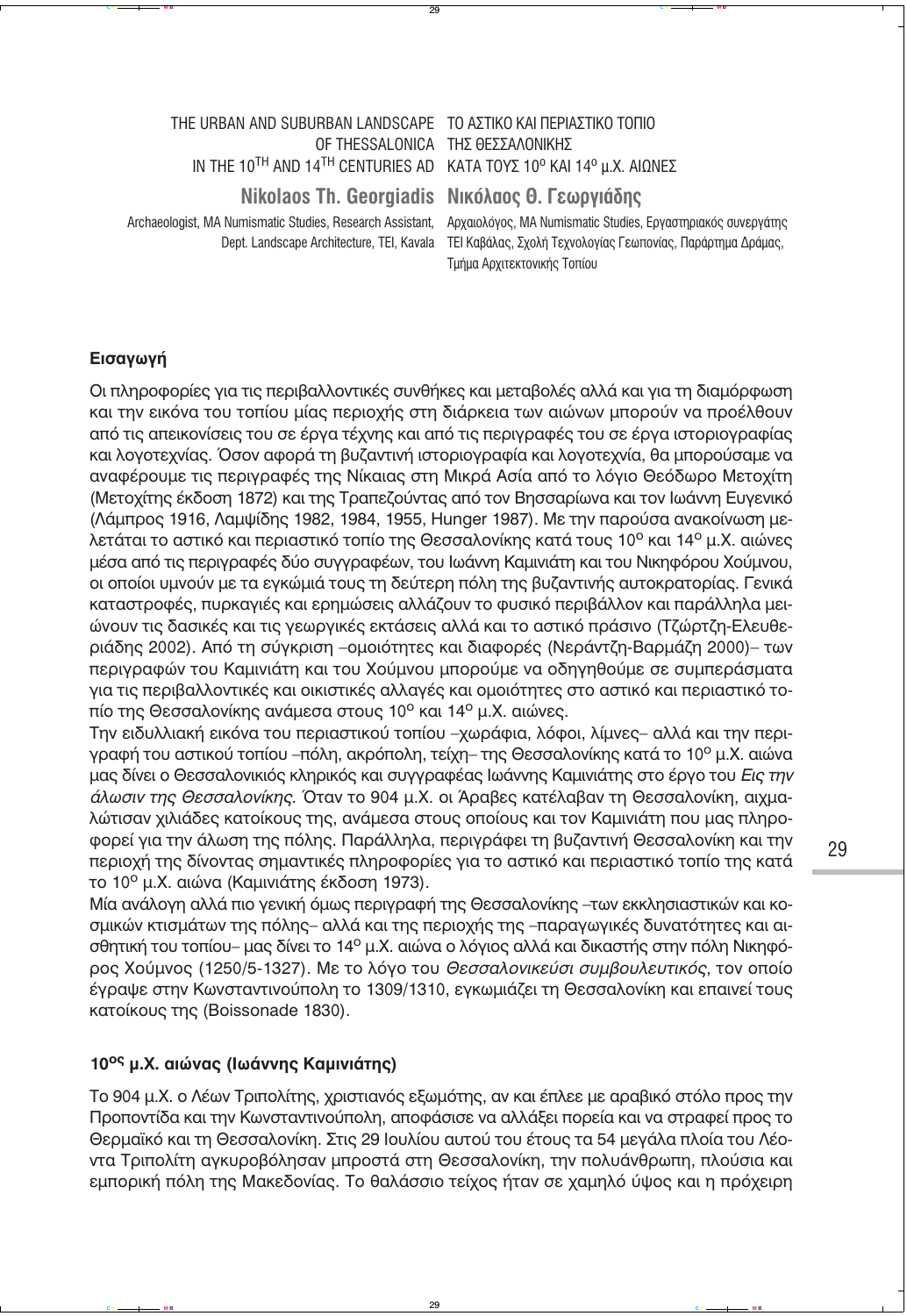επισκευή του δεν εμπόδισε τους Άραβες να καταλάβουν την πόλη μετά από σύντομη πολιορκία, στις 31 Ιουλίου 904. Η Θεσσαλονίκη λεηλατήθηκε και οι κάτοικοί της αιχμαλωτίστηκαν. Aνάμεσα στους αιχμαλώτους (22.000-30.000) βρισκόταν και ο κληρικός και *κουβουκλείσιος* της Μητροπόλεως Θεσσαλονίκης Ιωάννης Καμινιάτης. Το έργο του *Εις την άλωσιν της Θεσσαλονίκης, όπου εξιστορεί τα νενονότα της άλωσης αλλά και περινράφει την πόλη της Θεσσα*λονίκης όπως τη θυμόταν, ο Καμινιάτης το έγραψε όταν ήταν αιχμάλωτος στην Ταρσό της Κιλικίας (Χριστοφιλοπούλου 1997, Ostrogorsky 1997, Νεράντζη-Βαρμάζη 1999).

Αρχίζοντας την περιγραφή της Θεσσαλονίκης, στο 4<sup>ο</sup> κεφάλαιο του έργου του, ο Καμινιάτης αναφέρει ότι πρόκειται για μία πόλη μεγάλη και ευρύχωρη, καλά οχυρωμένη με τείχος και πυκνά διατεταγμένους πύργους που παρέχουν ασφάλεια στους κατοίκους. Στα νότια της πόλης απλώνεται ένας θαλάσσιος κόλπος, ένα θαυμάσιο λιμάνι, παρέχοντας άνετη πρόσβαση αλλά και ασφάλεια στα πλοία. Ο όρμος είναι ακύμαντος επειδή τείχος χτίστηκε μέσα στη θάλασσα, ανέκοψε την ορμή των υδάτων και εμπόδισε τις τρικυμίες. Ο κόλπος όμως αποκόβεται από την ανοιχτή θάλασσα με μια προεξοχή, η οποία σαν αγκώνας προχωρεί βαθιά μέσα στο νερό και ονομάζεται από τους Θεσσαλονικείς Έκβολο επειδή έχει βγει βαθιά μέσα στα νερά. Με το Έκβολο στενεύει ο χώρος προς την απέναντι ακτή και σχηματίζεται ένα άλλο λιμάνι πελάγιο. Το λιμάνι είναι τετράγωνο και ο κόλπος κυκλικός, στο κέντρο του έχει βαθιά νερά, αλλά στις άκρες και κοντά στη στεριά η θάλασσα γίνεται πολύ ρηχή.

Προς τα βόρεια το έδαφος είναι τραχύ και δύσβατο (κεφάλαιο 5). Πάνω από τους λόφους υψώνεται ένα ψηλό βουνό, το οποίο κάνει και ένα τμήμα της πόλης να βρίσκεται σε ψηλότερο επίπεδο. Ένα τμήμα της πόλης είναι πεδινό και κατάλληλο για τις ανάγκες των κατοίκων και ένα άλλο σκαρφαλώνει στους λόφους και τις άκρες του βουνού. Στο σημείο που τελειώνει το κάστρο, το βουνό δίνει το χώρο στους κατοίκους να αποκρούσουν τις επιθέσεις των εχθρών. Aπό το σημείο αυτό όμως το βουνό υψώνεται τραχύ, με λόφους και χαράδρες, και προχωρώντας ανατολικά χαμηλώνει στις άκρες του. Στη νότια και στη βόρεια πλευρά του βουνού απλώνονται πεδινές εκτάσεις γης, βατές και αποδοτικές, παρέχοντας στους κατοίκους της πόλης αφορμές για καλοπέραση. Συγκεκριμένα, το μέρος νότια του βουνού και ανατολικά της πόλης είναι πάρα πολύ όμορφο και μαγευτικό, το στολίζουν φουντωτά δέντρα, περιβόλια με άφθονα νερά, πηγαία ή ποτάμια, τα οποία χαρίζουν τα λαγκάδια του βουνού στην πεδιάδα και στη συνέχεια χύνονται στη θάλασσα. Στην περιοχή αυτή φυτεύτηκαν αμπέλια, ενώ στις πλαγιές του βουνού και χαμηλότερα, σε ευχάριστες τοποθεσίες, χτίστηκαν πολλά μοναστήρια που προσφέρουν χαρά στους οδοιπόρους και στους Θεσσαλονικείς. Στην αριστερή πλευρά του βουνού εκτείνεται, σε μεγάλο μήκος μέχρι άλλα βουνά, μία άλλη πεδιάδα, στη μέση της οποίας υπάρχουν δύο μεγάλες λίμνες που καταλαμβάνουν το μεγαλύτερο μέρος της. Στις λίμνες αυτές τρέφουν πολλά σε αριθμό και ποικιλία ψάρια που αποτελούν για τα γειτονικά χωριά και τη Θεσσαλονίκη πλούσια και χορταστική τροφή. Το υπόλοιπο τμήμα της πεδιάδας αποδίδεται στους γεωργούς και παραχωρείται στα ήμερα (κτηνοτροφικά) αλλά και στα άνρια ζώα, όπως τα ελάφια που κατεβαίνουν από τα βουνά στις λίμνες για να ξεδιψάσουν.

Στο 6<sup>ο</sup> κεφάλαιο ο Καμινιάτης περιγράφει την περιοχή δυτικά της Θεσσαλονίκης. Εκεί απλώνεται ένας άλλος πανέμορφος κάμπος που ξεκινάει από το τείχος του Έκβολου, δεξιά ακουμπάει στο βουνό και αριστερά συνορεύει με τη θάλασσα. Μεγάλο τμήμα του ποτίζεται από νερά, είναι φυτεμένο με αμπέλια, φουντωτά δέντρα και κήπους αλλά και στολισμένο με οικήματα και πολλές σκήτες μοναχών που ζουν μόνον για τον Θεό. Από το σημείο αυτό και μέχρι τη Βέροια απλώνεται μία μεγάλη επίπεδη έκταση ξηράς, άδενδρη στο μεγαλύτερό της μέρος αλλά με μεγάλα ποτάμια και κατάλληλη για γεωργική καλλιέργεια. Στην πεδιάδα αυτή συμβίωναν ειρηνικά οι Θεσσαλονικείς με σλαβικά φύλα, τους Δρουγουβίτες και τους Σαγουδάτους (Μαλιγκούδης 1991, 1992).

Στο 11<sup>ο</sup> κεφάλαιο ο Καμινιάτης αναφέρει ότι πολύ μεγάλοι και όμορφοι ναοί προβάλλουν μέσα στη Θεσσαλονίκη, όπως ο ναός της Αγίας Σοφίας του Θεού, ο ναός της πάναγνης Παρθένας και Μητέρας του Θεού και ο ναός του Αγίου Δημητρίου (Καμινιάτης έκδοση 1973, μετάφραση Νεράντζη-Βαρμάζη 1999).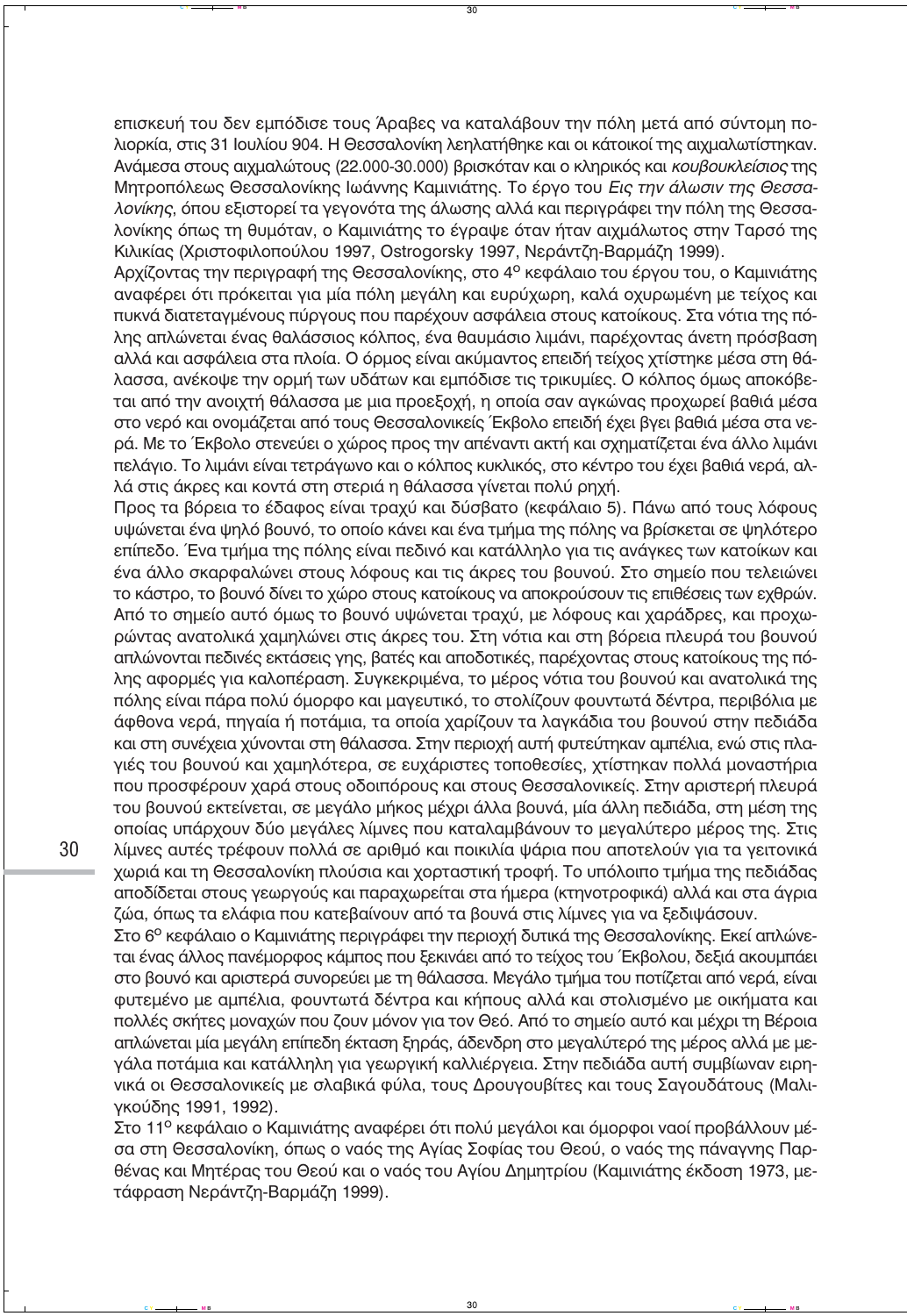#### 14<sup>oc</sup> u.X. giώvac (Νικηφόρος Χούμνος)

Αρχικά στο λόγο του ο Νικηφόρος Χούμνος αναφέρει την επιθυμία του να επισκεφτεί τη Θεσσαλονίκη αλλά επειδή δεν μπορεί να την πραγματοποιήσει, επικοινωνεί με τους Θεσσαλονικείς με αυτόν το λόγο όπου επαινεί την πόλη τους. Ο Χούμνος στην αρχή παρουσιάζει το περιαστικό τοπίο της πόλης. Όσοι έρχονται στη Θεσσαλονίκη από τα δυτικά συναντούν άλση, ποταμούς και πεδιάδες. Ανατολικά υπάρχουν πλούσιες πηγές και μεγάλες λίμνες, ενώ άλλα μέρη είναι καλλιερνήσιμα και άλλα βοσκοτόπια, τίποτε χέρσο και άνονο δεν υπάρχει νύρω από την πόλη. Το έδαφος πάνω από την ακρόπολη είναι ορεινό και προσφέρει ασφάλεια στην πόλη, ενώ πολλά δέντρα και αμπέλια φυτρώνουν. Νότια απλώνεται η θάλασσα με τα λιμάνια και τους κόλπους της.

Ακολουθεί η περιγραφή του αστικού τοπίου της Θεσσαλονίκης και εγκωμιάζεται ο περίβολος των τειχών και το μέγεθος της πόλης. Η ακρόπολη υψώνεται μεγάλη και επιβλητική, ώστε να νομίζουν όσοι ξαφνικά τη βλέπουν ότι μόνον αυτή είναι ολόκληρη η πόλη. Από εκεί κατεβαίνει η πόλη, μεγάλη και απλωμένη, με τα χερσαία τείχη που επεκτείνονται στο νότο παράλληλα με τη θάλασσα με τα ωραία λιμάνια. Ναοί τεράστιοι και ωραίοι υπάρχουν μέσα στην πόλη και υψώνονται σε διάφορα σημεία, ενώ επίσης μεγάλα και όμορφα κοσμικά οικοδομήματα, λουτρά, τεράστια σπίτια που υψώνονται προς τον αέρα, ορθώνονται το ένα πάνω από το άλλο και κάνουν διπλή την πόλη, το ένα τμήμα της βρίσκεται στον αέρα και το άλλο πατάει στη γη (Boissonade 1830, Νεράντζη-Βαρμάζη 1999, 2000).

### Συμπεράσματα

Περιγράφοντας το αστικό τοπίο της Θεσσαλονίκης, ο Καμινιάτης υποστηρίζει ότι η πόλη ήταν καλά οχυρωμένη –τείχη και πύργοι– με την ακρόπολη στο βορρά και με θαυμάσιο λιμάνι, προφυλαγμένο με τεχνητό βραχίονα, στο βάθος ενός ασφαλούς κόλπου στο νότο, ενώ επίσης αναφέρει τρεις μεγάλους ναούς, την Αγία Σοφία, την Αχειροποίητο και τον Άγιο Δημήτριο. Σύμφωνα με τον Χούμνο, η ακρόπολη υψώνεται μεγάλη και επιβλητική δίνοντας την εντύπωση ότι είναι από μόνη της ολόκληρη η πόλη, ενώ το χερσαίο τείχος περικλείοντας την πόλη κατεβαίνει από την ακρόπολη προς τη θάλασσα όπου υπάρχουν τα λιμάνια και το θαλάσσιο τείχος. Στο εσωτερικό της πόλης ξεχωρίζουν μεγαλοπρεπείς και ωραίοι ναοί, λουτρά και πολυώροφα σπίτια που δίνουν την εντύπωση της διπλής πόλης, αυτής που βρίσκεται στον αέρα και αυτής που πατά στη γη.

Όσον αφορά το περιαστικό τοπίο της Θεσσαλονίκης, σύμφωνα με τον Καμινιάτη, στα ανατολικά της πόλης οι λόφοι ήταν κατάφυτοι από περιβόλια και αμπέλια που ποτίζονταν από άφθονα νερά, οι λίμνες πρόσφεραν τροφή στους κατοίκους, ενώ υπήρχαν βοσκοτόπια σε μέρη όπου δεν ήταν εύκολη η συστηματική καλλιέργεια. Επίσης, στα δυτικά απλωνόταν η κατάφυτη και ποτισμένη από μεγάλα ποτάμια πεδιάδα, κατάλληλη για κήπους κοντά στα χερσαία τείχη, και γεμάτη με εύφορα χωράφια σε μεγαλύτερη απόσταση. Σύμφωνα με τον Χούμνο, στα δυτικά της Θεσσαλονίκης υπήρχαν αιωνόβια δάση, μεγάλα ποτάμια και πλατιές πεδιάδες και στα ανατολικά πλούσιες πηγές, μεγάλες λίμνες, γεωργικές εκτάσεις και άφθονα βοσκοτόπια. Στα βόρεια της πόλης η ακρόπολη είναι κτισμένη σε ορεινή τοποθεσία που προσφέρει ασφάλεια, ενώ επίσης στην περιοχή υπήρχαν δάση, που πρόσφεραν πλούσια ξυλεία, και εύφορα αμπέλια. Προς το νότο απλώνεται η θάλασσα και τα λιμάνια της πόλης δέχονται με ασφάλεια τους ταξιδιώτες.

Οι δύο περιγραφές δίνουν την αίσθηση ότι έχουν ομοιότητες, επειδή περιγράφεται ένα συγκεκριμένο τοπίο-περιβάλλον, αυτό της Θεσσαλονίκης. Παρόλα αυτά, υπάρχουν σημαντικές διαφορές στην περιγραφική προσέγγιση του αστικού και περιαστικού τοπίου της Θεσσαλονίκης από τους συγγραφείς. Από τη μία πλευρά, ο Καμινιάτης περιγράφει με λεπτομέρειες το περιαστικό τοπίο (χωράφια, λόφοι, λίμνες) και τη θαλάσσια περιοχή (νότια, το τεχνητό λιμάνι ήταν μία παρέμβαση στο φυσικό τοπίο) της Θεσσαλονίκης. Από την άλλη πλευρά, ο Χού-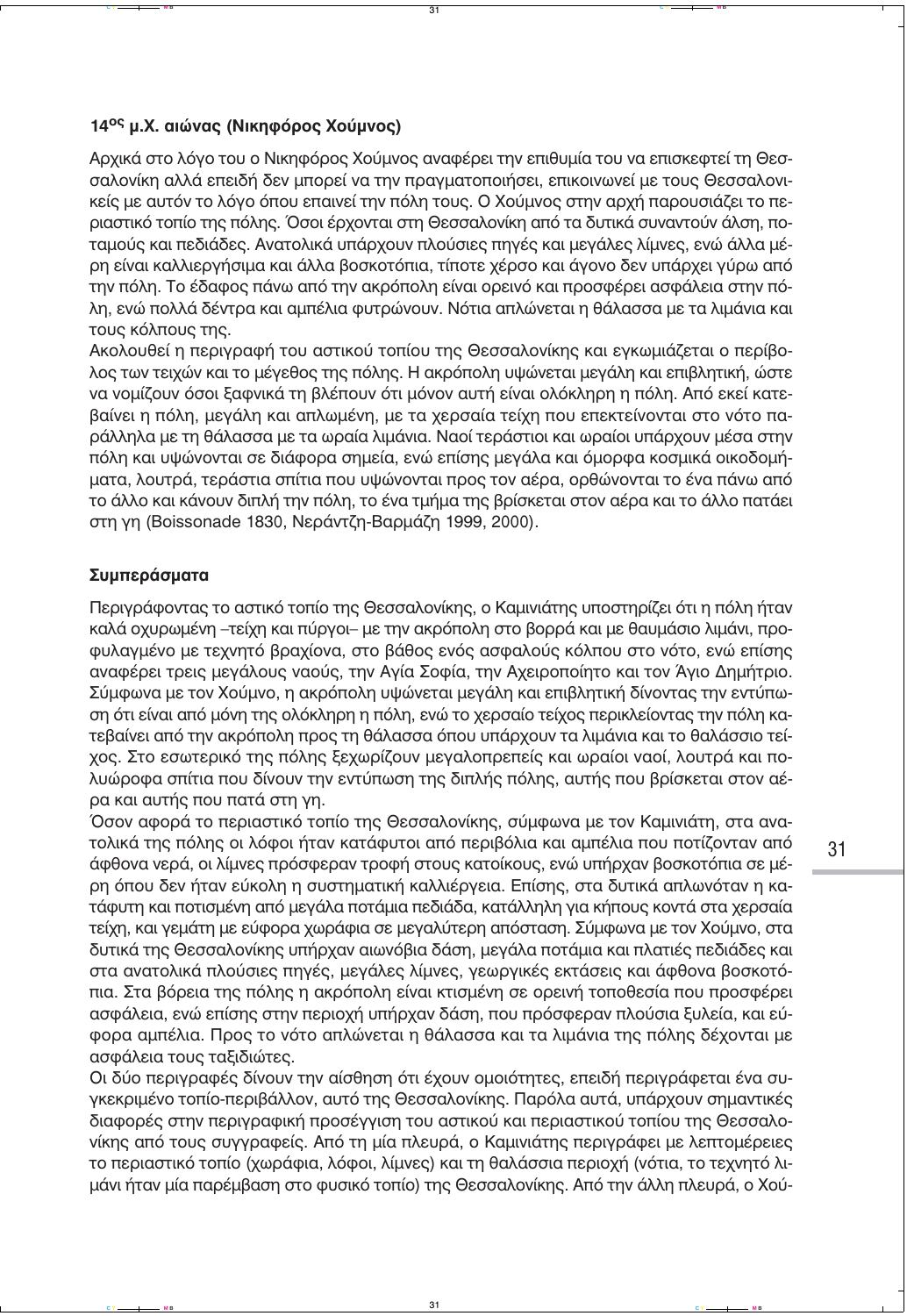μνος με την περινραφή του δίνει έμφαση στο αστικό τοπίο (ναοί, λουτρά, σπίτια) και την ακρόπολη (βόρεια) της Θεσσαλονίκης.

|              | Καμινιάτης, 10 <sup>ος</sup> μ.Χ. αιώνας                                                              | Χούμνος, 14 <sup>ος</sup> μ.Χ. αιώνας |
|--------------|-------------------------------------------------------------------------------------------------------|---------------------------------------|
| Βόρεια       | ακρόπολη                                                                                              | ακρόπολη, δέντρα-αμπέλια              |
| <b>Nótia</b> | λιμάνι                                                                                                | λιμάνια                               |
| Ανατολικά    | λόφοι κατάφυτοι από περιβόλια<br>και αμπέλια, πηγαία και ποτάμια<br>νερά, βοσκοτόπια, χωράφια, λίμνες | πηγές, λίμνες, χωράφια, βοσκοτόπια    |
| Δυτικά       | δέντρα, ποτάμια, κήποι, αμπέλια,<br>χωράφια-πεδιάδα                                                   | δάση, ποτάμια, πεδιάδες               |

Από τον πίνακα προκύπτουν οι διαφορές στο περιαστικό τοπίο ανάμεσα στην περιγραφή του Καμινιάτη και σε αυτή του Χούμνου:

- κατά το 10<sup>ο</sup> μ.Χ. αιώνα για την περιοχή της ακρόπολης δεν υπάρχει αναφορά στο φυσικό  $$ τοπίο, ο Καμινιάτης αναφέρεται σε ένα λιμάνι –πιθανόν στο λιμάνι που έκτισε και οχύρωσε τον 4° μ.Χ. αιώνα ο Μέγας Κωνσταντίνος- στο νότο, στα ανατολικά σε νερά, βοσκοτόπια, χωράφια και λίμνες αλλά και σε περιβόλια και αμπέλια και στα δυτικά σε δέντρα, ποτάμια και χωράφια αλλά και σε κήπους και αμπέλια
- κατά το 14<sup>ο</sup> μ.Χ. αιώνα στην περιοχή πάνω από την ακρόπολη ο Χούμνος αναφέρει ότι υπήρχαν δέντρα και φυτεύτηκαν αμπέλια, στο νότο αναφέρεται σε «λιμάνια», στα ανατολικά δεν αναφέρεται σε περιβόλια και αμπέλια και στα δυτικά επίσης σε κήπους και αμπέλια, όπως ο Καμινιάτης.

Επίσης, από τη σύγκριση των δύο εγκωμίων προκύπτει ότι οι συγγραφείς:

- αναφέρουν τα οικοσυστήματα των δύο λιμνών της περιοχής
- δεν καταγράφουν με λεπτομέρειες τα είδη των φυτών στους κήπους και των δέντρων στα δάση
- δεν αναφέρονται σε σημαντικές ζημίες στο φυσικό τοπίο της Θεσσαλονίκης με το πέρασμα του χρόνου
- αν και δίνουν έμφαση στο περιαστικό πράσινο (περιβόλια, άλση-φυσικός χώρος), δεν περιγράφουν το αστικό πράσινο (κήποι, πάρκα-ανθρωπογενής χώρος) της Θεσσαλονίκης
- $\equiv$ δίνουν μία γενική εικόνα του αναγλύφου, της χλωρίδας και των υδάτινων πόρων του περιαστικού τοπίου της Θεσσαλονίκης, χωρίς όμως να γίνεται αναφορά στα χρώματα των εδαφών, της βλάστησης και των υδάτων
	- περιγράφουν ένα εποχικό, ανοιξιάτικο, τοπίο, επειδή αναφέρονται αμπέλια και κήποι, πιθανόν ο Καμινιάτης να περιέγραψε τη Θεσσαλονίκη όπως τη θυμόταν την εποχή λίγο πριν την άλωσή της στα τέλη του Ιουλίου.

Η σύγκριση των περιγραφών της Θεσσαλονίκης από τον Ιωάννη Καμινιάτη και τον Νικηφόρο Χούμνο οδηγεί σε συμπεράσματα κυρίως για το περιαστικό τοπίο της την περίοδο 10°S-14°S μ.Χ. αιώνες. Οι πλατιές πεδιάδες με τα μεγάλα ποτάμια στα δυτικά της πόλης, οι κατάφυτοι λόφοι με τα ψηλότερα βουνά και τις λίμνες στα ανατολικά, η υπερυψωμένη ακρόπολη στα βόρεια και η θάλασσα με τους κόλπους και το λιμάνι στα νότια παρέμεναν αυτήν την περίοδο χωρίς αλλαγές, δεν υπήρξαν σημαντικές περιβαλλοντικές μεταβολές. Επιμέρους αλλαγές στην εικόνα του περιαστικού πρασίνου της Θεσσαλονίκης παρατηρούνται στην ακρόπολη, στα ανατολικά και στα δυτικά, ενώ και στα νότια αναφέρονται περισσότερα του ενός λιμάνια το 14<sup>ο</sup> μ.Χ. αιώνα.